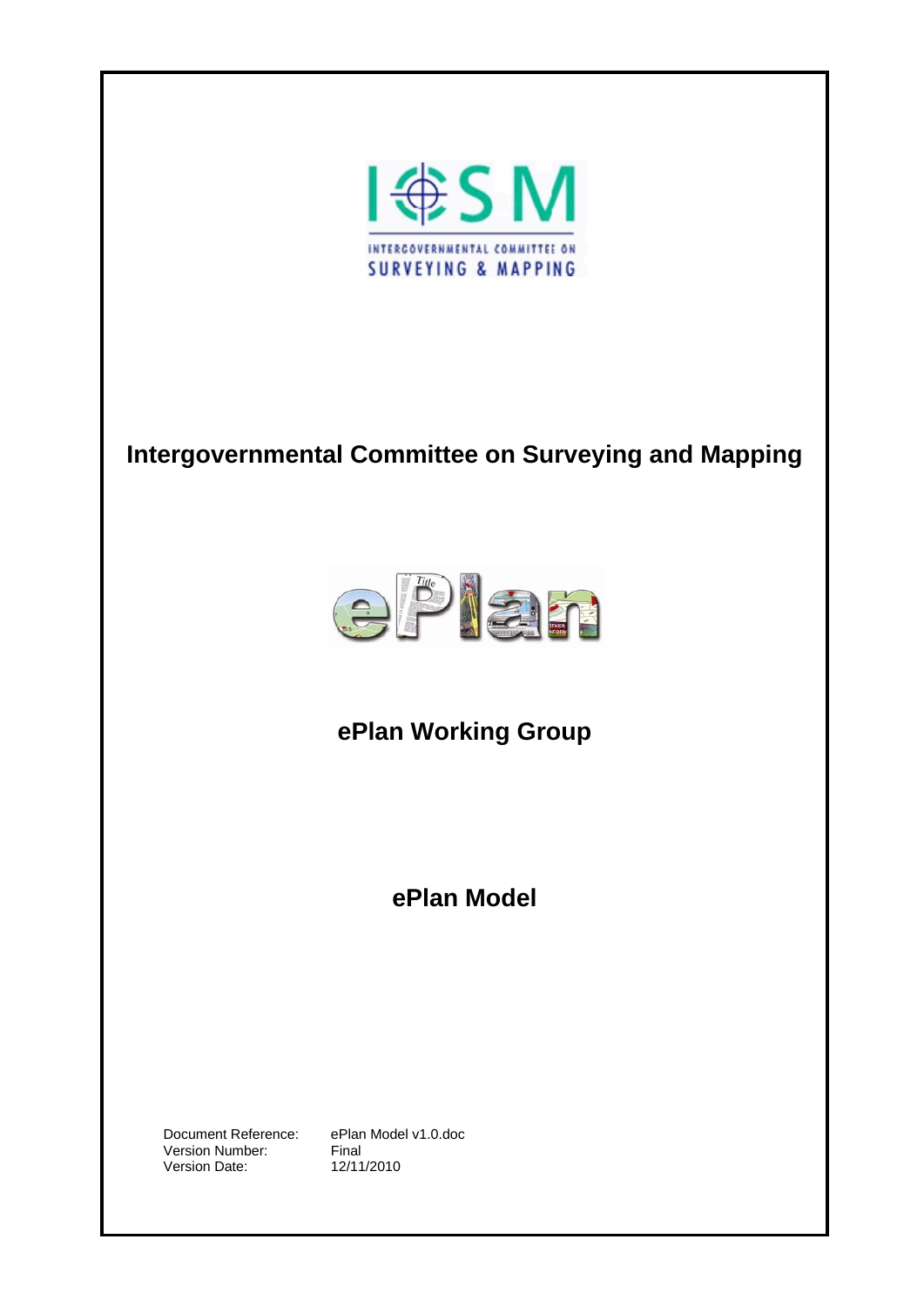#### **COPYRIGHT**

The Intergovernmental Committee for Surveying and Mapping, Australia 2010.

#### **AMENDMENT HISTORY**

| <b>Version</b>     | Date       | <b>Authors</b>  | <b>Comments</b>                      |
|--------------------|------------|-----------------|--------------------------------------|
| Draft              | 25/08/2006 | Nevil Cumerford | First release of document            |
| <b>Final Draft</b> | 21/03/2009 | Nevil Cumerford | Updated Format and revised structure |
| Final              | 5/11/2009  | Nevil Cumerford | <b>Finalise Document</b>             |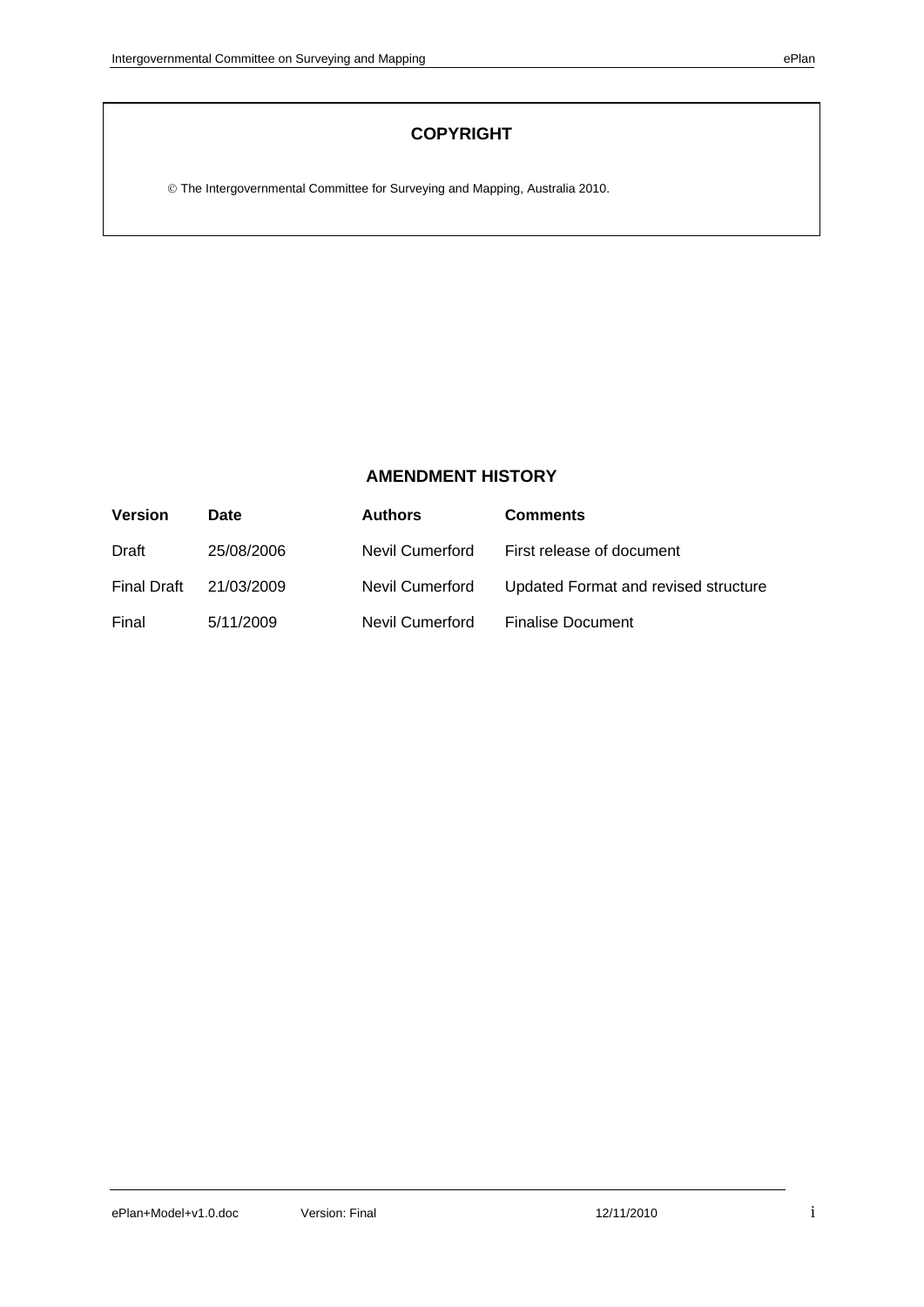This document was ratified by the ICSM on recommendation from the ePlan Implementation working group at the ICSM Meeting in Melbourne in November 2009.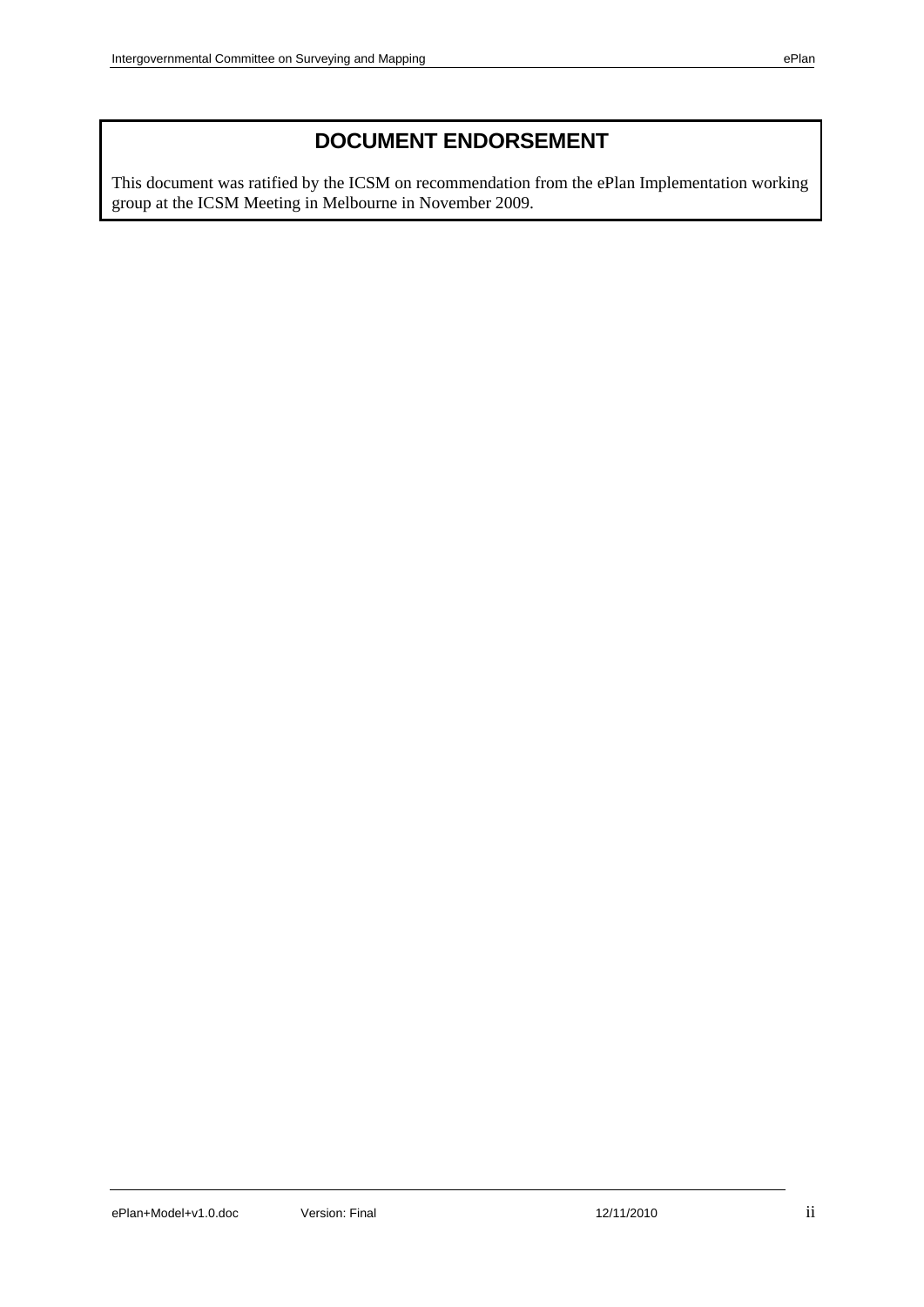#### **TABLE OF CONTENTS**

| 1. |     |       |  |
|----|-----|-------|--|
|    | 1.1 |       |  |
|    | 1.2 |       |  |
|    | 1.3 |       |  |
|    | 1.4 |       |  |
|    | 1.5 |       |  |
|    | 1.6 |       |  |
| 2. |     |       |  |
|    | 2.1 |       |  |
|    |     | 2.1.1 |  |
|    |     | 2.1.2 |  |
|    |     | 2.1.3 |  |
|    |     | 2.1.4 |  |
|    |     | 2.1.5 |  |
|    | 2.2 |       |  |
|    |     | 2.2.1 |  |
|    |     | 2.2.2 |  |
|    |     | 2.2.3 |  |
|    |     |       |  |
|    |     | 2.2.4 |  |
|    |     | 2.2.5 |  |
|    |     | 2.2.6 |  |
|    |     | 2.2.7 |  |
|    | 2.3 |       |  |
|    |     | 2.3.1 |  |
|    |     | 2.3.2 |  |
|    |     | 2.3.3 |  |
|    |     | 2.3.4 |  |
|    |     | 2.3.5 |  |
|    |     | 2.3.6 |  |
|    |     | 2.3.7 |  |
|    | 2.4 |       |  |
|    |     | 2.4.1 |  |
|    |     | 2.4.2 |  |
|    |     | 2.4.3 |  |
|    |     | 2.4.4 |  |
|    |     | 2.4.5 |  |
|    |     | 2.4.6 |  |
|    | 2.5 |       |  |
|    |     | 2.5.1 |  |
|    |     | 2.5.2 |  |
|    | 2.6 |       |  |
|    |     | 2.6.1 |  |
|    |     | 2.6.2 |  |
|    |     | 2.6.3 |  |
|    |     | 2.6.4 |  |
|    |     | 2.6.5 |  |
|    |     | 2.6.6 |  |
|    | 2.7 |       |  |
|    |     | 2.7.1 |  |
|    |     |       |  |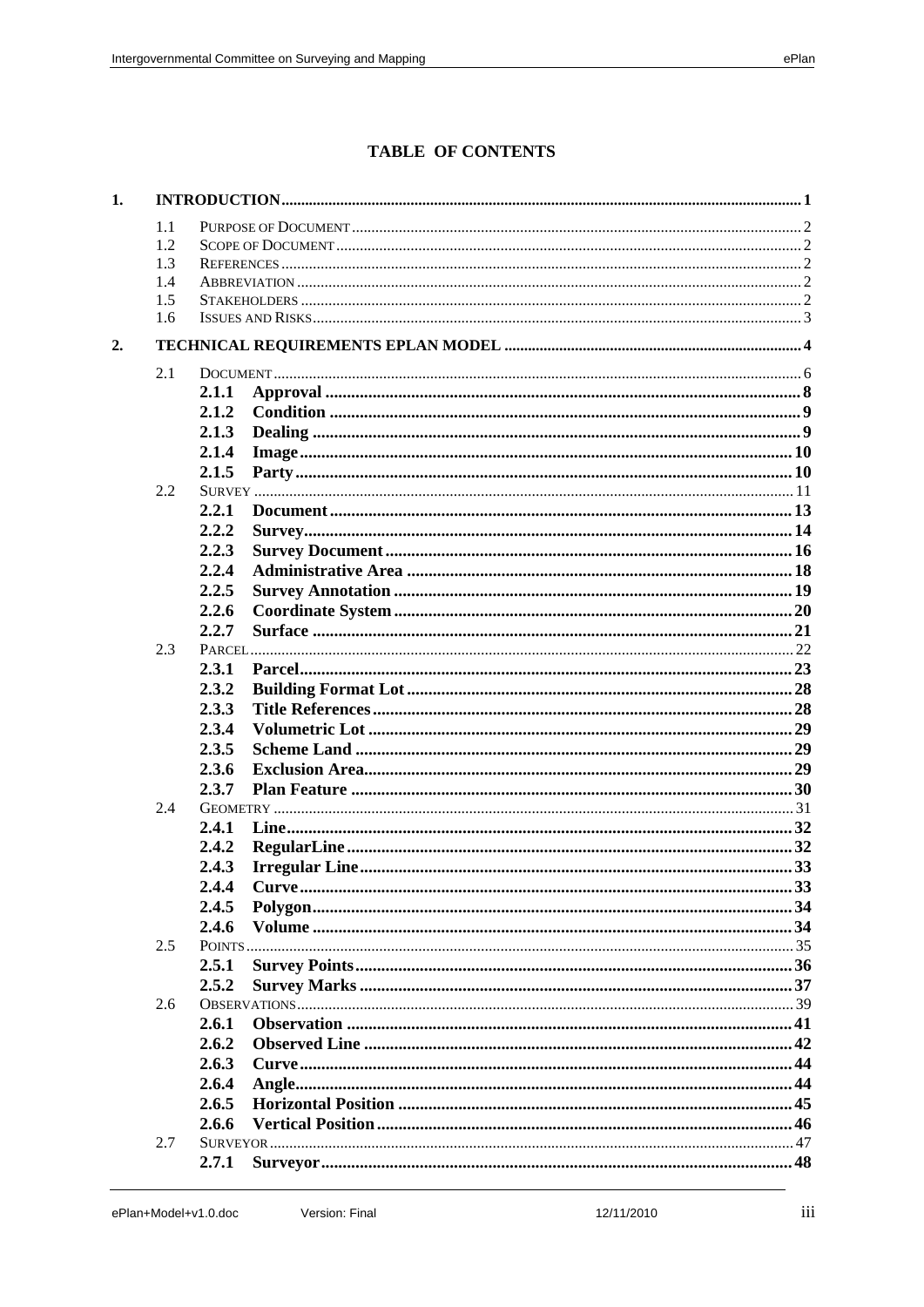| 2.8 |  |  |
|-----|--|--|
|     |  |  |
|     |  |  |
| 2.9 |  |  |
|     |  |  |
|     |  |  |
|     |  |  |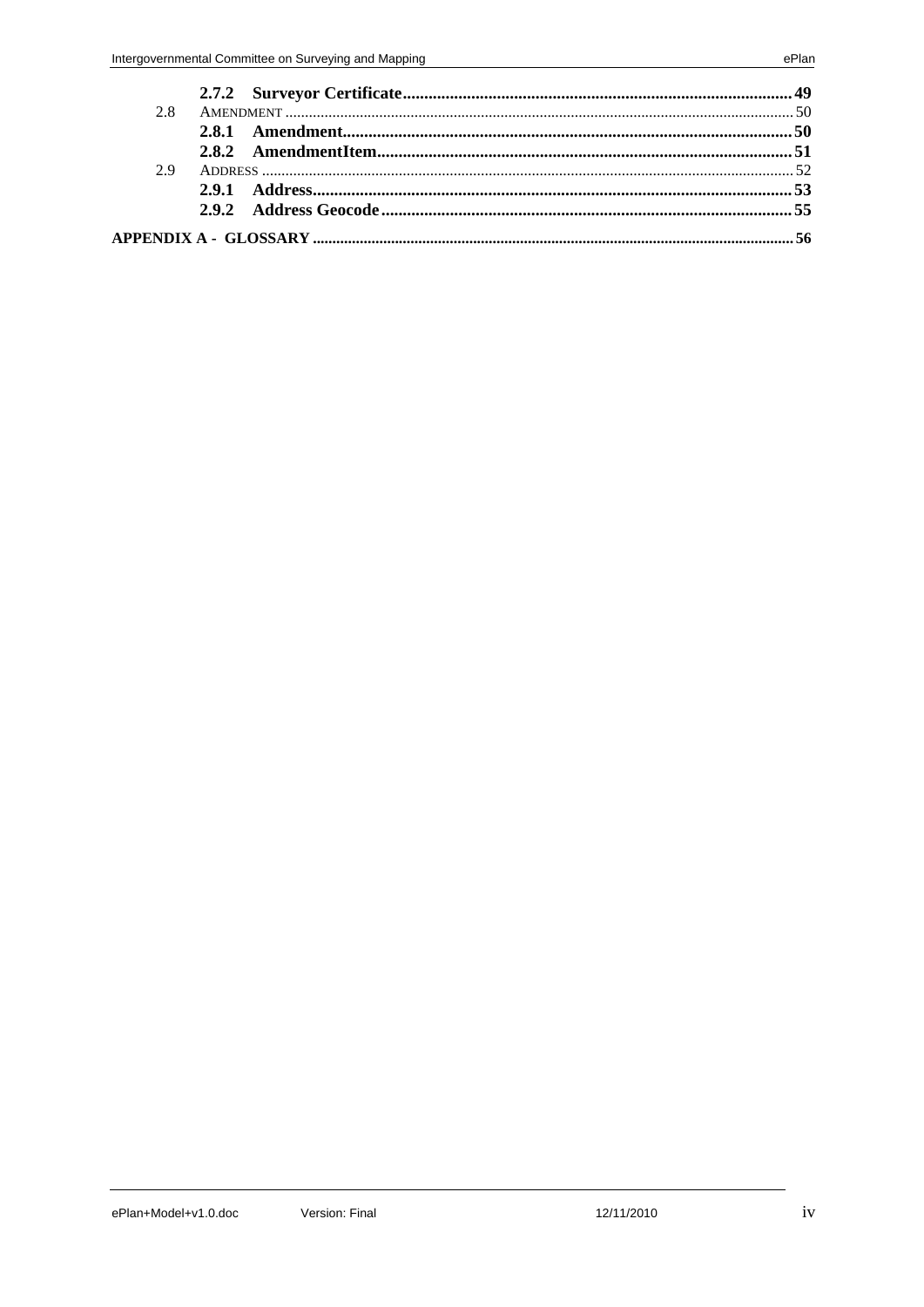| <b>TERM</b>       | <b>DESCRIPTION</b>                                                                                                                                                                                                                                                                   |
|-------------------|--------------------------------------------------------------------------------------------------------------------------------------------------------------------------------------------------------------------------------------------------------------------------------------|
| <b>ACT</b>        | The Australian Capital Territory, Australia                                                                                                                                                                                                                                          |
| <b>CIF</b>        | Cadastral Information File is an instance of a<br>LandXML document (*.xml) consistent with the<br>ePlan Protocol that represents a cadastral survey.                                                                                                                                 |
| <b>CIS</b>        | Cadastral Infrastructure Search is an instance of a<br>LandXML document (*.xml) that represents the<br>cadastral infrastructure in an area of interest within<br>the cadastre. This framework data can be used as<br>a basis for searching cadastral data in an area of<br>interest. |
| <b>COGO</b>       | A suite of programs aimed at coordinate geometry<br>problems in Civil Engineering.<br>See http://en.wikipedia.org/wiki/COGO                                                                                                                                                          |
| <b>DCDB</b>       | Digital Cadastral Data Base. It is the legal parcel<br>fabric (current subdivisional pattern) of the State of<br>NSW supplied by the Department of Lands.                                                                                                                            |
| ePlan<br>Model    | ePlan Model is a logical representation of a<br>cadastral survey.<br><b>See</b><br>http://www.icsm.gov.au/icsm/membersonly/eplan                                                                                                                                                     |
| ePlan<br>Protocol | The ePlan Protocol is a physical mapping of the<br>ePlan Model to LandXML.<br>See                                                                                                                                                                                                    |
| <b>GML</b>        | Geography Markup Language.<br>See http://www.opengis.net/gml                                                                                                                                                                                                                         |
| <b>GOVDEX</b>     | <b>GOVDEX</b> is the Australian Government<br>Collaboration Web Site hosted by the Australian<br>Department of Finance and Deregulation                                                                                                                                              |
|                   | The ePlan Working group has a workspace on this<br>site that hold the Published documents, schemas<br>and example files.                                                                                                                                                             |
|                   | See.                                                                                                                                                                                                                                                                                 |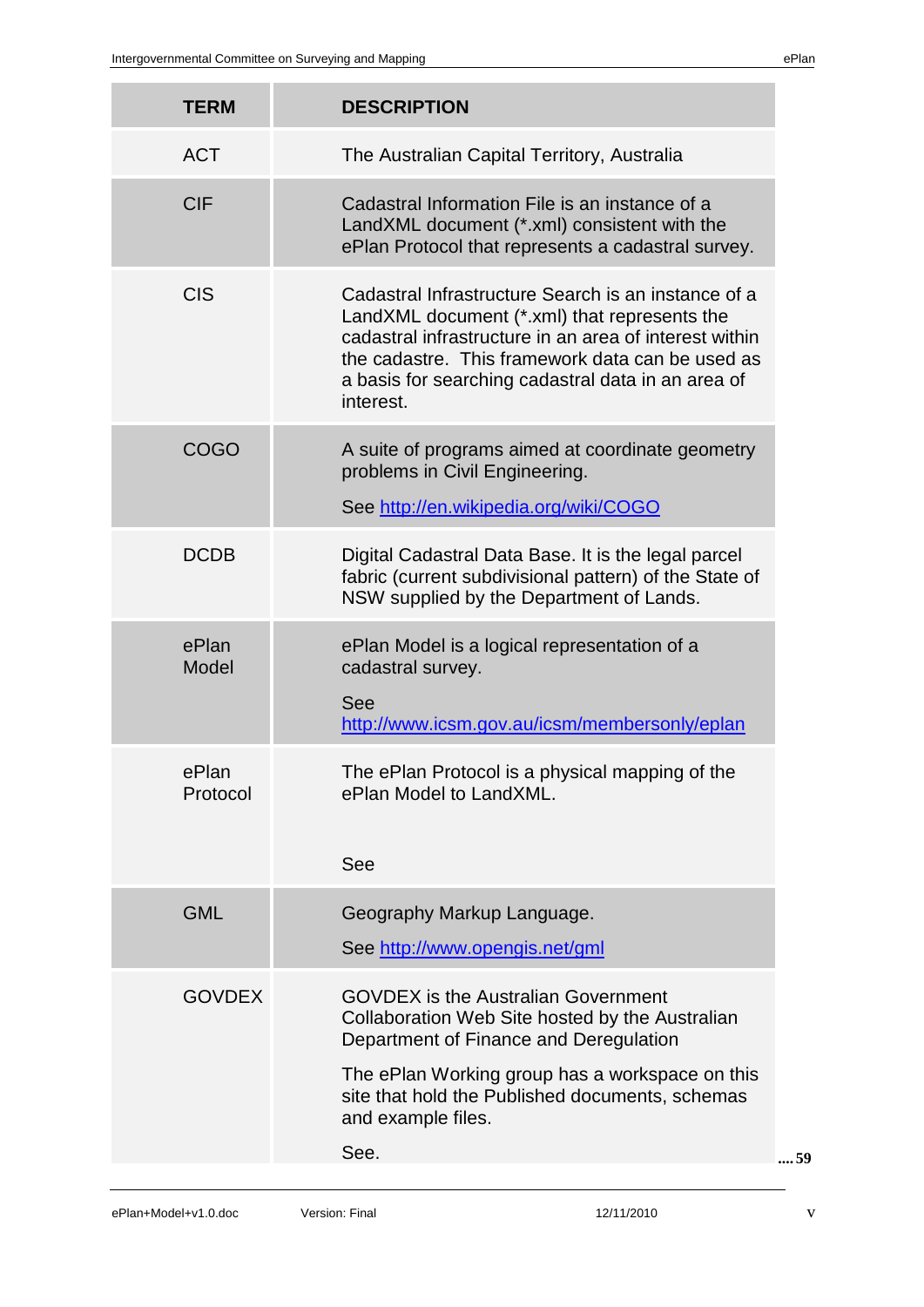## **END OF TABLE OF CONTENTS**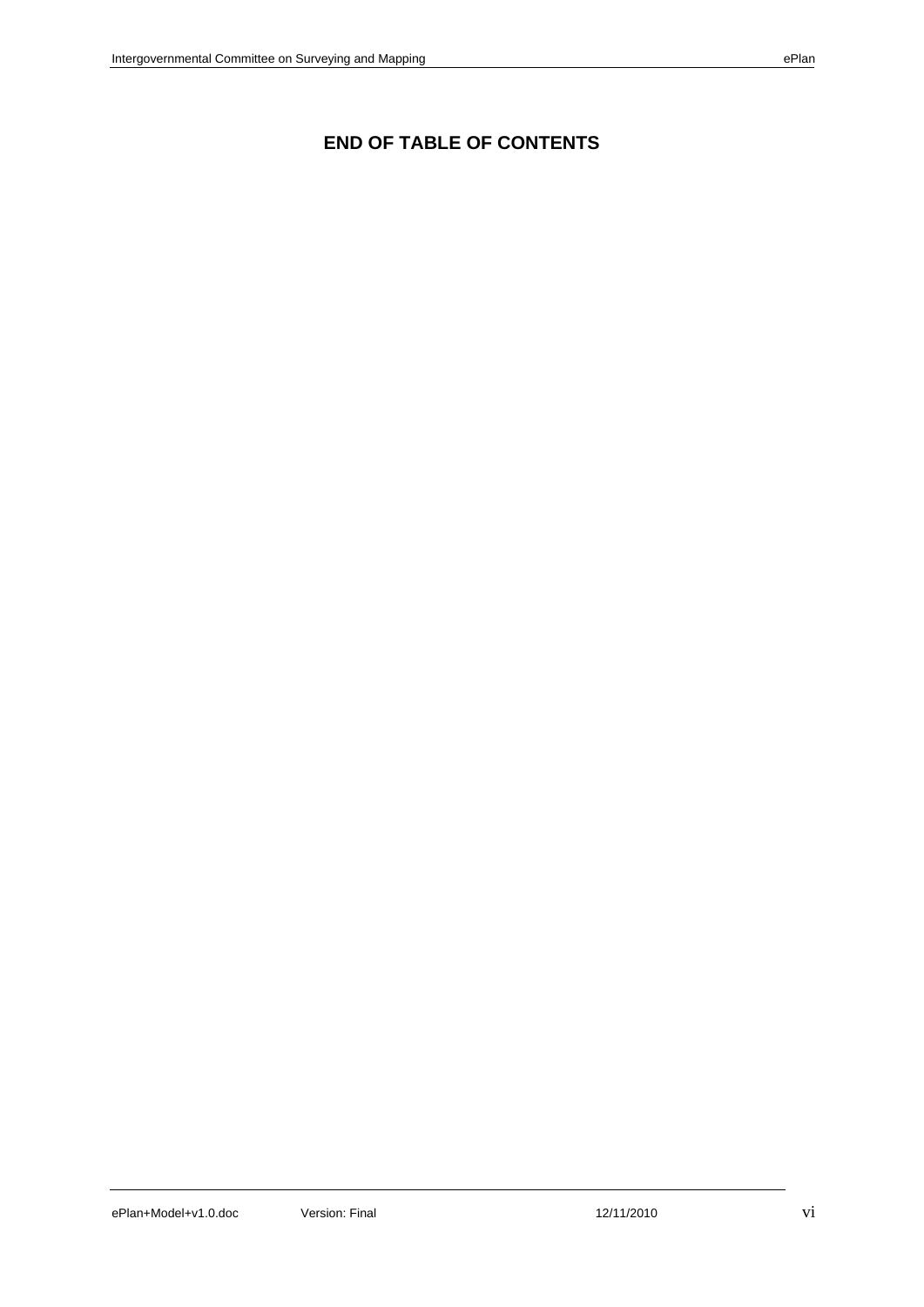## **1. INTRODUCTION**

Plans of survey are fundamentally the same throughout Australia, a national working group sponsored by the Intergovernmental Committee for Surveying and Mapping (ICSM) was formed to develop a national model to transfer digital cadastral survey data between the surveying industry and government agencies. The model needed to support all of the functions of the present Cadastral Survey Plan as well as being consistent with the Harmonised Data Framework of Australia to ensure that the Cadastral Transfer protocol also supports a standardised approach to cadastral data management.

Digital Plan Lodgement is a topic of discussion that has been around for some time. New Zealand has developed a system of digital lodgement and automated processing that is now in production. New Zealand invested an enormous sum of money in developing this system and Australia took a watching brief over the New Zealand initiative. The New Zealand System is a fully integrated system and included the development of the Land Online Portal and associated application.

Digital Plan Lodgement in Australia has adopted a different approach to that of New Zealand but has drawn heavily on New Zealand's experiences. The significant difference being that all Australian Jurisdictions have existing systems, be they computerised or manual, that are used to manage and use Cadastral Survey Data.

This initiative could only look at the transfer protocol rather than the systems it supported, hence this model had 3 main elements:

- The model could not dictate the final business processes of a jurisdiction.
- $\bullet$ The model must contain all elements currently shown on a Cadastral Survey Plan.
- . The model must support the Harmonised Data Framework of Australia to enable a national approach to Cadastral data Management.

The outcome is a data model that has been agreed upon by the working group and recommended to ICSM as the national model for ePlan. This is expected to be adopted as a national standard and as such will give the CAD and engineering package vendors the business incentive to develop interfaces to accommodate ePlan.

It is the ePlan model that has been adopted as the model for the ePlan Protocol. An instance of this protocol is called a Cadastral Information File (CIF) and will contain all of the information that currently appears on the Plans of Survey submitted to the Agencies for registration as well as other administrative information.

The EArl Project in Queensland has exercised the ePlan model by capturing the information displayed on paper based plans into digital format and creating a CIF which was then be subjected to an automated validation process based on the current business practices.

There is also a requirement for the CIF be reproduced in hard copy format to display the information captured from the paper copy of the plan.

ePlan+Model+v1.0.doc Version: Final 12/11/2010 12/11/2010 1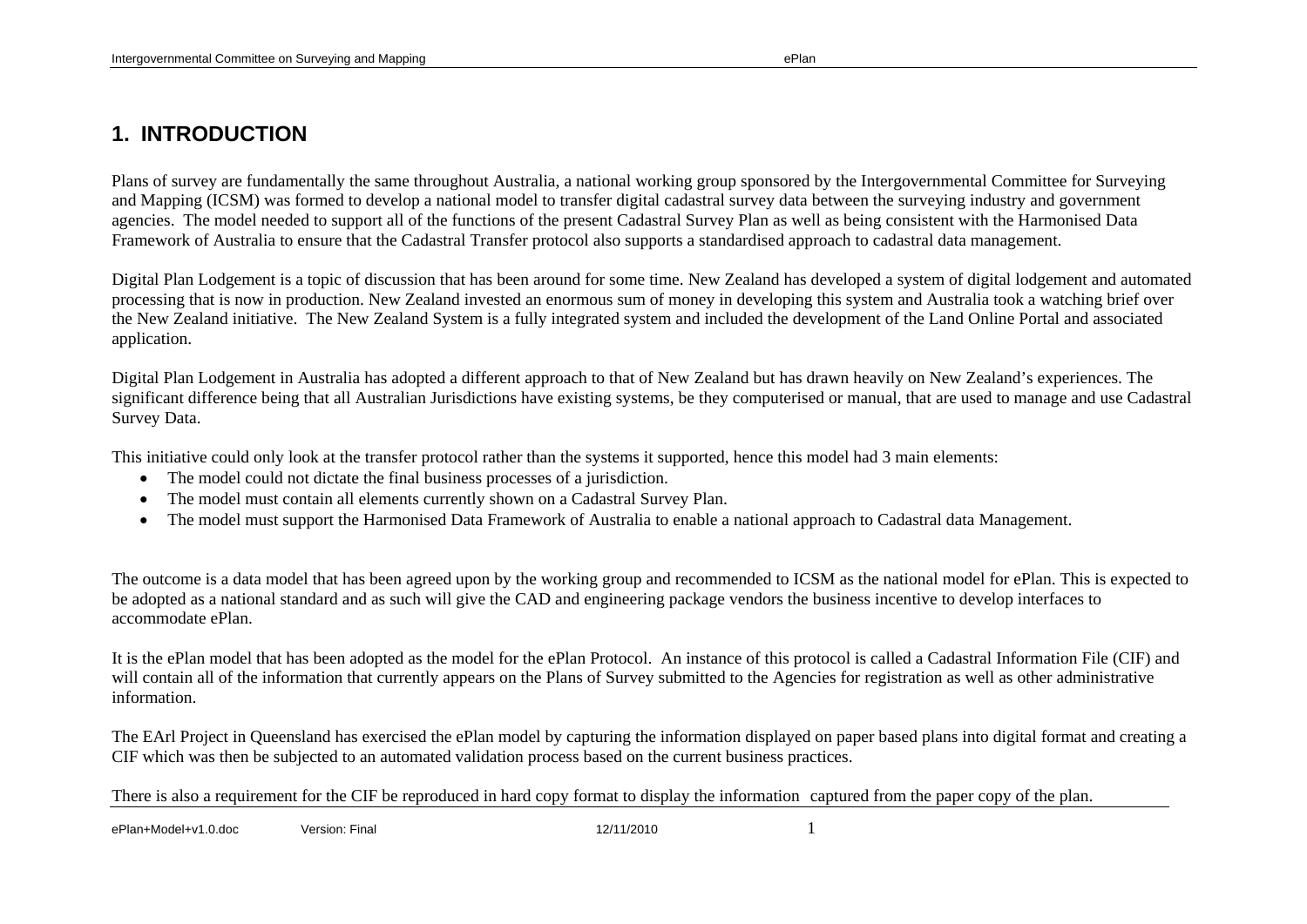## **1.1 Purpose of Document**

The Purpose of this document is to describe the physical mapping of the ePlan Model to LandXML1.2.

## **1.2 Scope of Document**

The scope of this document is to define the relationships of the ePlan Model cross referencing it to the ePlan Protocol.

## **1.3 References**

Enterprise Architect UML Class Diagram for ePlan in the SIP Document Repository. (Eplan4.EAP) The LandXML Schema Version 1.2 ourced from www.LandXML.org ePlan Protocol

## **1.4 Abbreviation**

- CIF Cadastral Infrastructure File is a LandXML Instance equivalent to a survey plan.
- $\bullet$ ICSM – Intergovernmental Committee for Surveying and Mapping
- XML Extensible Mark-up Language
- EDAIS Ele3cdtronic Development Assessment Interchange Schema
- $\bullet$ NECS – National Electronic Conveyancing

For a More Extensive Glossary See Appendix A.

## **1.5 Stakeholders**

The stakeholders to this document include

- Member Jurisdictions of the ICSM
- $\bullet$ The Surveying Industry
- The Software Vendors to the Surveying Industry.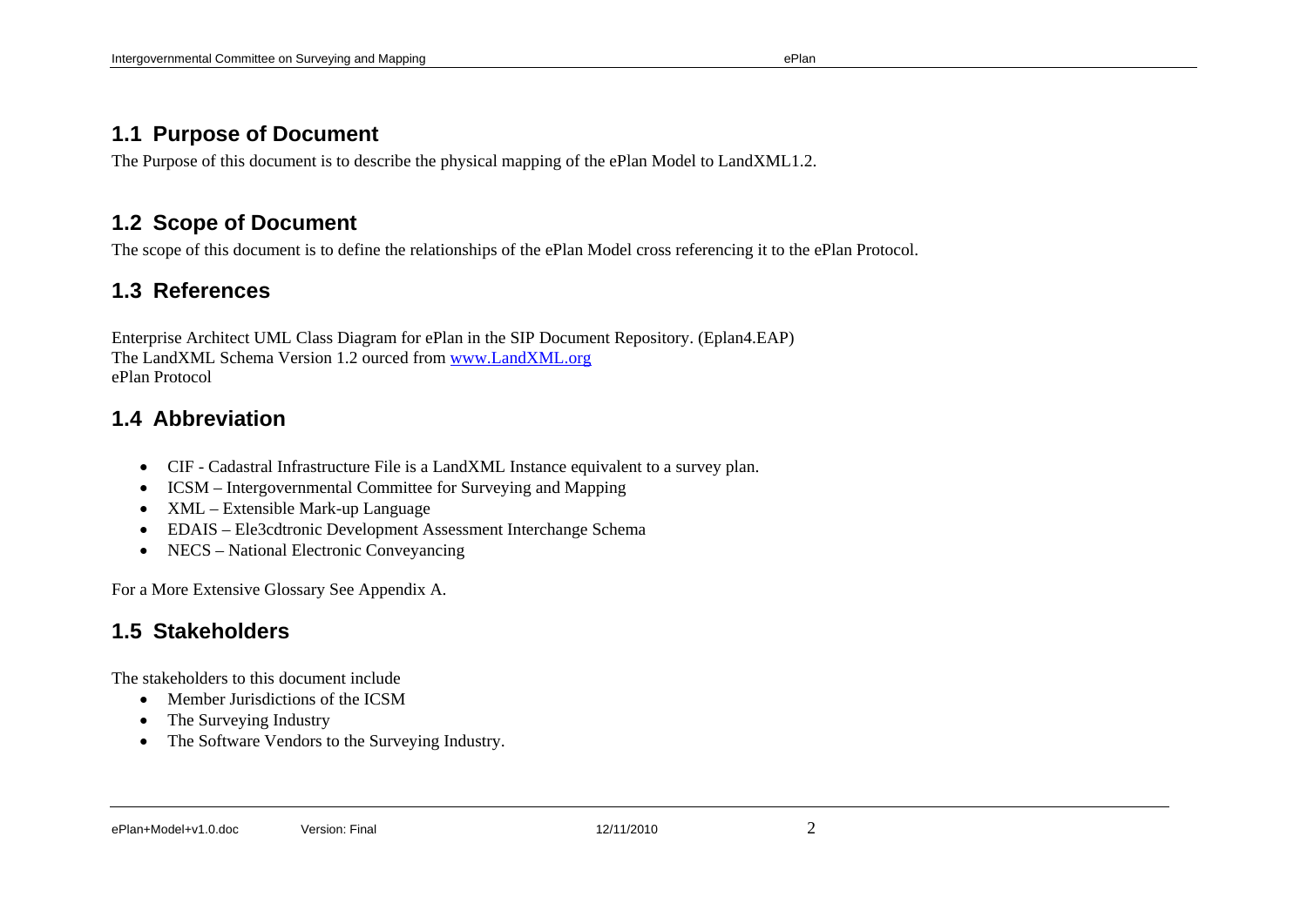### **1.6 Issues and Risks**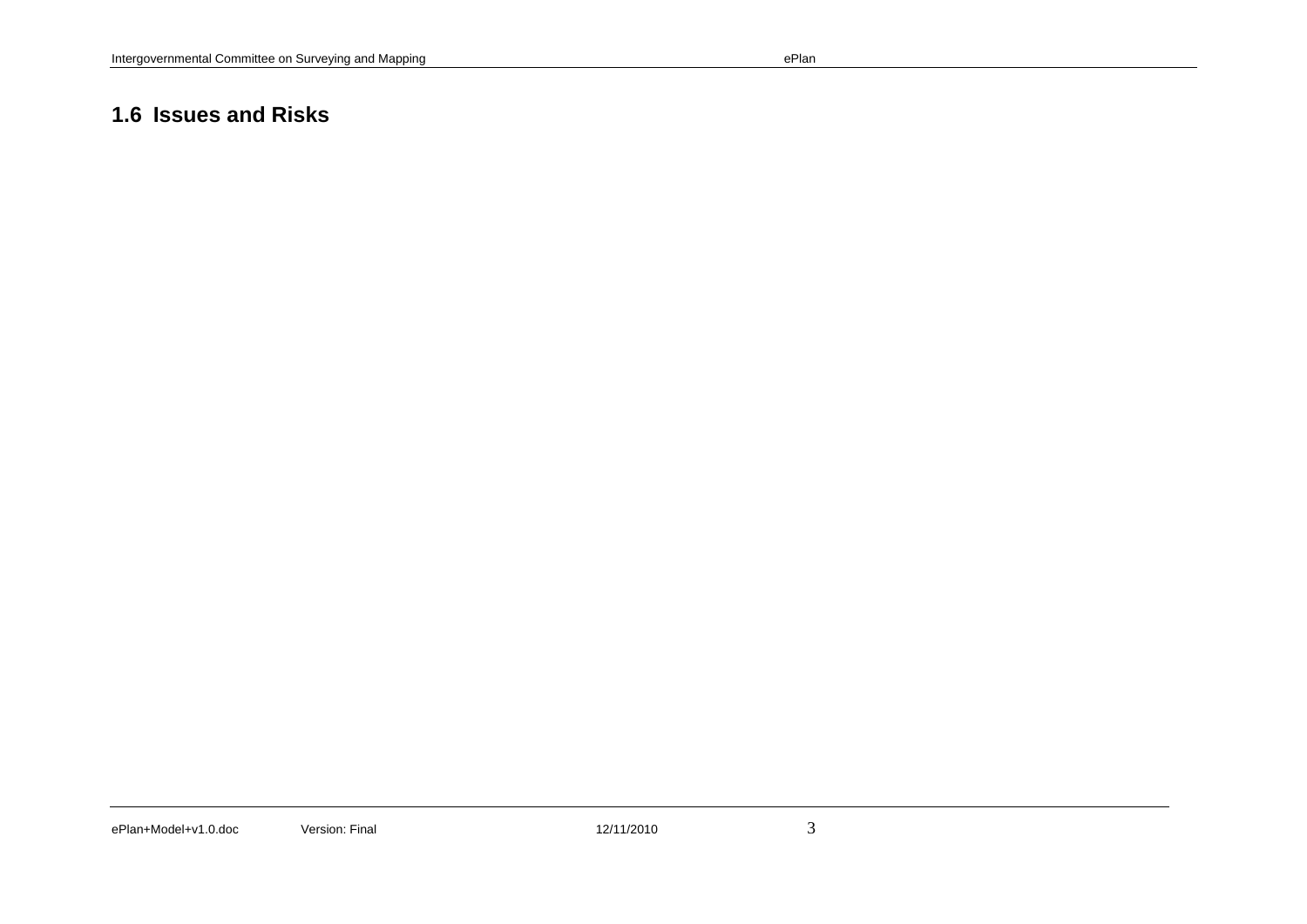## **2. TECHNICAL REQUIREMENTS EPLAN MODEL**

The ePlan Model has been developed using Unified Modelling Language (UML) class diagrams from existing survey plans. The requirement of this model is based on the logical model of a Cadastral Survey. This model inherits the ISO Standards and rules of Harmonised Data Model (HDM), classified into a number of packages. The latest copy of this model can be found on the ICSM Web Site.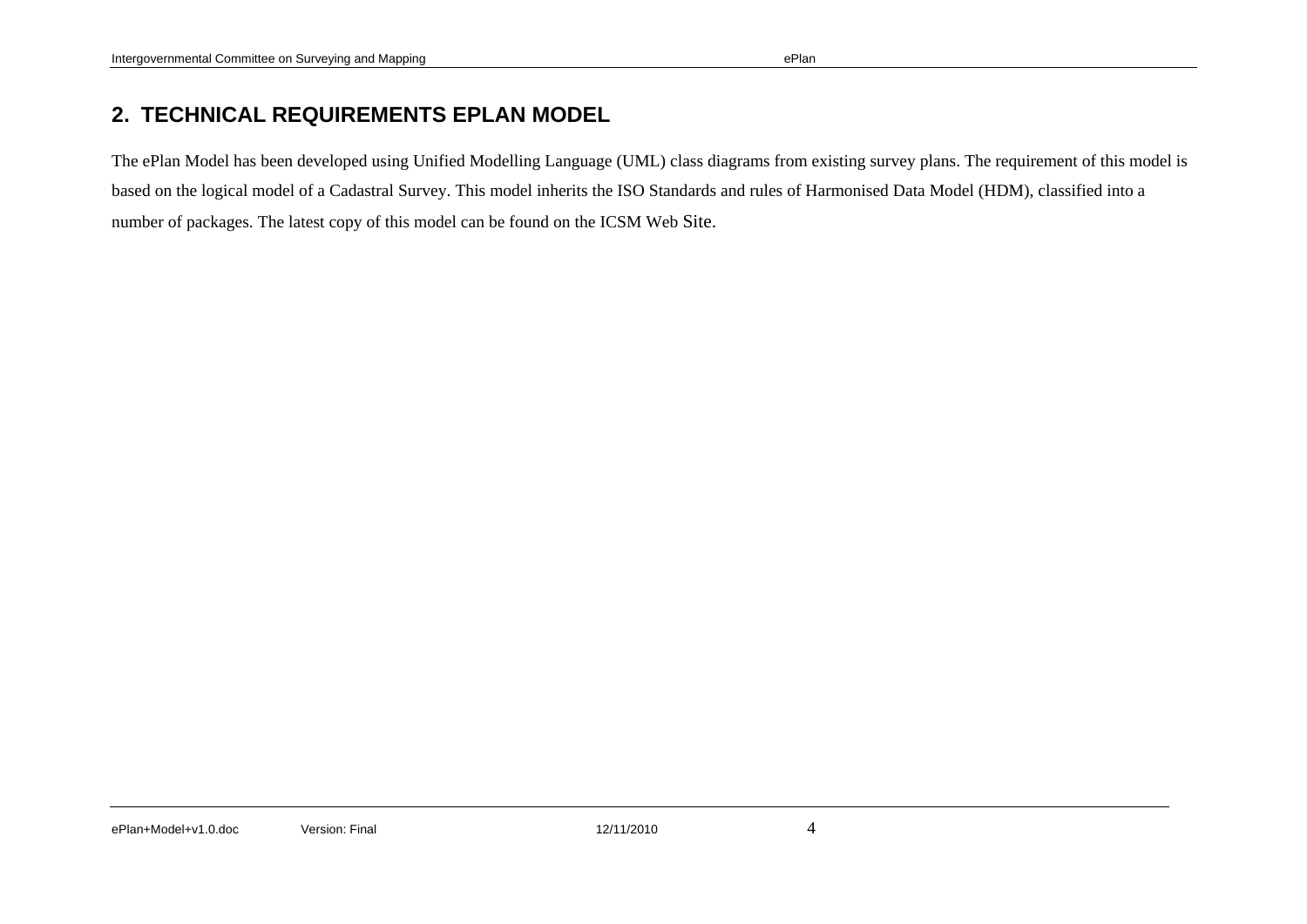



ePlan+Model+v1.0.doc Version: Final 12/11/2010 12/11/2010 5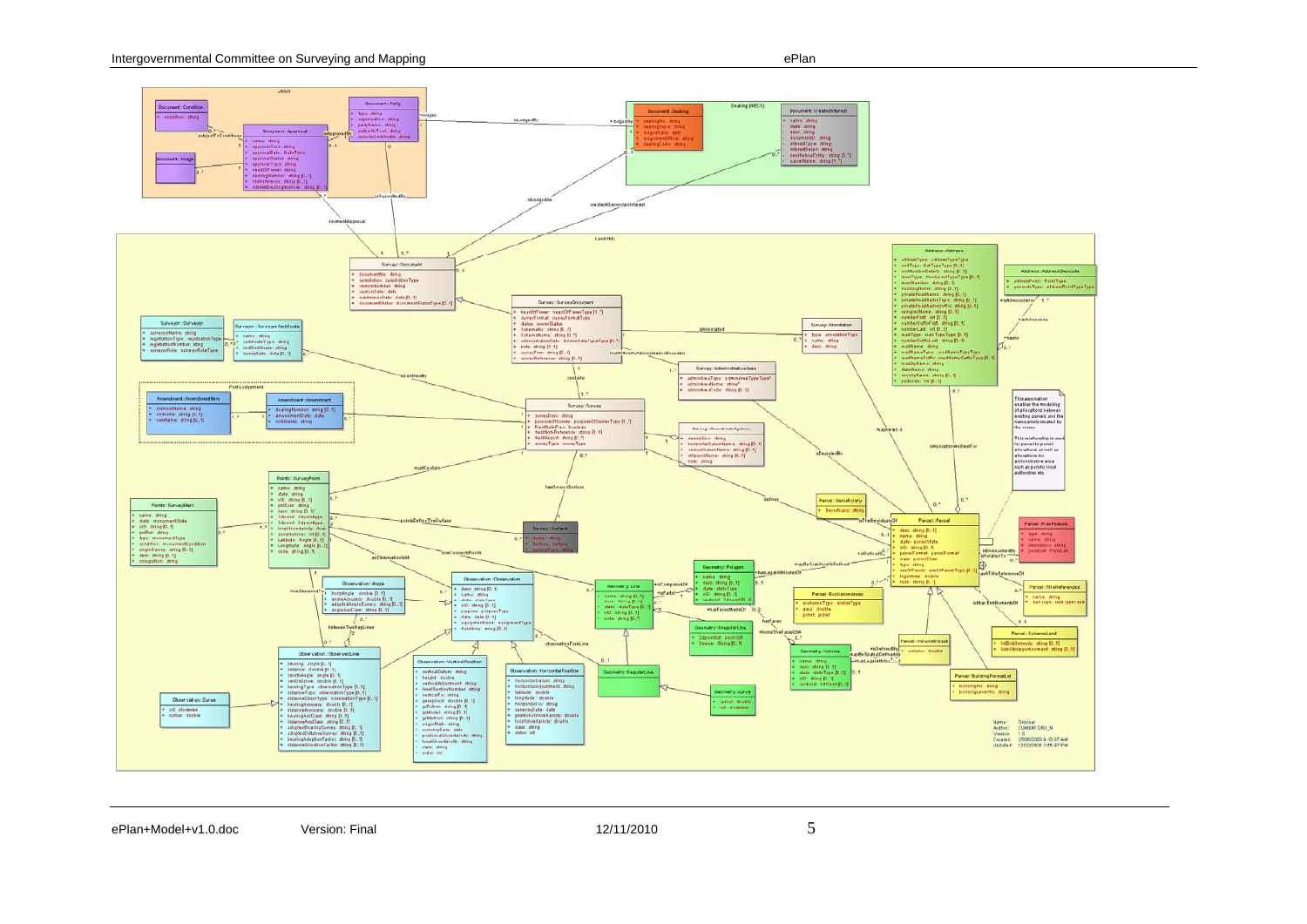## **2.1 Document**

The Document package contains those classes which relate to the Survey Plan as a Legal Document. The Legal Document is based on rights and restrictions. This package deals with the approval of the document and links to the Electronic Development Assessment Interchange Schema (EDAIS) which defines the format for the approval of the plan by parties subjected to conditions etc. This is beyond the LandXML schema and is a function of the document approval process rather than the creation of the survey document. This Package also refers to the Plan as a legal document and refers to the National Electronic Conveyancing System (NECS) which deals with the lodgement of dealings, this is the realm of the Titling Systems and is beyond the scope of this model.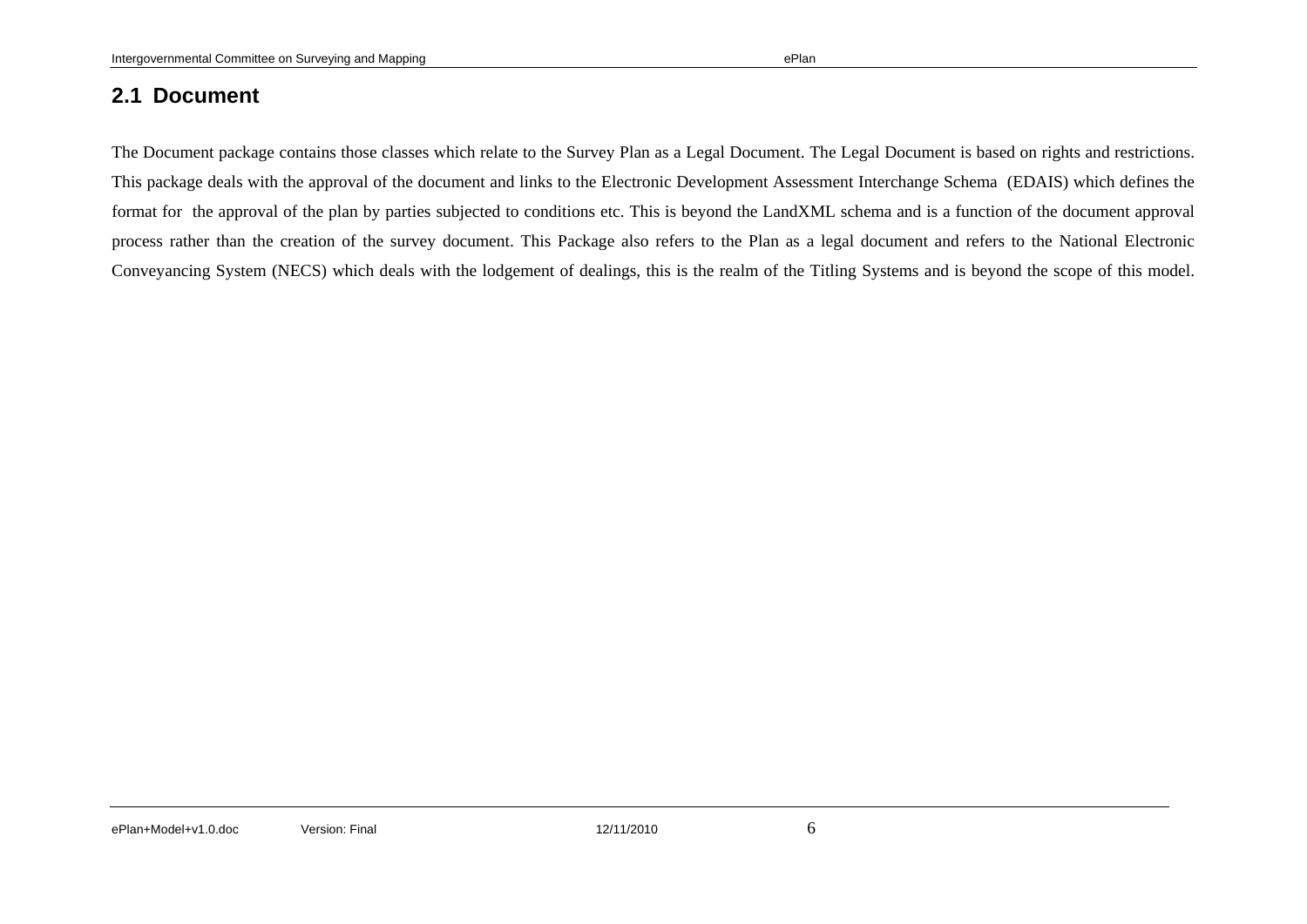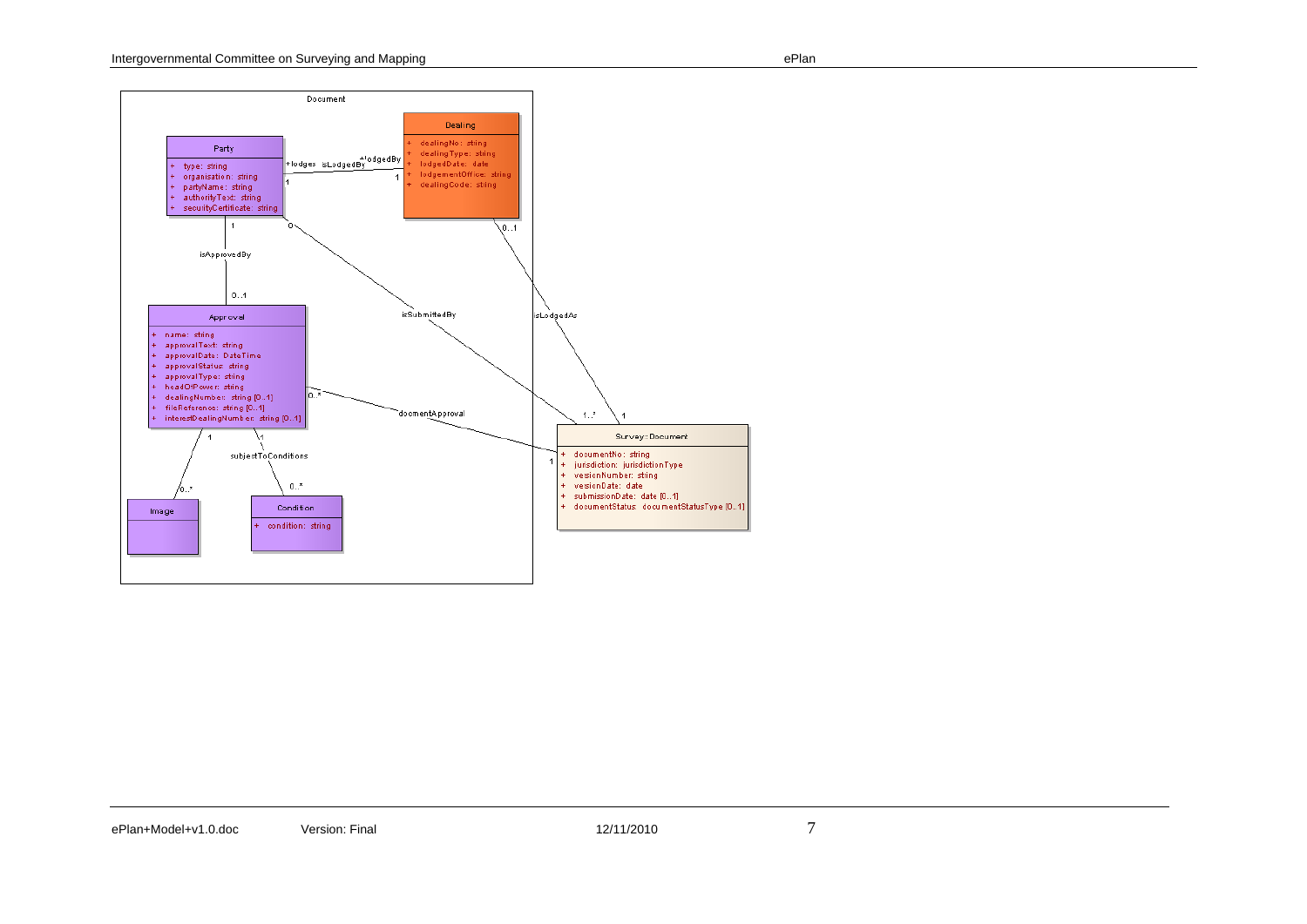#### **2.1.1 Approval**

This class details to approval being given and the power under which the approval is given. The document must be approved by specified parties in accordance heads of power, this could be either legislative (i.e. Under the integrated planning act) or by a private legal process (the holder of a secondary registered interest). Its also allows for recording of approvals which may be by conditional consents as separate dealings. This Class is not covered by the LandXML Schema.

| <b>Attribute</b> | <b>Type</b>   | Req          | <b>Note</b>                                                          | <b>LandXML</b> |
|------------------|---------------|--------------|----------------------------------------------------------------------|----------------|
| Name             | String        | $\mathbf R$  | Unique File ID of an Approval. Required for auditing requirements    |                |
|                  |               |              | and if amendments are made.                                          |                |
| ApprovalText     | Date time     | $\mathbf{R}$ | This is the body of approval and will often need to conform to       |                |
|                  |               |              | specific regulation.                                                 |                |
| ApprovalDate     | <b>String</b> | $\mathbf R$  | The date that the approval was given.                                |                |
| ApprovalStatus   | String        | $\mathbf R$  | This is an enumerated list of the type of approval.                  |                |
|                  |               |              |                                                                      |                |
|                  |               |              | Datafield = 'Not Required' - This is used where we need to account   |                |
|                  |               |              | for an approval in the business rules but a Note will need to be     |                |
|                  |               |              | given to substantiate the approval.                                  |                |
|                  |               |              | Datafield = 'Conditional' - Approval is given subject to conditions  |                |
|                  |               |              | which will need to be given.                                         |                |
|                  |               |              | Datafield = 'Approved' - Unconditional approval has been given       |                |
| ApproverType     | <b>String</b> | $\mathbf{R}$ | This is a list of the types of approvers, i.e. the person, delegate, |                |
|                  |               |              | company official etc.                                                |                |
|                  |               |              |                                                                      |                |
|                  |               |              |                                                                      |                |
|                  |               |              | Datafield = 'State Land Administration'                              |                |
|                  |               |              | Datafield = 'Local Government'                                       |                |
|                  |               |              | Datafield = 'Interest Holder' - This is the lease for example        |                |
|                  |               |              | $\text{Datafield} = 'Mortgage'$                                      |                |
|                  |               |              | Datafield = 'Registered Proprietor'                                  |                |
|                  |               |              | Datafield = 'Statutory Authority' - For other Statutory Authorities. |                |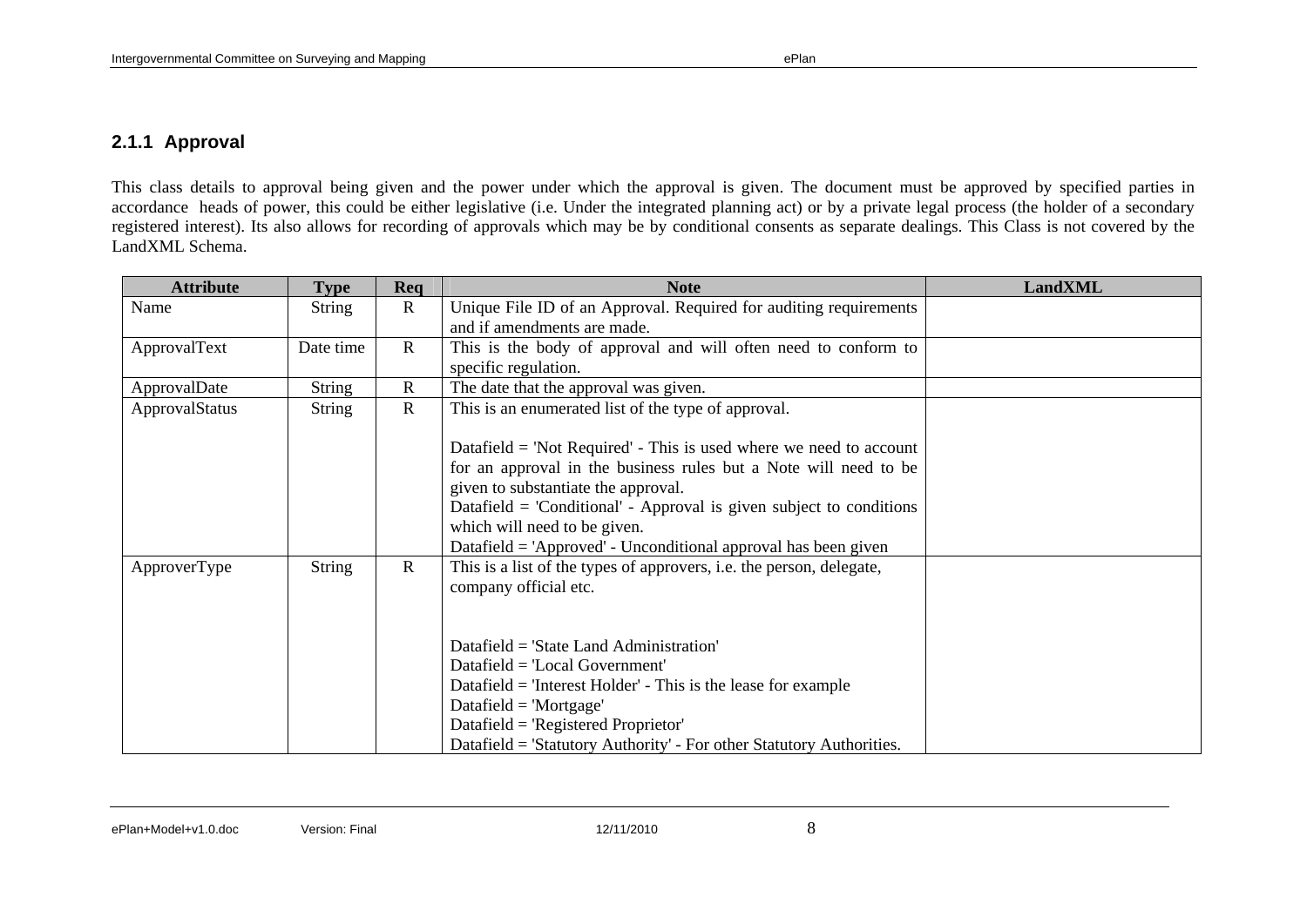| HeadOfPower               | String        | R  | This is the legislation, regulation or legal document, which gives<br>the approver the right to sign the document. I might be for example<br>a piece of legislation (i.e. the Integrated Planning Act) or a power of<br>attorney. |  |
|---------------------------|---------------|----|-----------------------------------------------------------------------------------------------------------------------------------------------------------------------------------------------------------------------------------|--|
| dealingNumber             | String        | R. | This would be used if a paper document was being used to record<br>the approval. This would be added post registration.                                                                                                           |  |
| fileReference             | <b>String</b> | R. | This is the free text field, the approver can enter a file reference if<br>he desire                                                                                                                                              |  |
| InterestDealingNumb<br>er |               | R  | If the approval is being given because the party has an interest in<br>the land (i.e. Mortgages Consent) then this is the dealing number of<br>the interest being dealt with.                                                     |  |

#### **2.1.2 Condition**

This class details any specific conditions to an approval, i.e. the creation of an easement, dedication of a park etc. An approval may be given subject to a set of conditions. This class is not covered by the LandXML Schema.

| $\bullet$<br>nm | $\mathbf{v}$ $\mathbf{p}$ |     | Note                                    | <b>IXTR</b><br>An |
|-----------------|---------------------------|-----|-----------------------------------------|-------------------|
| condition       | ⌒<br>String               | . . | ן approval.<br>condition to<br>Specific |                   |

### **2.1.3 Dealing**

This class contains the title information that is usually added to a plan upon lodgement. This is the internal key to the Titling system. These details are system generated upon lodgement. This class will be consistent with the Titles schema dealing.

| <b>Attribute</b> | <b>Type</b>   | Req | <b>Note</b>                                                                            | LandXML |
|------------------|---------------|-----|----------------------------------------------------------------------------------------|---------|
| dealingNo        | <b>String</b> | R   | The dealing number of the lodged plan.                                                 |         |
| dealingType      | <b>String</b> | R   | Enumerated list of values. If the plan is dealing only a subset is<br>required.        |         |
| lodgeDate        | Date          | R   |                                                                                        |         |
| lodgement Office | <b>String</b> | R   | Enumerated list of lodgement offices, which vary from jurisdiction<br>to jurisdiction. |         |
| dealingCode      | <b>String</b> |     | This is a local value to the titling system.                                           |         |

| ePlan+Model+v1.0.doc | Version: Final | 12/11/2010 |  |
|----------------------|----------------|------------|--|
|                      |                |            |  |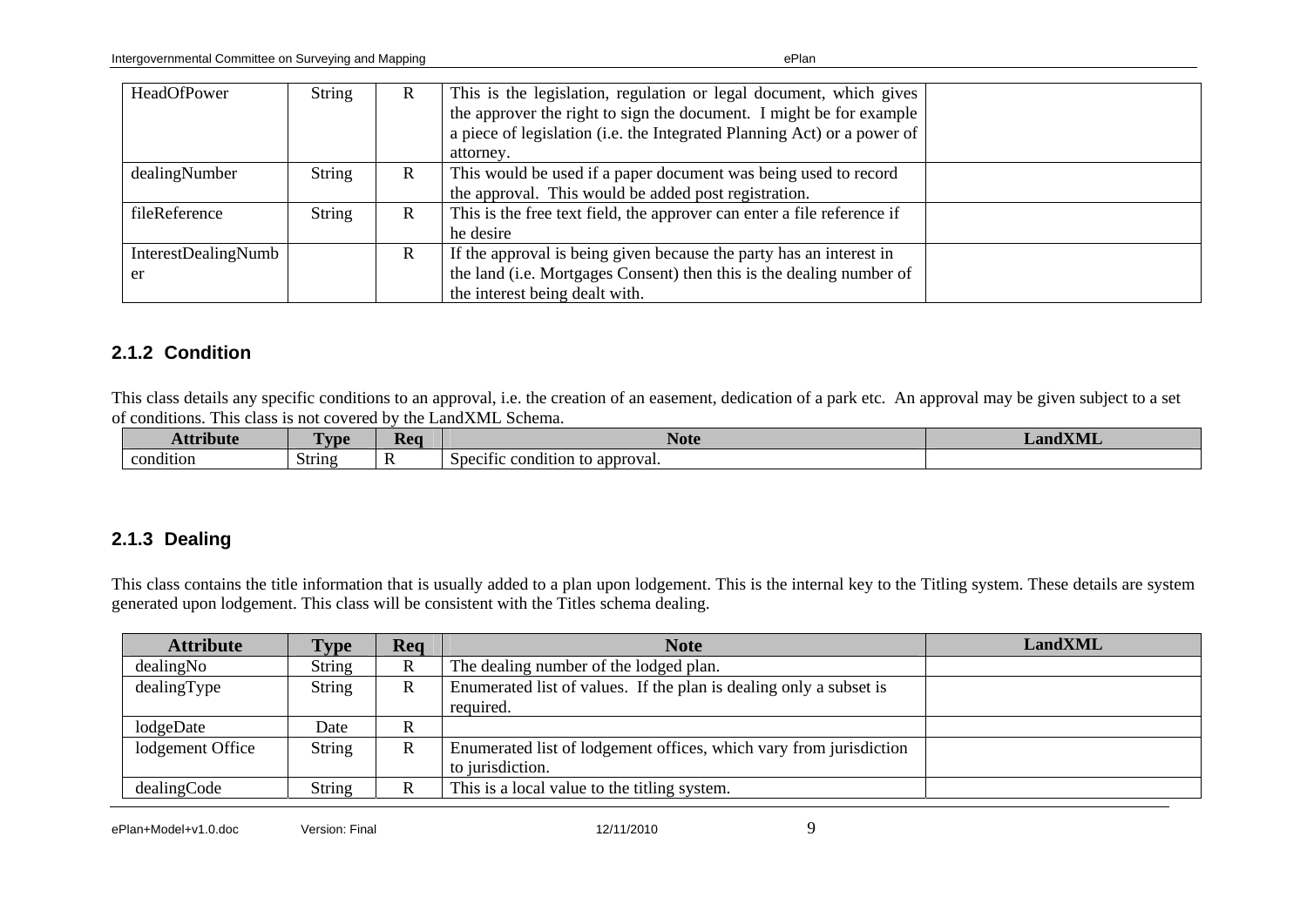#### **2.1.4 Image**

This is to enable the inclusion of images of approval documents where the client cannot approve of the plan digitally. In Queensland this could be the use of a general consent form. In this case the project manager will already note that the approval will be by a manual form. This form will be stored as a tiff image.

### **2.1.5 Party**

This class identifies the person who is issuing the approval. It will be included as the Titles Party schema, which is based on AS4590

| <b>Attribute</b>    | <b>Type</b> | Req | <b>Note</b>                                                                                                                                                       | <b>LandXML</b> |
|---------------------|-------------|-----|-------------------------------------------------------------------------------------------------------------------------------------------------------------------|----------------|
| Type                | Char        | R   | Approver to submitter                                                                                                                                             |                |
| organisation        | Char        | R   | The Name of the organisation                                                                                                                                      |                |
| partyName           | Char        | R   | The Name of the person giving the approval.                                                                                                                       |                |
| authorityText       | Char        | R   | This is a reference to how this person has the delegation to give the<br>approval, i.e. delegation from the CEO of the local authority, Power<br>of attorney etc. |                |
| SecurityCertificate | Char        |     | This defines the security certificate used for audit purpose                                                                                                      |                |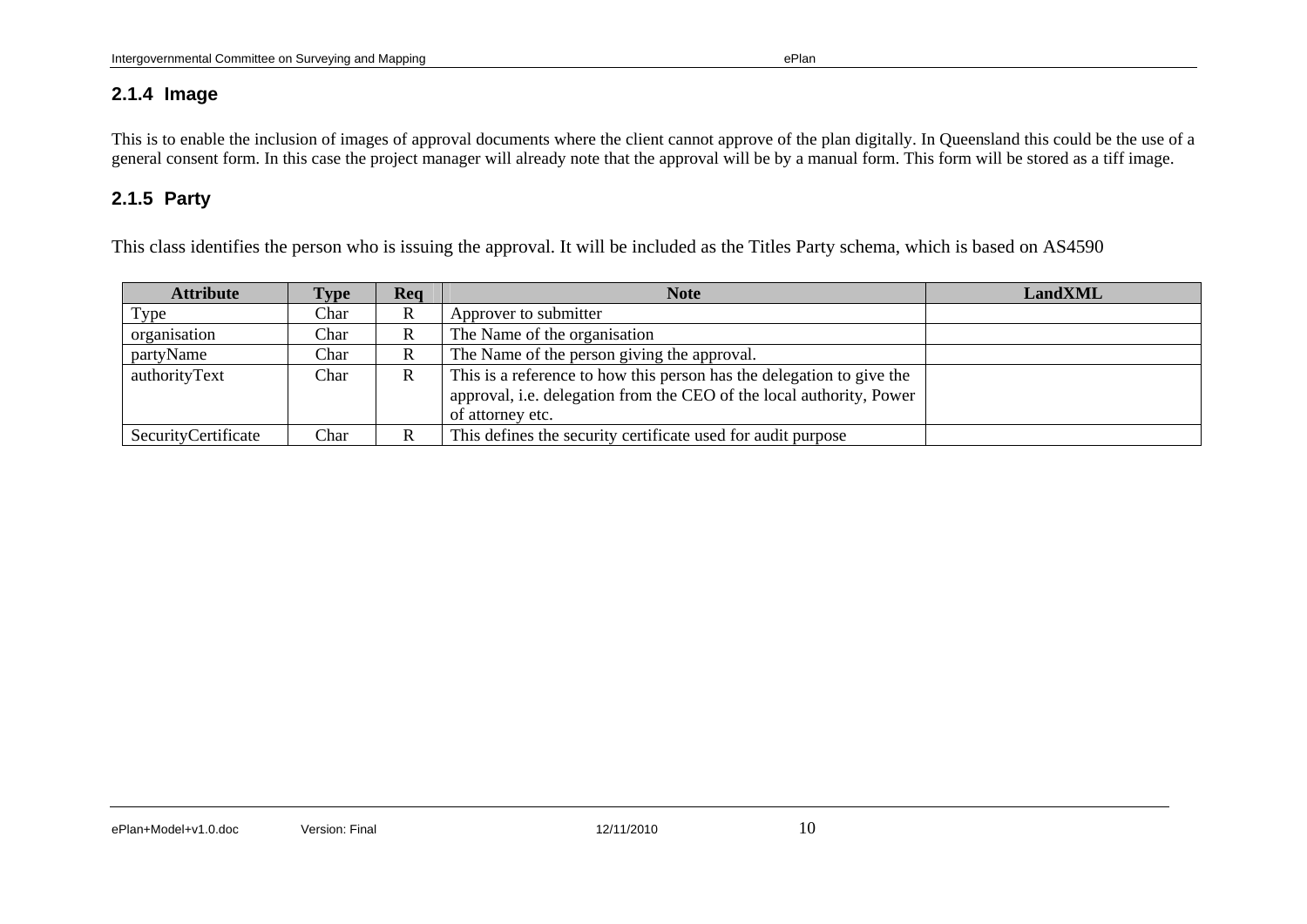## **2.2 Survey**

This package contains classes which contain metadata about the survey.

The Classes Document, SurveyDocument and Survey could be modelled as a single class however they have been broken into 3 classes here along the following concepts:

- Document class holds the generic elements for a document that are common to several classes of documents dealing with Land Transactions.
- $\blacksquare$ The SurveyDocument Class holds elements which are specific to cadastral Surveys and inherits from the Document Class.
- The Survey Class holds elements relating to the survey.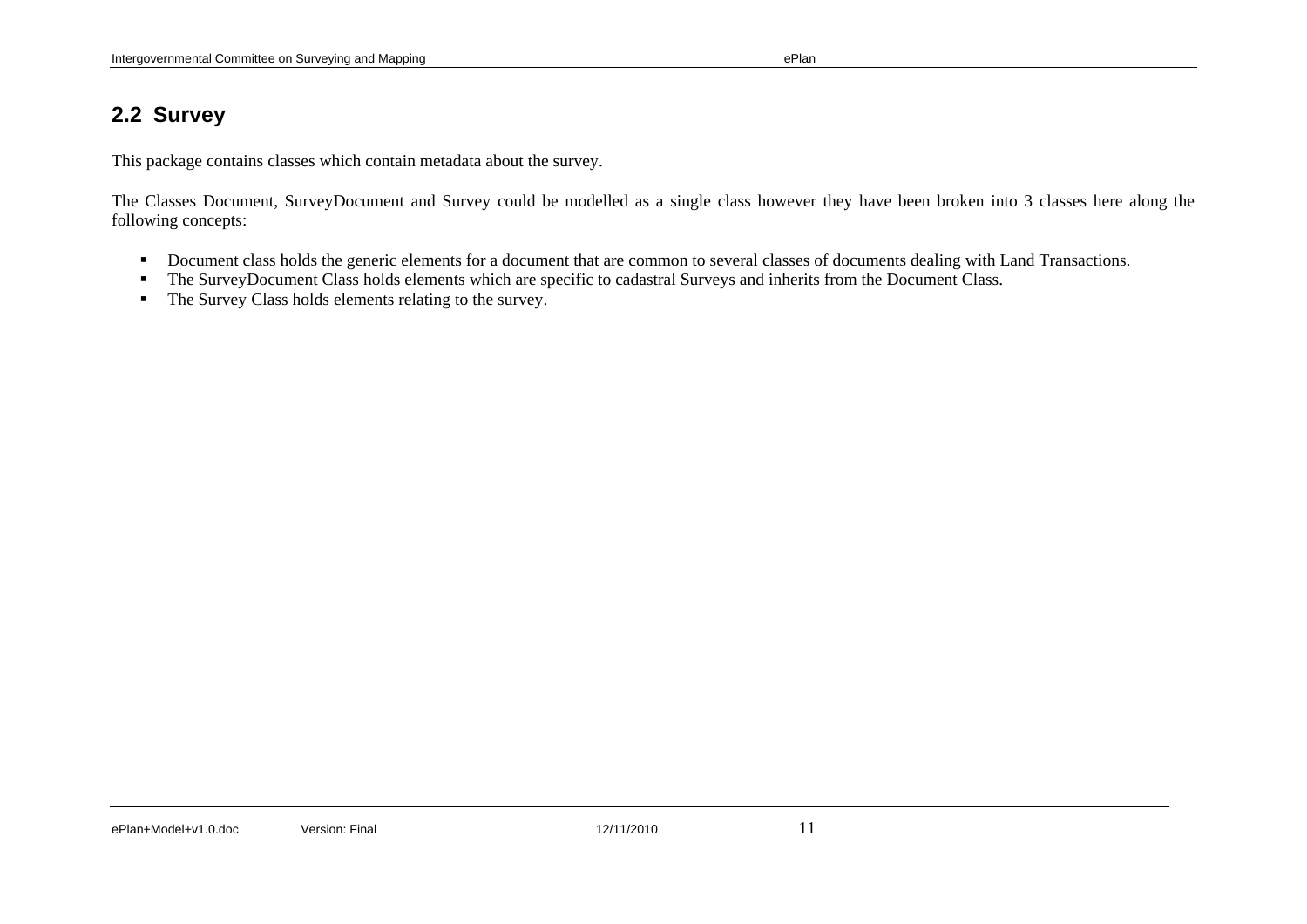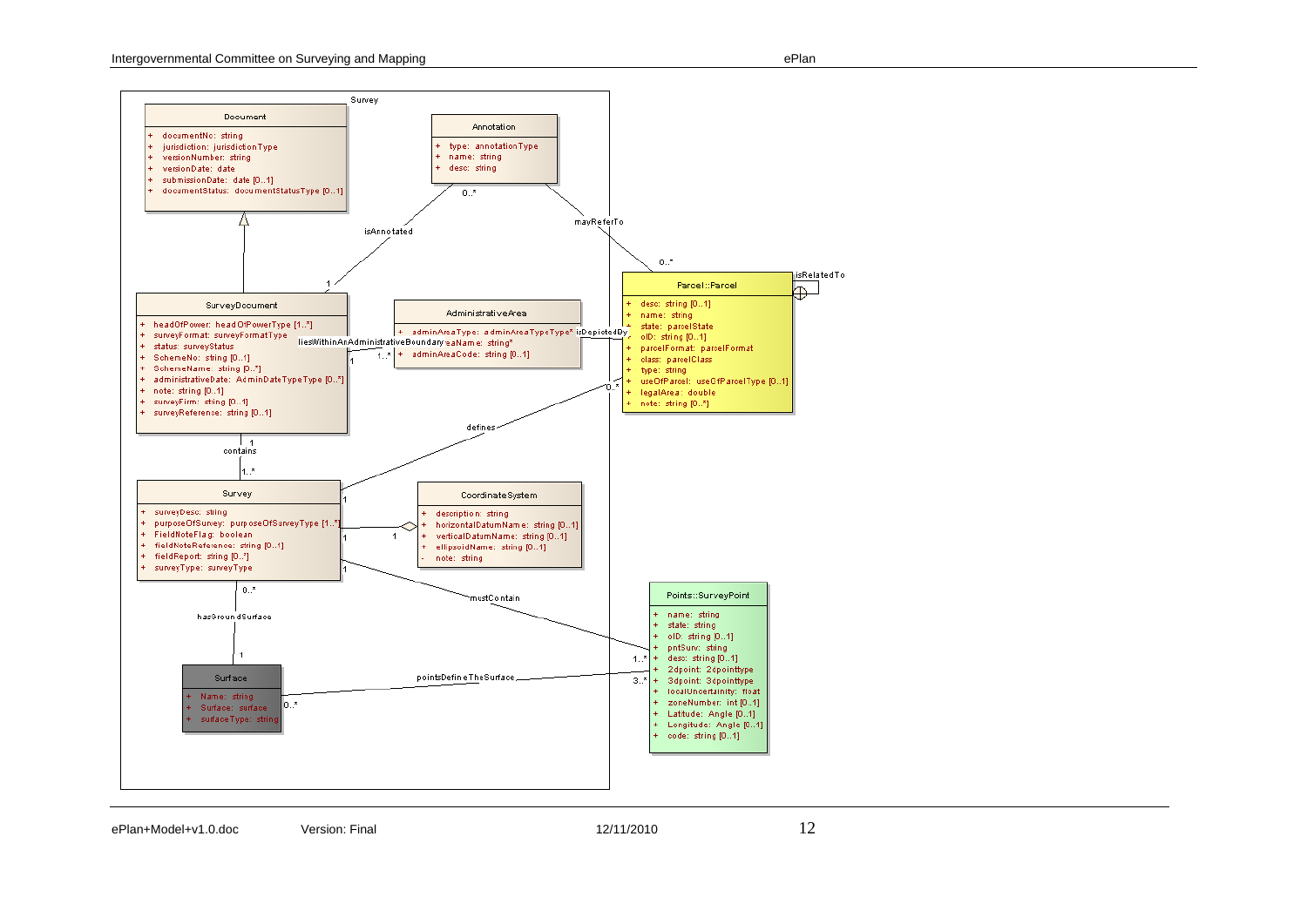#### **2.2.1 Document**

This class holds general attributes that would pertain to any document.

The main purpose for splitting document from Survey Document is to allow flexibility to incorporate other documents at a latter stage.

These attributes are currenlt not handled in LandXML.

| <b>Attribute</b> | <b>Type</b>   | Req          | <b>Note</b>                                                                                                                                                                                                                | LandXML                      |
|------------------|---------------|--------------|----------------------------------------------------------------------------------------------------------------------------------------------------------------------------------------------------------------------------|------------------------------|
| documentNo       | <b>String</b> | $\mathbf{R}$ | This is the unique number for the survey. This is analogist to the                                                                                                                                                         | Surveyheader:name            |
|                  |               |              | existing plan number                                                                                                                                                                                                       |                              |
| jurisdiction     | <b>String</b> | $\mathbf{R}$ | This is the jurisdiction in which the plan is to be dealt with (i.e.<br>Queensland). This field will define the set of jurisdictional business<br>rules that the plan audit will follow.                                   | Surveyheader: jurisdiction   |
|                  |               |              |                                                                                                                                                                                                                            |                              |
| versionNumber    | Integer       | $\mathbf{R}$ | This is the version number for this file and is system generated for<br>tracking purposes                                                                                                                                  | LANDXML: version             |
| versionDate      | Date          | $\mathbf{R}$ | The date that a new version of the file was generated. This is a                                                                                                                                                           | LANDXML: Date                |
|                  |               |              | system-generated field to manage audit process of the file.                                                                                                                                                                | <b>LANDXML: Time</b>         |
| submissionDate   | Date          | $\Omega$     | This is the date that the first instance of the file was submitted or<br>created by data capture                                                                                                                           | Surveyheader: submissionDate |
| documentStatus   | Char          | $\Omega$     | This element indicates if a document has been lodged digitally (i.e.<br>is the legal record), has been data captured for digital processing or<br>is an historical capture. It is defined by a jurisdictional enumeration. | Surveyheader: documentStatus |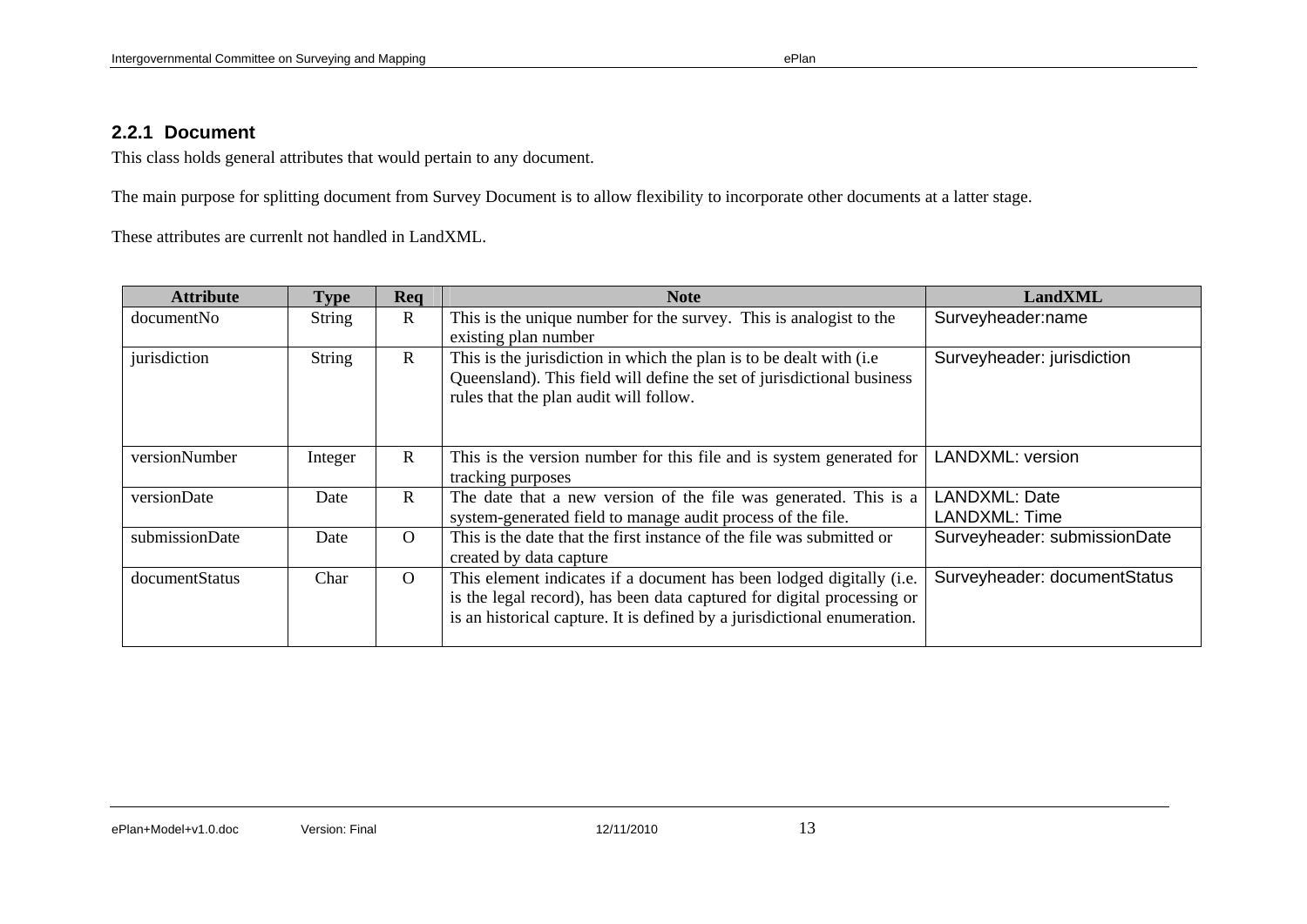#### **2.2.2 Survey**

This class contains generic Survey Data. This common between jurisdictions and has some standard validation processes The survey description is standard form for a description. It would appear the several methods are employed between jurisdictions. Some jurisdictions enter the description of the parcels being cancelled whilst others enter the description of the parcels being created. Some jurisdictions enter both. This model will provide for both occupancies by providing a surveyDesc and surveyCancelDesc. It will be up to the jurisdictions to impose the business rules associated with each.

| <b>Attribute</b>   | <b>Type</b>   | Req            | <b>Note</b>                                                                                                                                                                                                                                                                                                                                   | <b>LandXML</b>                        |
|--------------------|---------------|----------------|-----------------------------------------------------------------------------------------------------------------------------------------------------------------------------------------------------------------------------------------------------------------------------------------------------------------------------------------------|---------------------------------------|
| SurveyDesc         | String        | $\mathbf R$    | This attribute is used to define the parcels and interests being created<br>by this survey.<br>i.e. Lots 1-3 and Easement A                                                                                                                                                                                                                   | SurveyHeader: Desc                    |
| PurposeOfSurvey    | String        | $\mathbf R$    | This attribute details the purpose of survey (ie Subdivision) and is a<br>enumerated list which is jurisdictional specific. A survey can have<br>more than one purpose and the business rules which associate<br>purposes can be defined within the Jurisdiction. A survey can have<br>more than one purpose.                                 | SurveyHeader:<br>PurposeOfSurvey:Name |
| FieldNoteFlag      | Boolean       | $\overline{O}$ | This is a field to indicate if sets of field notes have been lodged<br>separately. For example in Queensland if a tidal boundary is being<br>redetermined then an extensive report is required to substantiate to<br>reinstatement.<br>In this case the field report is stored under separate cover under the<br>reference o the plan number. | SurveyHeader: fieldNoteFlag           |
| fieldNoteReference | <b>String</b> | $\Omega$       | In some jurisdictions field notes are stored under a separate<br>numbering system, in some jurisdictions these are pre issued numbers                                                                                                                                                                                                         | SurveyHeader:<br>fieldNoteReference   |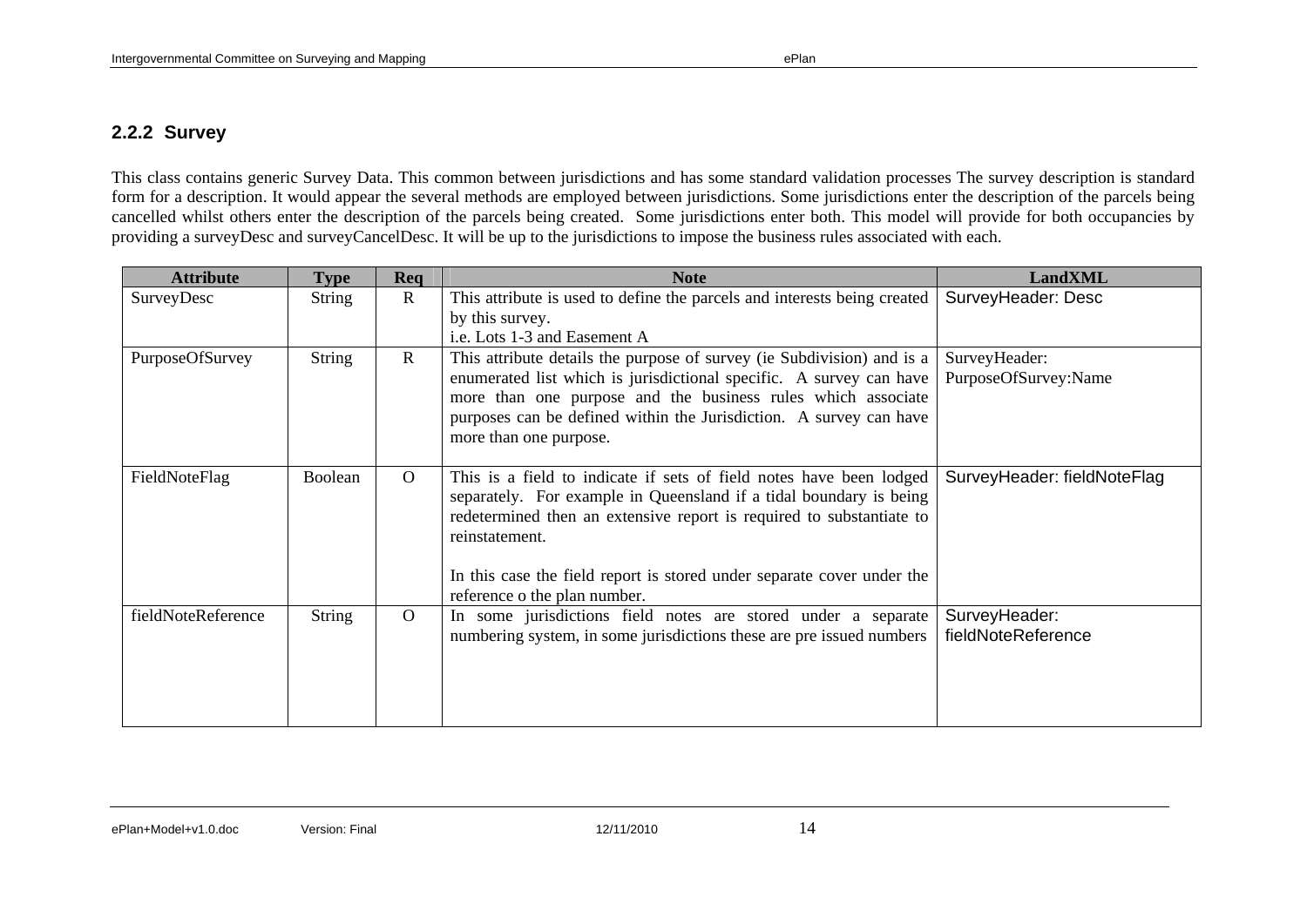| field Report  | <b>String</b>  | $\Omega$ | This is a note field to enable a surveyor to give a brief description of   FieldNote<br>the field survey. If this report is extensive i.e. a report on the<br>complex determination of an ambulatory boundary then a separate<br>report should be filed. In that case reference should be made here to<br>that report and its content. |                             |
|---------------|----------------|----------|----------------------------------------------------------------------------------------------------------------------------------------------------------------------------------------------------------------------------------------------------------------------------------------------------------------------------------------|-----------------------------|
| FileReference | String         |          | The Surveyors file reference if required                                                                                                                                                                                                                                                                                               | SurveyHeader: fileReference |
| SurveyType    | SurveyTy<br>pe | R        | This element identifies if a plan has been surveyed or compiled. It<br>should be noted that a survey plan could be an about dimensional<br>plan but is still a survey. Compiled denotes that the record was<br>compiled completely from other sources.                                                                                 | SurveyHeader: surveyType    |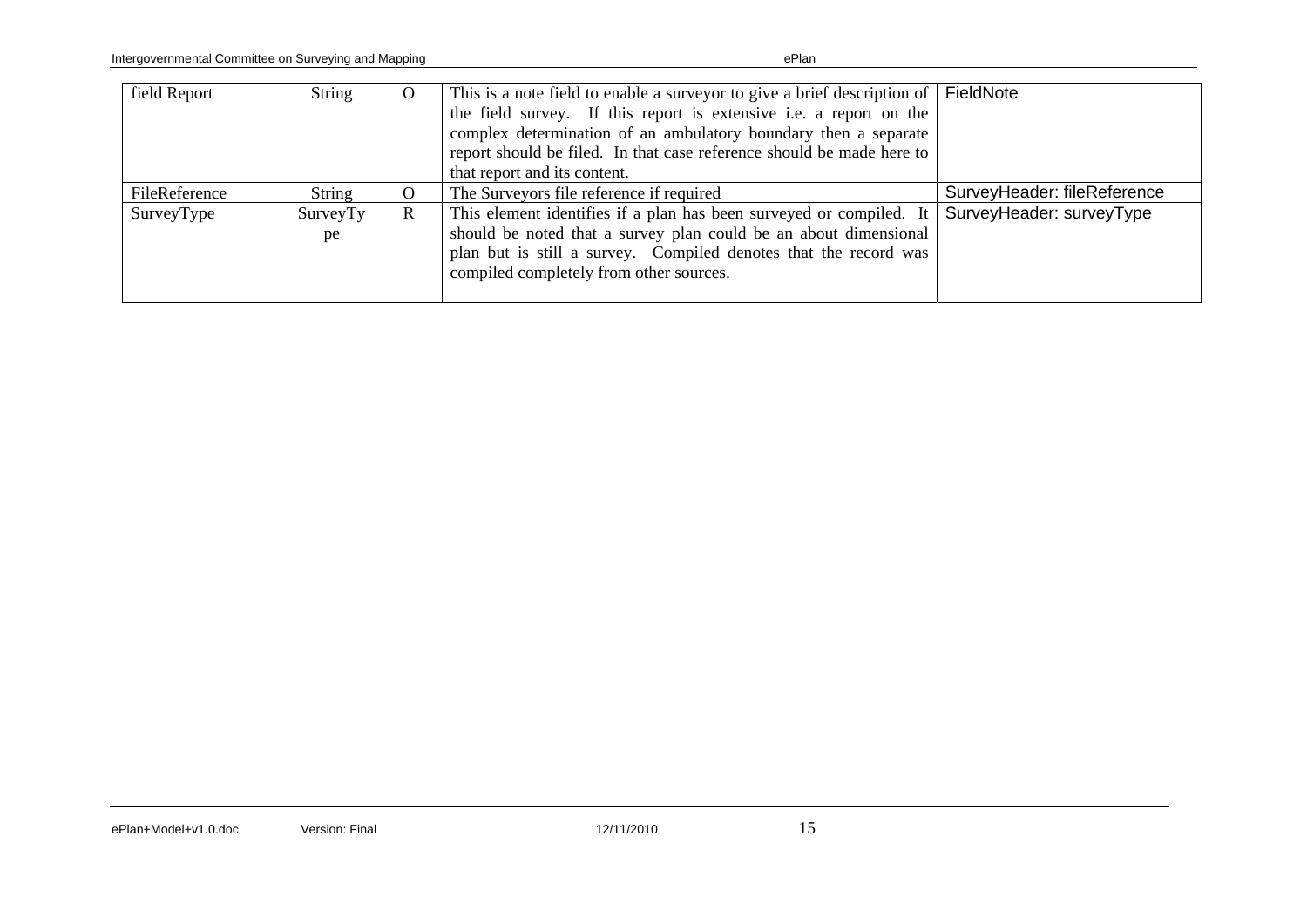#### **2.2.3 Survey Document**

This is the main class which holds holistic level data about the survey. These data elements may need to be validated against external sources or may be required to check the internal consistency of the file. This class contains the administrative and textual data associated with the metadata of the plan and the administrative actions displayed on the plan. These elements are largely jurisdictionally based and are not covered in LandXML, version 1.

| <b>Attribute</b> | <b>Type</b>   | Req            | <b>Note</b>                                                                                                                                                                                                                                                                         | <b>LandXML</b>                           |
|------------------|---------------|----------------|-------------------------------------------------------------------------------------------------------------------------------------------------------------------------------------------------------------------------------------------------------------------------------------|------------------------------------------|
| headOfPower      | <b>String</b> | $\Omega$       | This is the legislative regime under which the plan was prepared (ie<br>the Land Title Act 1994). These acts will be specific to a jurisdiction<br>but can be enumerated. A survey may be conducted under more than<br>one Head of Power. See Juridictional Lists for data elements | SurveyHeader: headOfPower                |
| surveyFormat     | <b>String</b> | $\mathbf{R}$   | This is the type of survey (ie Volumetric). Some of these terms may<br>be jurisdictionally specific. Each Jurisdiction can provide a list as<br>required.                                                                                                                           | SurveyHeader: surveyFormat               |
| status           | <b>String</b> | $\overline{O}$ | The Status gives an indication of the reason for lodgement of this file.<br>For example it may be being lodged as a record of survey only or for<br>pre-examination and is not yet suitable for lodgement                                                                           | SurveyHeader:surveyStatus                |
| SchemeNo         | <b>String</b> | CR             | All scheme land has a community title scheme number assigned to it.<br>This field must have an entry for any scheme land (i.e. where there is<br>reference to common property.                                                                                                      | SurveyHeader:communityTitles<br>SchemaNo |
|                  |               |                | This field is a system generated field and may not be known by the<br>consultant at submission so it may be left blank.                                                                                                                                                             |                                          |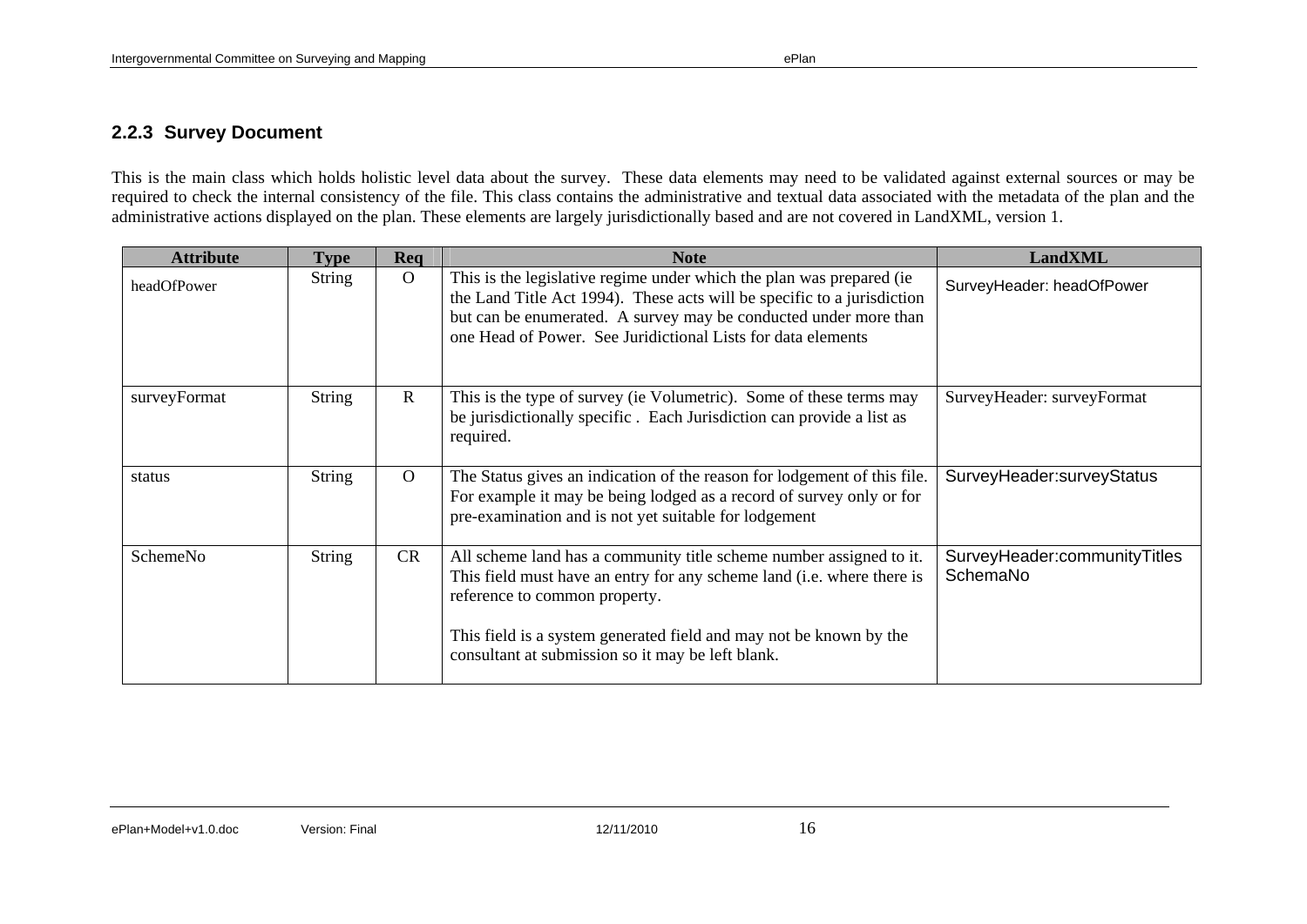| SchemaName         | String        | CR             | Community Titles Schemes require the name to be attached. A<br>survey may deal with many schemes so multiplicity must be for<br>many.<br>This is a mandatory field for all scheme land, i.e. a consultant should<br>always know the scheme name, even a new scheme.<br>: is Known - If a community TitleSchemeNo is given then the scheme<br>is an existing scheme and therefore must have a name. In which case<br>the name must be given.<br>: is required - If the Survey Format is Building Format or at least one<br>of the new parcels is a parcel type of common property then a scheme<br>name must be given here. | SurveyHeader:<br>communityTitleSchemeName                                                     |
|--------------------|---------------|----------------|----------------------------------------------------------------------------------------------------------------------------------------------------------------------------------------------------------------------------------------------------------------------------------------------------------------------------------------------------------------------------------------------------------------------------------------------------------------------------------------------------------------------------------------------------------------------------------------------------------------------------|-----------------------------------------------------------------------------------------------|
| administrativeDate | String        | $\overline{O}$ | In all jurisdictions a range of administrative dates are required on<br>some plan types. These dates relate to the compliance with<br>legislation. For example In Queensland the Development Approval<br>Date is required specifically for Volumetric and Building Format<br>Surveys to determine if certain attributes are required.<br>In South Australia the date of Valuation is required for community<br>Title plans. The Type of Administrative Date is given as a<br>Jurisdictional enumeration                                                                                                                    | SurveyHeader:administrativeDat<br>e:adminDateType<br>SurveyHeader:administrativeDat<br>e:Date |
| SurveyFirm         | <b>String</b> | $\mathbf{O}$   | The Name of the Survey Firm undertaking the Survey. This may not<br>be a registered entity.                                                                                                                                                                                                                                                                                                                                                                                                                                                                                                                                | SurveyHeader:SurveyorFirm                                                                     |
| SurveyorReference  | <b>String</b> | $\overline{O}$ | The surveyors file reference.                                                                                                                                                                                                                                                                                                                                                                                                                                                                                                                                                                                              | SurveyHeader:SurveyorReferen<br>ce                                                            |
| <b>Note</b>        | <b>String</b> | $\overline{O}$ | A Note about the plan if required                                                                                                                                                                                                                                                                                                                                                                                                                                                                                                                                                                                          | SurveyHeader:FieldNote                                                                        |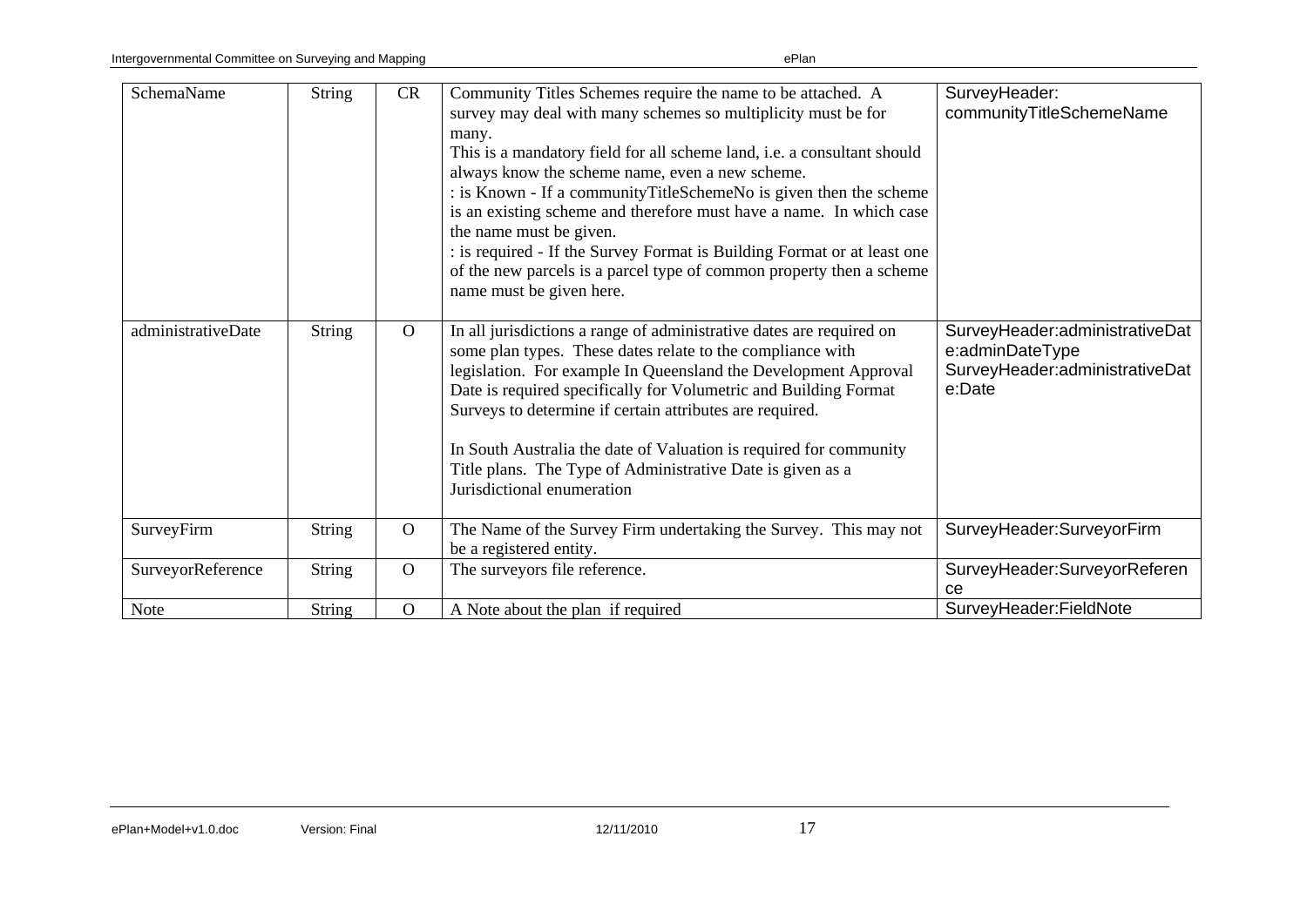#### **2.2.4 Administrative Area**

A Survey Plan needs to reference many different administrative areas, which may affect the processing of a plan or are, used as a geo-code. Although the HDM can define administrative areas the survey only needs to reference these areas. For example we may need to know what parts of the plan lie in a particular parish but we do not want to define the whole parish. Another example is that the parcel may lie within a beach protection area, which may require additional consents. This object will handle Locality, Parish, County, Local Authority, and other more specific ones such as Beach protection zones etc. All Files must have at least 1 Local Government and then depending on Jurisdiction at least 1 Locality, Parish, and County etc

Although the HDM enables the depiction of these relationships at the macro level these elements need to be dealt with in the survey at the micro level. Land XML does not handle these relationships at this stage (except for county). These AdminAreas are important to the processing of a plan as they may govern some of the administrative processes for the plan.

| <b>Attribute</b> | <b>Type</b>   | Req            | <b>Note</b>                                                              | <b>LandXML</b>             |
|------------------|---------------|----------------|--------------------------------------------------------------------------|----------------------------|
| adminAreaType    | <b>String</b> | $\mathbf{R}$   | This element stores the Text of Administrative boundaries for a          | AdminstrativeArea:         |
|                  |               |                | survey. If the boundary needs to be graphically defined then a           | adminAreaType              |
|                  |               |                | parcel record for the area is required                                   |                            |
|                  |               |                |                                                                          |                            |
|                  |               |                | These are jurisdictionally specific. Examples would be Local             |                            |
|                  |               |                | Government.                                                              |                            |
| adminAreaName    | <b>String</b> | $\mathbf{R}$   | This is the full text name of the admin Area ie Brisbane City. The       | AdministrativeArea:        |
|                  |               |                | will be jurisdictionally specific within admin area types.               | adminAreaName              |
|                  |               |                |                                                                          |                            |
|                  |               |                | The enumerations are not specified in LandXML and will need to be        |                            |
|                  |               |                | specified at the jurisdictional level.                                   |                            |
| adminAreaCode    | <b>String</b> | $\Omega$       | This is the standard code used for a particular boundary for example     | AdministrativeArea:        |
|                  |               |                | the Local Authority Code. These may be local codes or ANZLIC             | adminAreaCode              |
|                  |               |                | codes depending on the nature of the boundary.                           |                            |
| pclRef           | <b>String</b> | $\overline{O}$ | This is a reference to a parcel if the admin areas needs to be described | AdministrativeArea: pclRef |
|                  |               |                | spatially in the survey for example to allocate the parcel.              |                            |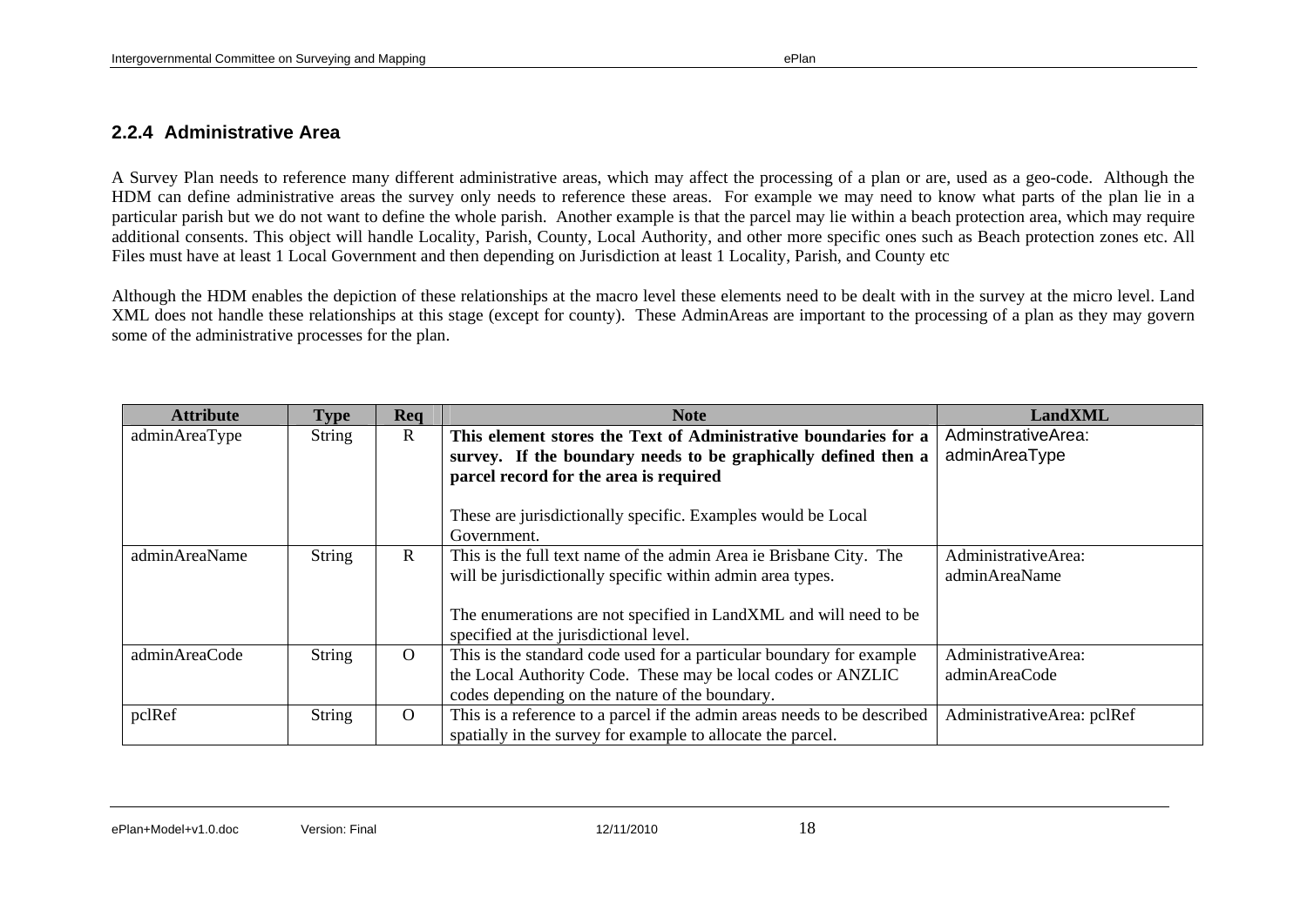#### **2.2.5 Survey Annotation**

The Survey Annotation class is to enable the surveyor to annotate the plan with statements required under specific legislation. These annotations are not managed by either the LandXML Schema or the HDM. They are required to clarify the land management process, specifically from a clients perspective for example Road to be Opened, Area to be excised etc. Often these annotations are required by specific legislation and business processes.

| <b>Attribute</b> | <b>Type</b>   | Req         | <b>Note</b>                                                                                                                                                                                                                                                                                                                                                                                                                                                 | <b>LandXML</b>     |
|------------------|---------------|-------------|-------------------------------------------------------------------------------------------------------------------------------------------------------------------------------------------------------------------------------------------------------------------------------------------------------------------------------------------------------------------------------------------------------------------------------------------------------------|--------------------|
| Type             | <b>String</b> | $\mathbf R$ | This is a category of annotation and would be a defined list per<br>jurisdiction. An Annotation could be based on the plan as a general<br>statement or specific to a parcel or number of parcels. Abn Example<br>would be a Compilation Certificate or Area of New Road etc<br>The full text of an annotation is usually defined by jurisdictional<br>regulations and guidelines.<br>The Type field will be used to manage the validation process for that | Annotation: type   |
|                  |               |             | annotation.                                                                                                                                                                                                                                                                                                                                                                                                                                                 |                    |
| Name             | <b>String</b> | $\mathbf R$ | This is the unique name of the Annotation and is used for tracking the<br>reference and amendments. It is unique within the file.                                                                                                                                                                                                                                                                                                                           | Annotation:name    |
| Desc             | <b>String</b> | $\mathbf R$ | The actual text of the statement <i>i.e.</i> Road to be closed etc. This<br>description may be required in a specific format as set out in<br>regulations.                                                                                                                                                                                                                                                                                                  | Annotation: desc   |
| pclRef           | String        | <b>CR</b>   | If the annotation refers to a parcel then that parcel will be defined and<br>have a name assigned to that parcel. This is to enable referencing<br>action statements to parcels.<br>This is a conditional field as some annotations do not refer to parcels<br>i.e. marks set at all corners. An example of this is an annotation<br>describing a Non-Statutory Easement.<br>Also a statement may be referred to several parcels.                           | Annotation: pclRef |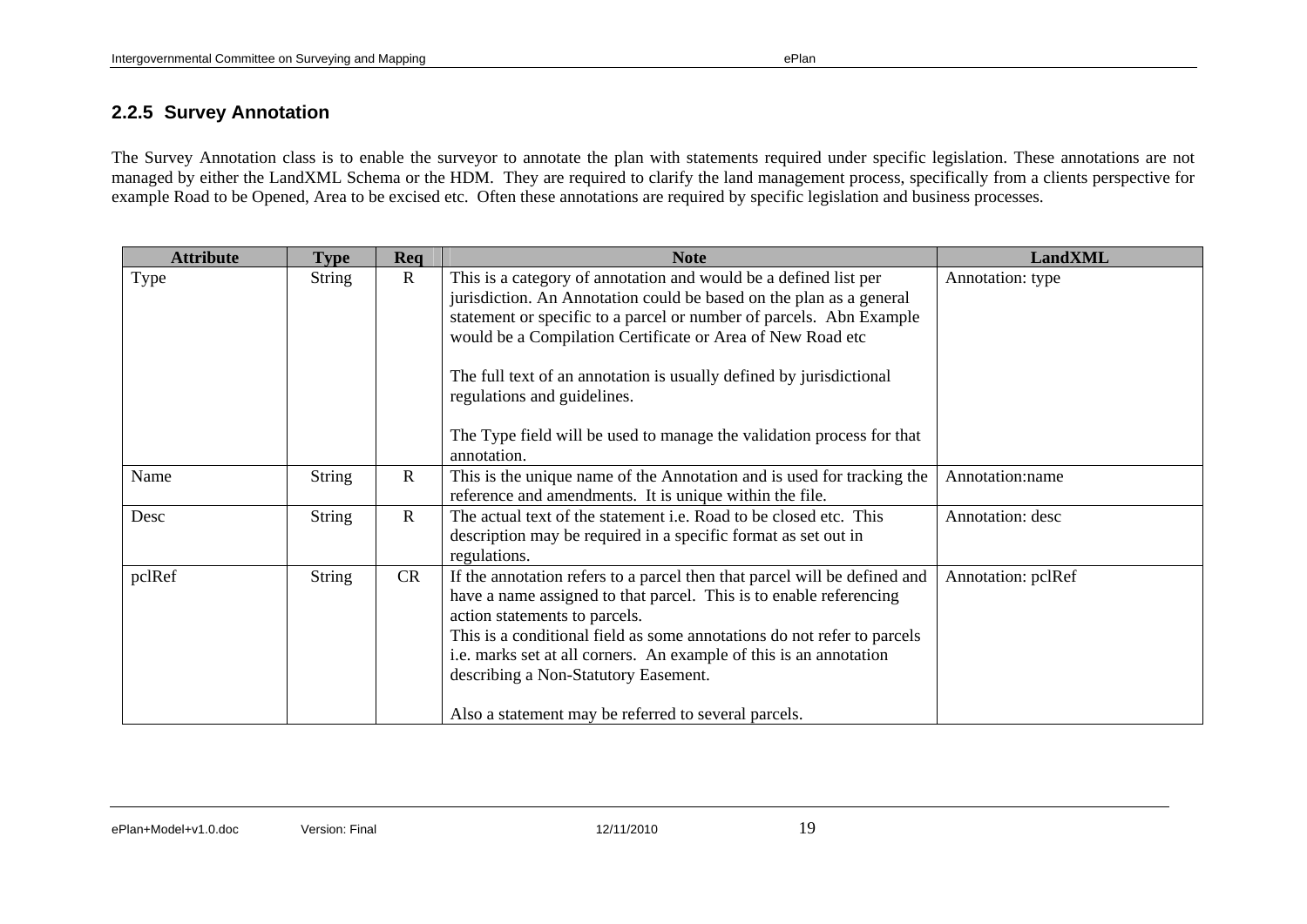#### **2.2.6 Coordinate System**

This class identifies the coordinate system used to define the survey. Only certain values can be used in this element. The Coordinate System Class is to describe the datum in which the survey is being presented. It may be being presented on MGA or a local arbitrary system. The HDM Infers the use of a coordinate system described by metadata linked to the ISO Standard but is not specific.

The LandXML can also use the ISO Standard GML definitions of coordinate systems. However the ePlan file need only reference the system being used not define it, hence the simplicity of this class. It should also be noted that a significant numbers of surveys still use the meridian of adjoining surveys for the bearings and terrain height distances.

| <b>Attribute</b>  | <b>Type</b>   | Rea       | <b>Note</b>                                                          | LandXML                         |
|-------------------|---------------|-----------|----------------------------------------------------------------------|---------------------------------|
| description       | String        | CR        | If the horizontalDatumName is Artibary or Local then the description | CoordinateSystem: Desc          |
|                   |               |           | is used to define the orientation. For Example Oriented to SP12345.  |                                 |
| horizontalDatumNa | <b>String</b> | R         | The name of the Coordinate System. They should be from a defined     | CoordinateSystem:               |
| me                |               |           | list.                                                                | HorizontalDatum                 |
| verticalDatumName | <b>String</b> | CR        | This is the datum for the published heights in the file. It will be  | CoordinateSystem: VerticalDatum |
|                   |               |           | picked from a list of known value                                    |                                 |
| elipsoidName      | <b>String</b> | <b>CR</b> | The Name of the Ellipsoid for computational purposes                 | CoordinateSysten:ElipsoidNaME   |
| note              | <b>String</b> | $\Omega$  |                                                                      | CoordinateSystem:FieldNote      |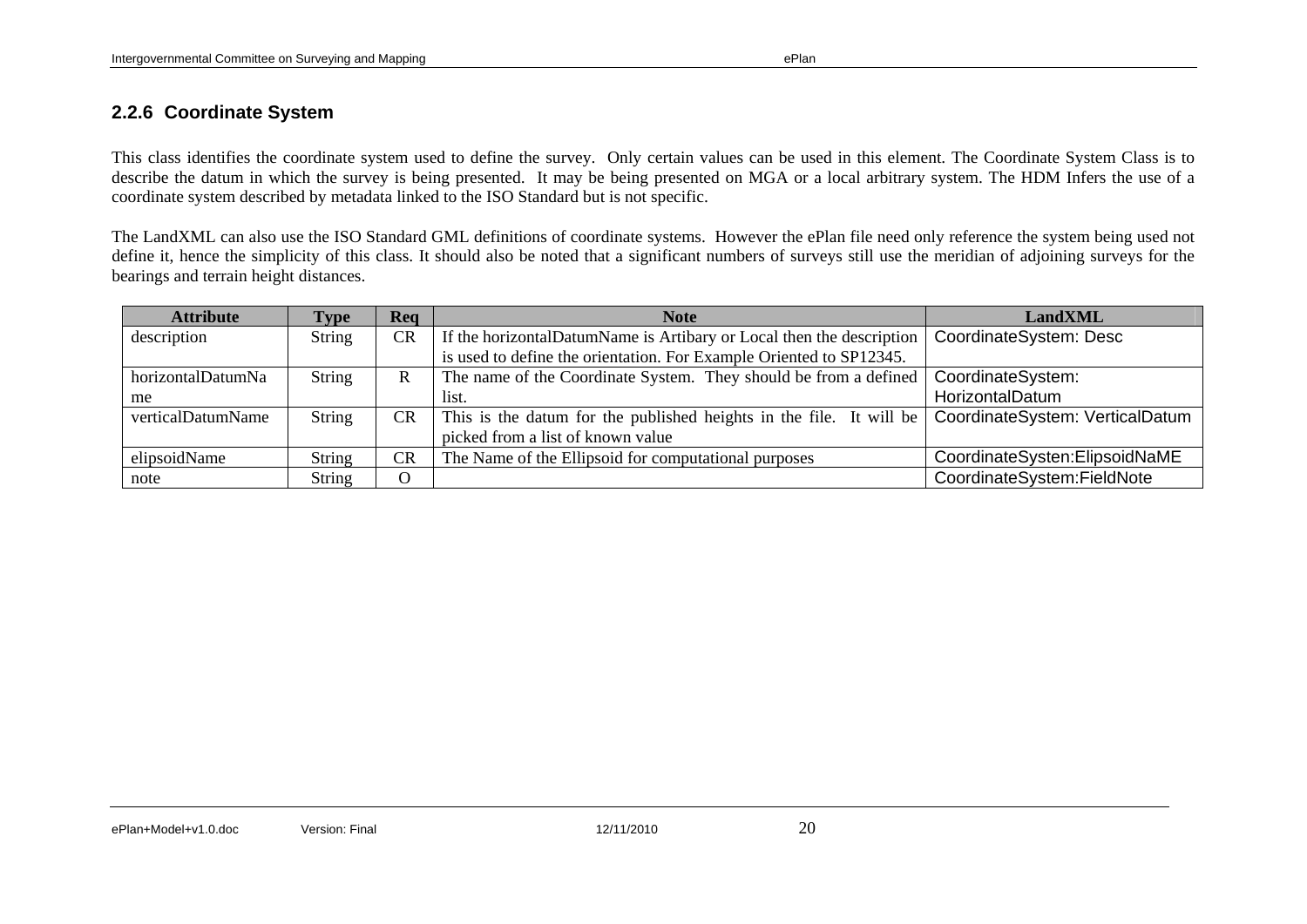#### **2.2.7 Surface**

This class is used to describe the surface level for a parcel, specifically when the subject parcels are volumetric parcel and a visualisation of the parcel is required relative to the mean terrain surface. For example in Queensland a Volumetric parcel must also show the footprint at ground level of the parcel and also be able to give the user an understanding of the relationship between the parcel and the ground. For example the parcel is an underground tunnel or is an air space. Though not specifically dealt with in the HDM in relation to the cadastral survey it can be dealt with using the surface element within LandXML Schema.

| <b>Attribute</b> | <b>Type</b> | Rea       | <b>Note</b>                            | <b>LandXML</b>                 |
|------------------|-------------|-----------|----------------------------------------|--------------------------------|
| surfaceType      | <b>Char</b> | <b>CR</b> | Denotes how surface is being specified | Surfaces:                      |
|                  |             |           |                                        | Surface: Definition: surfType  |
| surface          | String      | <b>CR</b> | Data which defines the surface         | Surfaces: Surface: Definition: |
|                  |             |           |                                        | pnts/faces                     |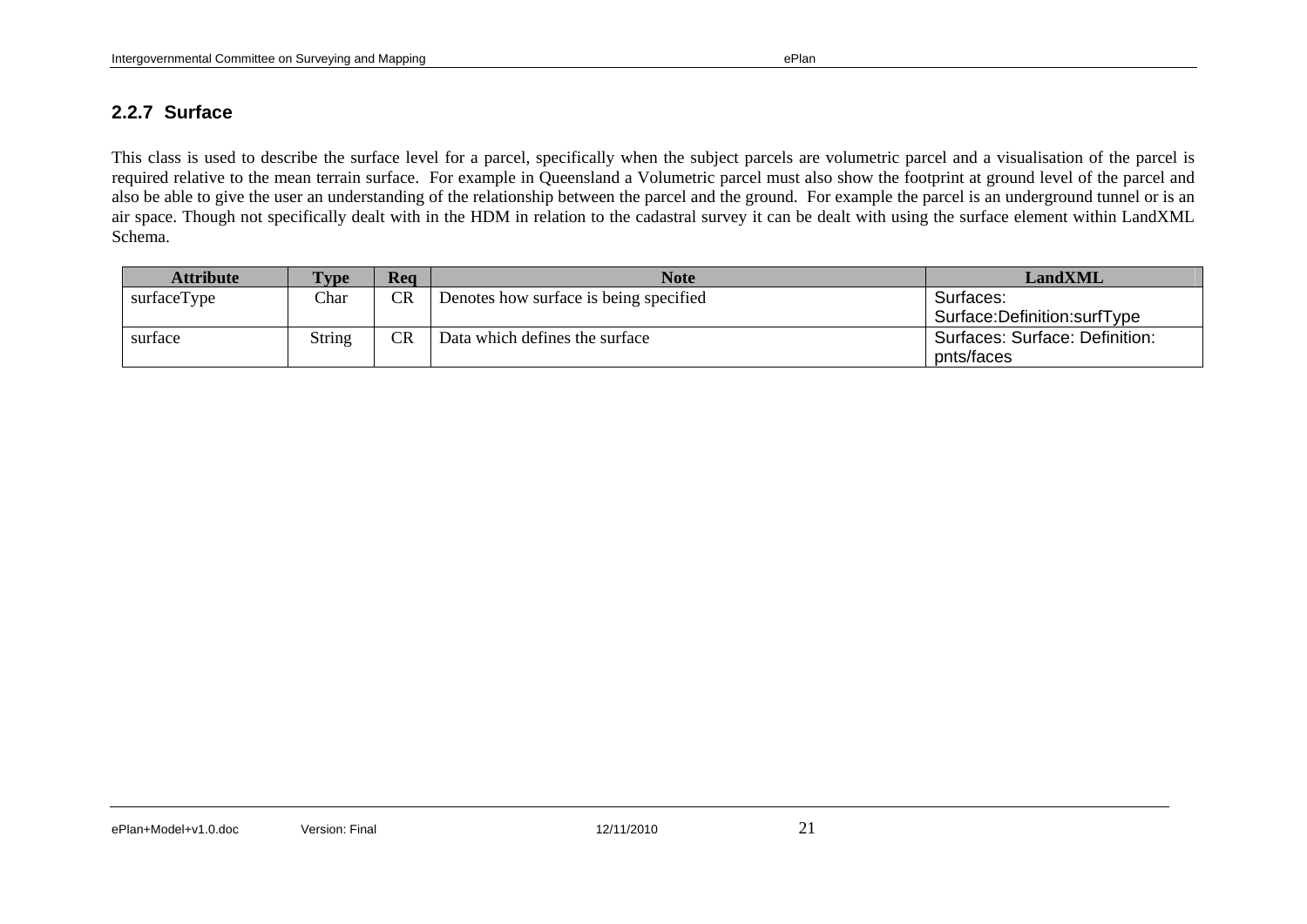## **2.3 Parcel**

The Parcel package handled the non-spatial elements of parcel. It relates directly to the HDM: Cadastral: PrivateLawObject and the LandXML: Parcels elements.

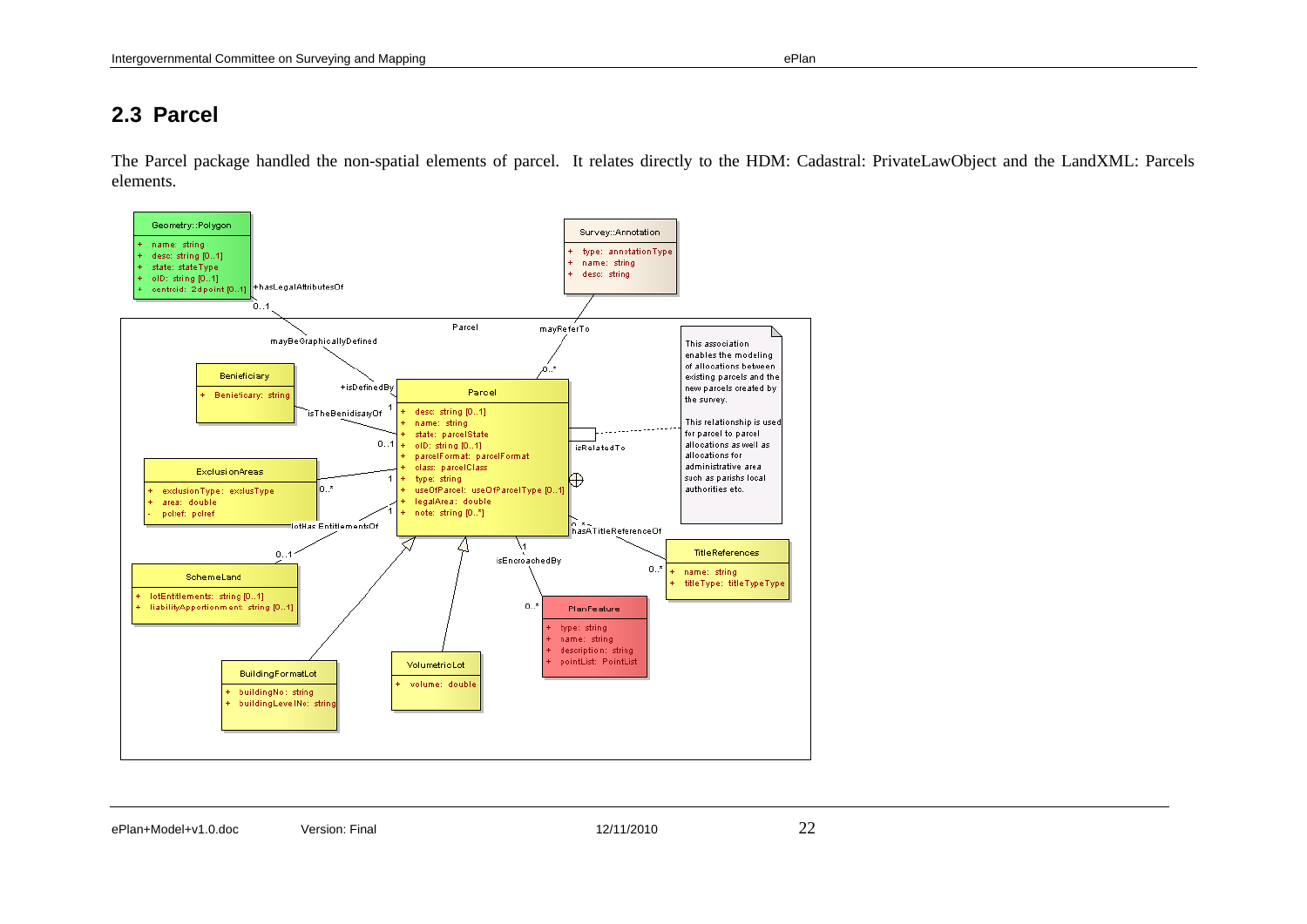#### **2.3.1 Parcel**

A parcel is the unit over which a single interest can be created. A parcel may have a specific parcel type for example in Queensland the parcel over which an indefeasible title can be issued is called a lot. A parcel can be made up of a number of sub parcels; each sub parcel must be a closed figure. The total area of a parcel is the sum of the areas of the sub parcels. For example a parcel (lot) on a Building Format Plan (Stratum Plan) may have several parts on different floors in the complex, i.e. a car park, a balcony and the main unit.

The parcel class holds the non-geometric elements relating to a parcel. The term parcel here has a different meaning to the parcel in the Harmonised Data Model. In the HDM a parcel refers to a cadastral lot for which a title can be issued. This model uses a much broader definition of parcel in that it is a polygon (or volumetric figure) for which a right or obligation can be defined. It includes base cadastral lots as well as easements and secondary interests.

This package models the administrative and Metadata information about parcels with the term parcel means a polygon created for some administrative purpose. Most of these classes map to the parcel class in LandXML except for specialise elements for volumetric and Stratum parcels. These classes map to the HDM class of PrivateLawObjects of Parcel, Easement, Secondary Interest, Road Reserve and Reserve.

The other part of a parcel is that it has an "is related to" association, this relationship assists us in:

- If a parcel is made up of several parts (i.e. stratum lot over several floors).
- **Creating historical allocations to bring forward existing title encumbrances, rights and obligations.**
- **Create historical linkages to link parcels to their ancestors (as in historical survey searching or native title investigations)**
- $\mathbf{u}$  . From the HDM an administrative area is linked to cadastral polygons, which represent parcels, we can then use this relationship to allocate new parcels to existing administrative areas i.e. allocation of areas to local governments for rating purposes.

This is accomplished by using an embedded Parcels/Parcel relationship to show the relationship between existing parcels and those parcels being created,

| <b>Attribute</b> | Type   | <b>Req</b> | <b>Note</b>                                                                     | LandXML |
|------------------|--------|------------|---------------------------------------------------------------------------------|---------|
| desc             | String | CR         | A description of the parcel. Where a parcel is not traditionally   Parcel: desc |         |
|                  |        |            | described via a parcel identifier ie Road or Hydrography then the               |         |
|                  |        |            | description is used to describe the parcel. For example a survey                |         |
|                  |        |            | may create a road made up of several parcels (ie $R1, R2, R3$ ) in this         |         |
|                  |        |            | case the description field will hold the name of the road (ie Smith             |         |
|                  |        |            | Street). All Road and Hydrography parcels must have a                           |         |
|                  |        |            | decription.                                                                     |         |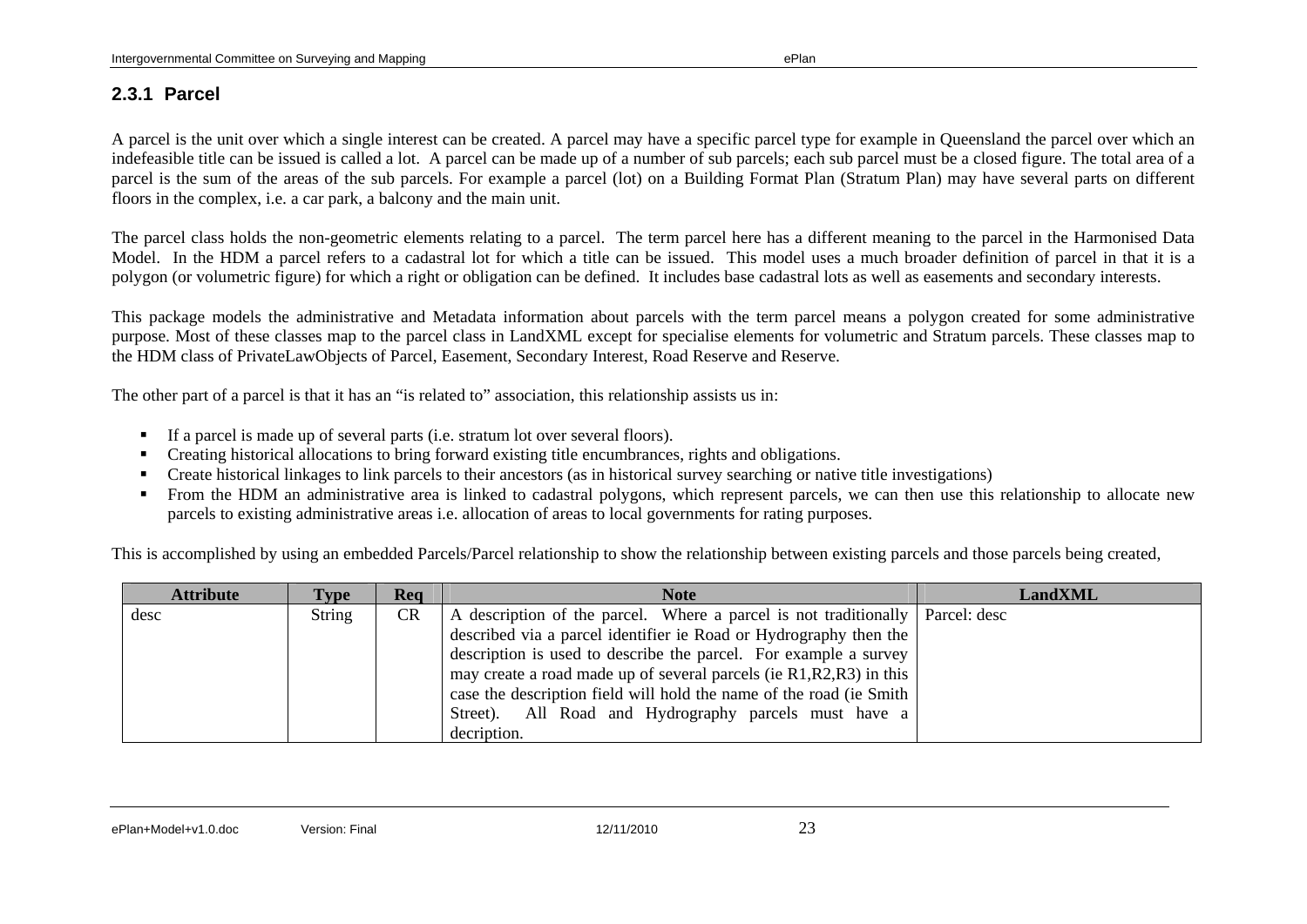| name       | <b>String</b> | $\mathbf R$ | The Unique Parcel Name in the file, it must be unique even for<br>part parcels. For example a lot create on this survey could be<br>simply (lot)1. for an existing lot the full nane (lot) 1/RP1 would<br>be used. For a part lots a local convention such as 1.1 or 1a could<br>be used.<br>In Queensland we do don't create parcel identifiers for roads,<br>Hydrography or action statement parcels. These parcels need to<br>be uniquely identified in the file so a Alpha/Numeric identifier is<br>used ie R1 for Roads etc.                                                                                                                                                                                                                                                                                                                                                                                                                                                                                                                                                                                                                                                                                                                                         | Parcel: name      |
|------------|---------------|-------------|---------------------------------------------------------------------------------------------------------------------------------------------------------------------------------------------------------------------------------------------------------------------------------------------------------------------------------------------------------------------------------------------------------------------------------------------------------------------------------------------------------------------------------------------------------------------------------------------------------------------------------------------------------------------------------------------------------------------------------------------------------------------------------------------------------------------------------------------------------------------------------------------------------------------------------------------------------------------------------------------------------------------------------------------------------------------------------------------------------------------------------------------------------------------------------------------------------------------------------------------------------------------------|-------------------|
| parcelType | String        | CR          | Parcel Type is used to differentiate if the parcel is a top level<br>parcel or a part parcel. For example a parcel which is bisected by<br>a road is made up of two parts the Areas of the Title parcel is made<br>up of the area of the two parts. For processing purposes and<br>validation we need to be able to identify these parts.<br>There are four valid entries<br>Datafield = 'single' $-$ The parcel is made up of a single coordinate<br>geometry eg a standard house lot.<br>Datafield = 'multipart' - The parcel is made up of more than one<br>part parcel eg a building format lot. These part parcels are<br>referenced in the parcels attribute.<br>Datafield = 'part' - The parcels is a part parcel eg a balcony in a<br>building format lot. Several part parcels make up a multipart<br>parcel. A part parcel cannot be issued with a title and it may not<br>conform to the parcel identifier standards (ie Lot 1a).<br>Datafield = 'adminarea' – The parcel represents an admin area eg a<br>parish which may or may not have a coordinate geometry. These<br>parcels are used to allocate these admin areas to parcels.<br>Note only 'single' and 'multipart' parcels can be Title Parcels and<br>would exist in the Title block of the survey. | Parcel:parcelType |
| state      | ParcelStat    | $\mathbf R$ | The state of the parcel in relation to the survey. This is a standard                                                                                                                                                                                                                                                                                                                                                                                                                                                                                                                                                                                                                                                                                                                                                                                                                                                                                                                                                                                                                                                                                                                                                                                                     | Parcel: state     |
|            | eType         |             | LandXML Enumeration.                                                                                                                                                                                                                                                                                                                                                                                                                                                                                                                                                                                                                                                                                                                                                                                                                                                                                                                                                                                                                                                                                                                                                                                                                                                      |                   |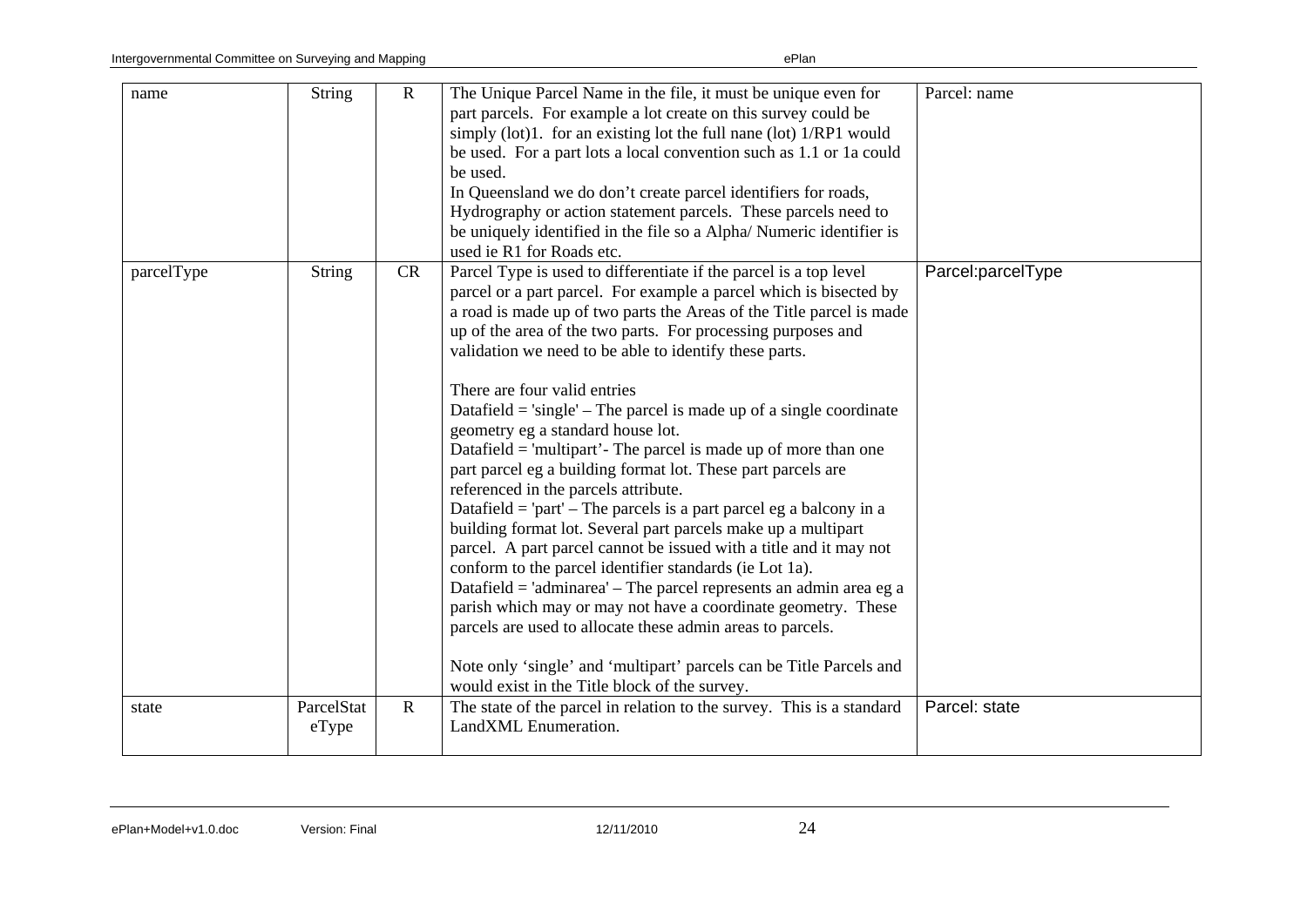| OID          | <b>String</b>   | $\overline{O}$ | Official identifier of parcel.                                                                                                                                                                                                                                                                                      | Parcel:oID           |
|--------------|-----------------|----------------|---------------------------------------------------------------------------------------------------------------------------------------------------------------------------------------------------------------------------------------------------------------------------------------------------------------------|----------------------|
| parcelFormat | String          | $\Omega$       | This is to define the format of the lot there are business rules<br>which will define the format of parcels allowable for a particular<br>survey format. For example a volumetric plan may have parcel<br>formats of standard and volumetric.<br>This is a jurisdictional specific list.                            | Parcel: parcelFormat |
| class        | Parcel<br>Class | $\mathbf R$    | This is a well-defined list, which is jurisdictionally based. For<br>Example "Lot" or "Easement"                                                                                                                                                                                                                    | Parcel: class        |
| useOfParcel  | <b>String</b>   | $\overline{O}$ | The use of a parcel is a set of values define by regulation to<br>describe the use or purpose of a parcel or sub parcel.<br>This list will be a jurisdictionally specific list and will have a<br>relationship between the Parcel Format, Parcel Class. An<br>example would be the Statutory Purpose of an Easement | Parcel: useOfParcel  |
| legalArea    | Double          | CR             | This is the legal area of the parcel. If the parcel contains<br>exclusions then these need to be noted for calculation purposes.<br>The area of the parcel is conditionally required as a volumetric<br>parcel does not have an area, nor does some part parcels or road<br>parcels.                                | Parcel: Area         |
| pclRef       | <b>String</b>   | $\overline{O}$ | This is the parcel reference name used to refer to a previously<br>defined parcel                                                                                                                                                                                                                                   | Parcel:pclRef        |
| note         | <b>String</b>   | $\overline{O}$ | This note allows for general information relating to the parcel. A<br>parcel may have several notes.                                                                                                                                                                                                                | FieldNote            |

### **2.3.1.1 Lots in Parts**

A single parcel may be made up of several parts for example a building format lot may have the main part of the lot, a garage and a balcony each of these part lots must have an area. The area of the upper level parcel is the sum of the underlying parcel..

The following example shows a multi part parcel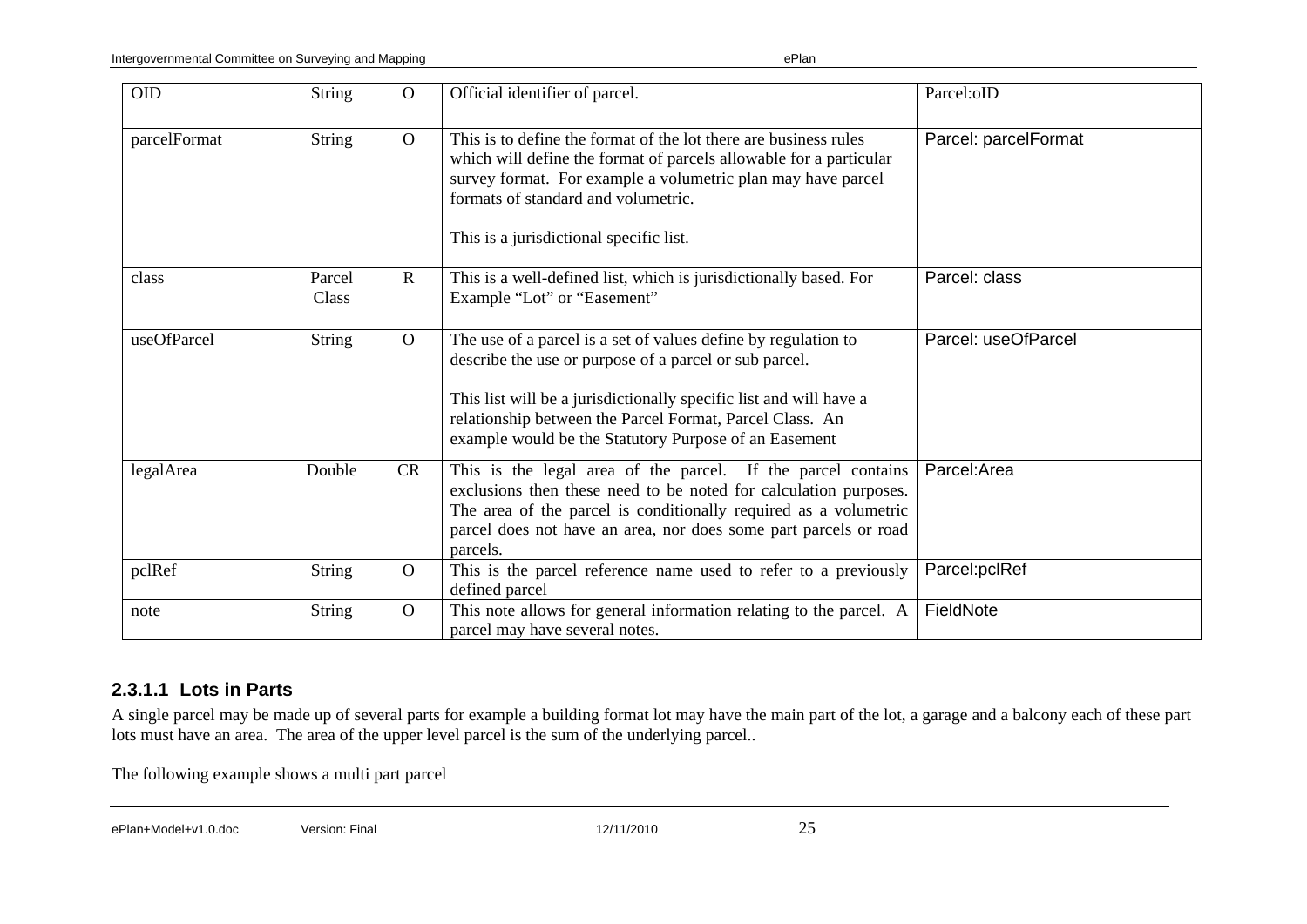```
<Parcel name="102/A2451" parcelFormat="Standard" class="lot" state="created" area="3238.00">
   <Parcels><Parcel name="102a/A2451" pclRef="102a/A2451"/>
       <Parcel name="102b/A2451" pclRef="102b/A2451"/>
   </Parcels><Title name="14703047" titleType="title"/>
<Parcel name="102a/A2451" parcelFormat="Standard" class="lot" state="created" area="2000" >
   <Center pntRef="AQ"/>
   <CoordGeom> … </CoordGeom></Parcel><Parcel name="102b/A2451" parcelFormat="Standard" class="lot" state="created" area="1238" >
   <Center pntRef="AK"/>
   <CoordGeom>…</CoordGeom></Parcel>
```
#### **2.3.1.2 Allocations (Linkages)**

An allocation is the process by which an existing interest is brought forward onto the parcel s being created. The LandXML enables us to provide both a graphical and textual capability to track these allocations. The allocation can be determined by overlaying one graphical element over another or it can be explicitly defined using the Parcel/Parcels elements.

There are 3 types of allocations

- Allocating created primary and secondary interests to an extinguished parcel (ie Subdivision)
- $\bullet$ Allocating created secondary interests to an affected parcel
- $\bullet$ Allocating created secondary interests to created primary parcel (ie easement during a subdivision)

In all cases the allocation is shown from the affected/extinguished/created primary parcel to the created primary or secondary interest. This means that we will never have an allocation from an existing registered secondary interest forward to any other parcel type.

The following example shows the allocation of a existing parcel to the newly created Parcels and interests.

```
<Parcel name="10/RP843007" state="extinguished" parcelFormat="Standard" class="lot" area="16000">
   <CoordGeom name="…"></CoordGeom><Parcels><Parcel name="1/SP110008" pclRef="1/SP110008"/>
       <Parcel name="2/SP110008" pclRef="2/SP110008"/>
```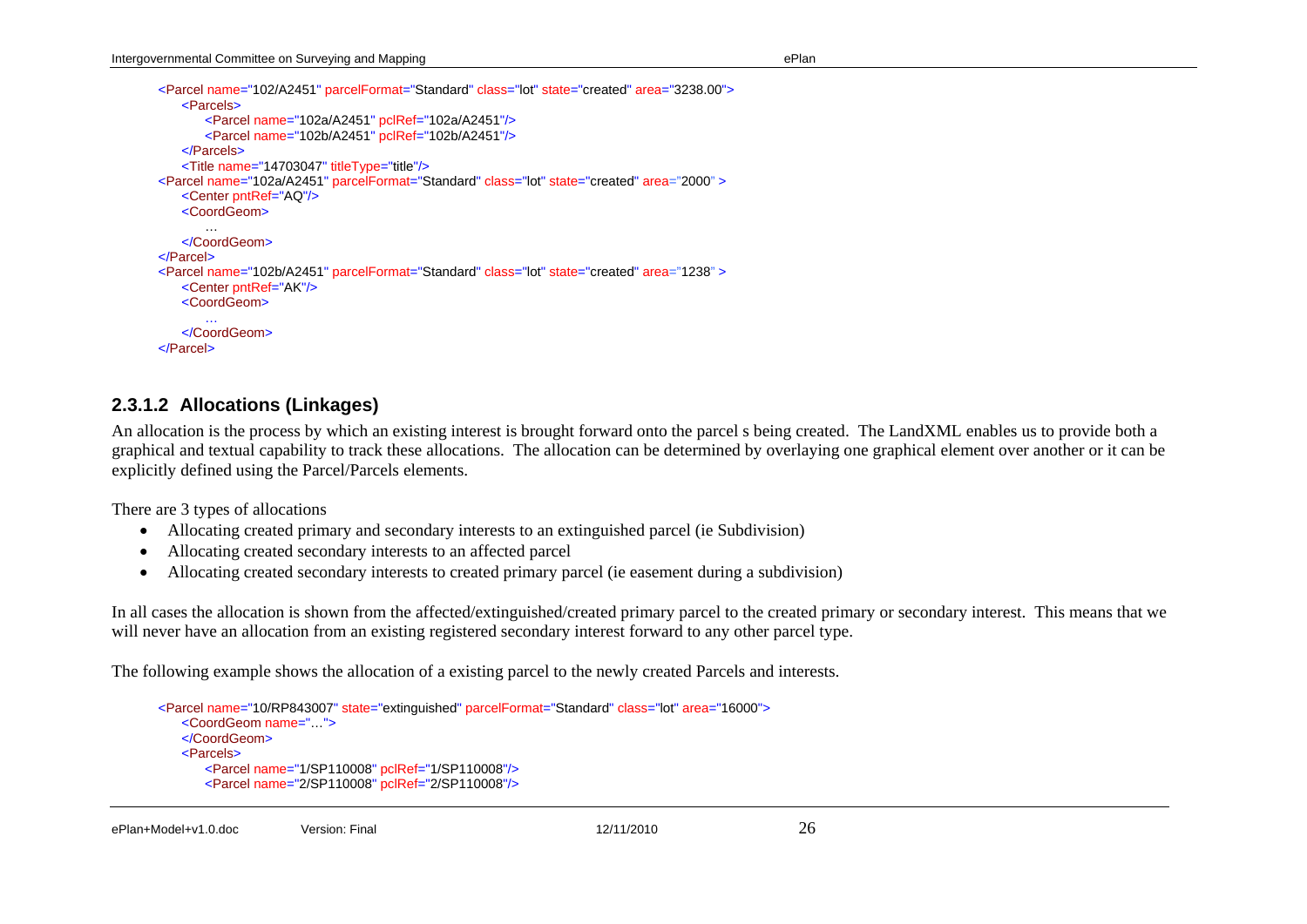```
<Parcel name="3/SP110008" pclRef="3/SP110008"/>
   <Parcel name="A/SP110008" pclRef="A/SP110008"/>
</Parcels>
```
</Parcel>

Where a survey creates a secondary interest that interest needs to be allocated to the parcel that it affects in many cases this requires a special allocation from the newly created secondary interest to its affected parcl which was created during the same survey. For example in the survy of "Lots 1-3 and Easement A in Lot 3" then an explicit allocation between Easement A and Lot 3 needs to be defined.

The following example shows the allocation of an affected parcel to the created secondary interest.

```
<Parcel name="10/RP843007" state="affected" parcelFormat="Standard" class="lot" area="16000">
   <CoordGeom name="…"></CoordGeom><Parcels><Parcel name="A/SP110008" pclRef="A/SP110008"/>
   </Parcels></Parcel>
```
The following example shows the allocation of a created parcel to the created secondary interest.

```
<Parcel name="3/SP110008" state="created" parcelFormat="Standard" class="lot" area="7860">
   <CoordGeom name="…"></CoordGeom><Parcels><Parcel name="A/SP110008" pclRef="A/SP110008"/>
   </Parcels></Parcel>
```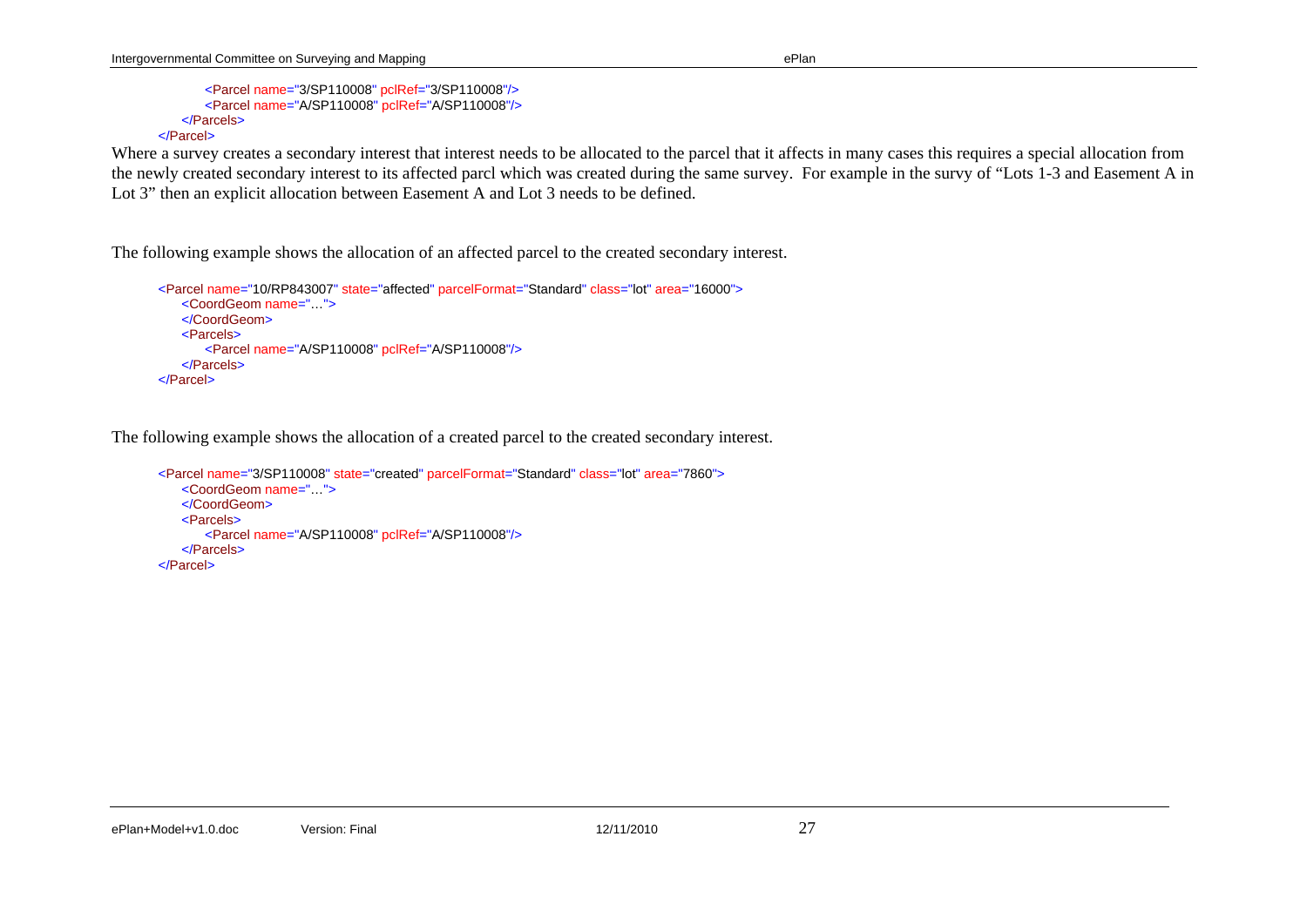#### **2.3.2 Building Format Lot**

For a Building Format Lot this class is used to define the Building and Level that the lot (or Part Lot) is contained in.

| <b>Attribute</b> | <b>Type</b>   | Rea | <b>Note</b>                                                                                    | LandXML               |
|------------------|---------------|-----|------------------------------------------------------------------------------------------------|-----------------------|
| BuildingNumber   | <b>String</b> | O.  | A building format lot needs to define the building no so that the                              | Parcel: buldingNumber |
|                  |               |     | proprietor can identify the building in which the parcel lies.                                 |                       |
| BuldingLevelNo   | <b>String</b> |     | This element defines the level of the building on which the part of   Parcel: building LevelNo |                       |
|                  |               |     | the lot lies.                                                                                  |                       |

#### **2.3.3 Title References**

This class is used to define Title References relevant to a parcel; a parcel may have several interests created by different documents, which will need to be dealt with. for example a lot may have several Certificates of Title and some mortgages which will need to be allocated to new parcels for example. To define this we need to know the Title or dealing reference and the type of dealing.

| <b>Attribute</b> | <b>Type</b>   | Req            | <b>Note</b>                                                                                                     | <b>LandXML</b>    |
|------------------|---------------|----------------|-----------------------------------------------------------------------------------------------------------------|-------------------|
| name             | <b>String</b> | $\overline{O}$ | This is the Title Number or dealing number which creates the                                                    | Parcel: name      |
|                  |               |                | interest                                                                                                        |                   |
| titleType        | <b>String</b> | $\Omega$       | This defines the type of interest defined for example is it a mortgage                                          | Parcel: titleType |
|                  |               |                | a title or a lease                                                                                              |                   |
|                  |               |                |                                                                                                                 |                   |
|                  |               |                | Datafield = 'Mortgage' - This is the Mortgage document which will                                               |                   |
|                  |               |                | need to be allocated.                                                                                           |                   |
|                  |               |                |                                                                                                                 |                   |
|                  |               |                | Datafield = 'Easement' - Used when the parcel is subject to a<br>benefice easement which needs to be allocated. |                   |
|                  |               |                |                                                                                                                 |                   |
|                  |               |                | Datafield = $Title'$ - This is where the Title Name is the Certificate of                                       |                   |
|                  |               |                | Title for the parcel.                                                                                           |                   |
|                  |               |                | Datafield $=$ 'Original Grant' - Used to identify parcel which are                                              |                   |
|                  |               |                | original grants which need to be allocated to the created parcels.                                              |                   |
|                  |               |                |                                                                                                                 |                   |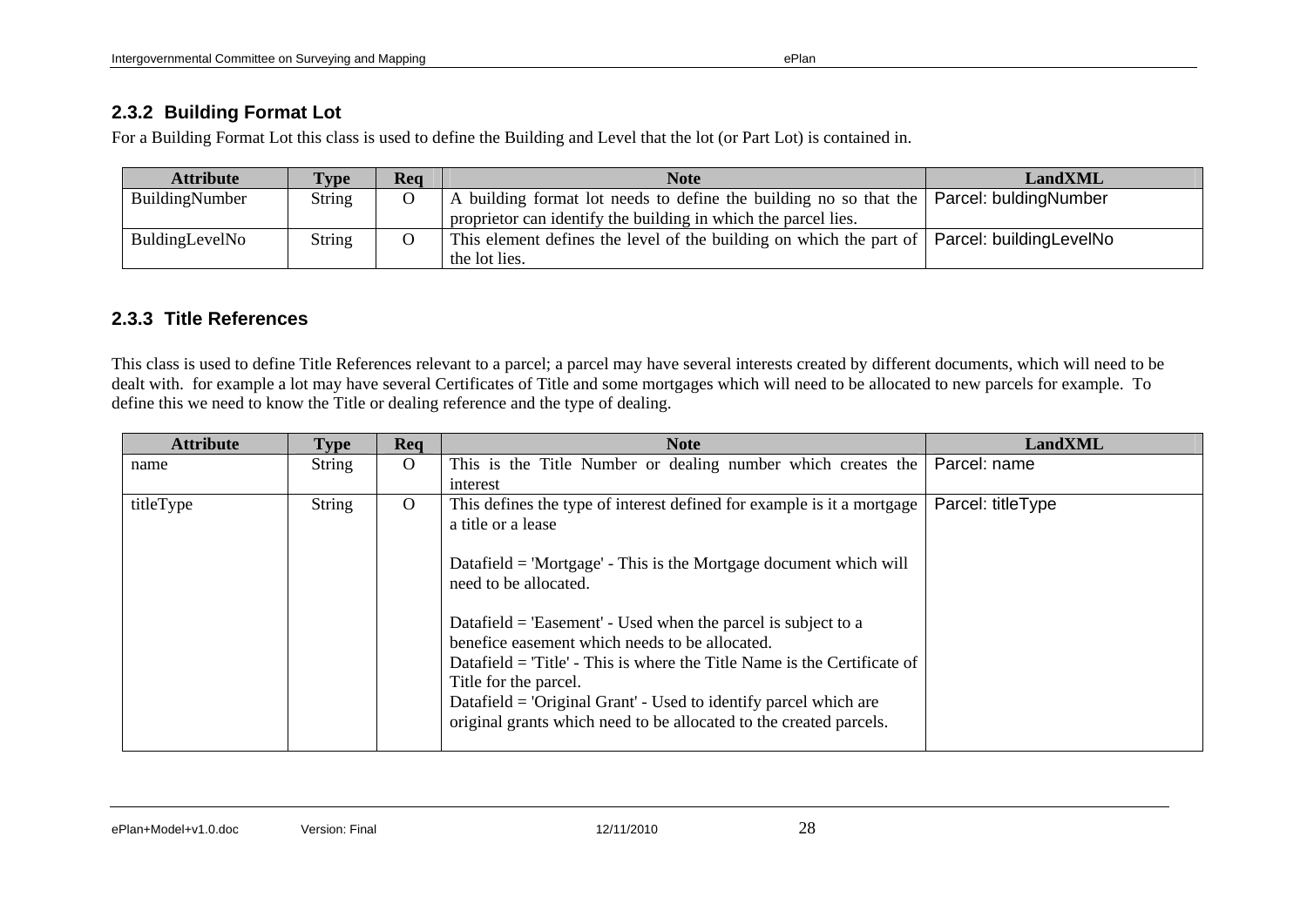#### **2.3.4 Volumetric Lot**

If the parcel is volumetric lot then the parcel must have a volume rather than a legal area.

| <b>A</b> tribute | $T_{VDE}$ | Rea                     | <b>Note</b>                                                            | LandXML        |
|------------------|-----------|-------------------------|------------------------------------------------------------------------|----------------|
| V olume          | Double    | $\mathbb{C} \mathsf{R}$ | This is the volume of the volumetric format lot.<br>It is mandatory if | Parcel: volume |
|                  |           |                         | the lot being created is a volume format lot.                          |                |

#### **2.3.5 Scheme Land**

Scheme Land requires special attributes relating to the apportionment of Rights and Obligations of the Body Corporate. Most Ausralian jurisdictions allocate a voting entitment to a parcel to determine the proportion paid by the owner of a unit for rates and services.

These attributes are only assigned for scheme land which could be building format lots, units plans, Stratum plans etc.

| <b>Attribute</b>      | <b>Type</b> | Rea       | <b>Note</b>                                              | LandXML                       |
|-----------------------|-------------|-----------|----------------------------------------------------------|-------------------------------|
| lotEntitlements       | String      | <b>CR</b> | This attribute details the voting entitlment assigned to | Parcel:lotEntitlements        |
|                       |             |           | a lot following survey. This is an attribute of the plan |                               |
|                       |             |           | in most Australian Jurisdictions                         |                               |
| liabilityApportionmen | String      | <b>CR</b> | In some juridictions a value per lot is given to         | Parcel:liabilityApportionment |
|                       |             |           | approtion liability in certain circumstances             |                               |

#### **2.3.6 Exclusion Area**

Some parcels have exclusions from its area either specified such as an internal road or an included lot or as an area excluded from the title but is spatially undescribed (Reserved areas).

Most jurisdictions have a defined list of exclusions the class has an exclusion type and an area.

This is to enable the description of a multi line area. The Legal Area is the parcels gross area less the sum of all exclusions.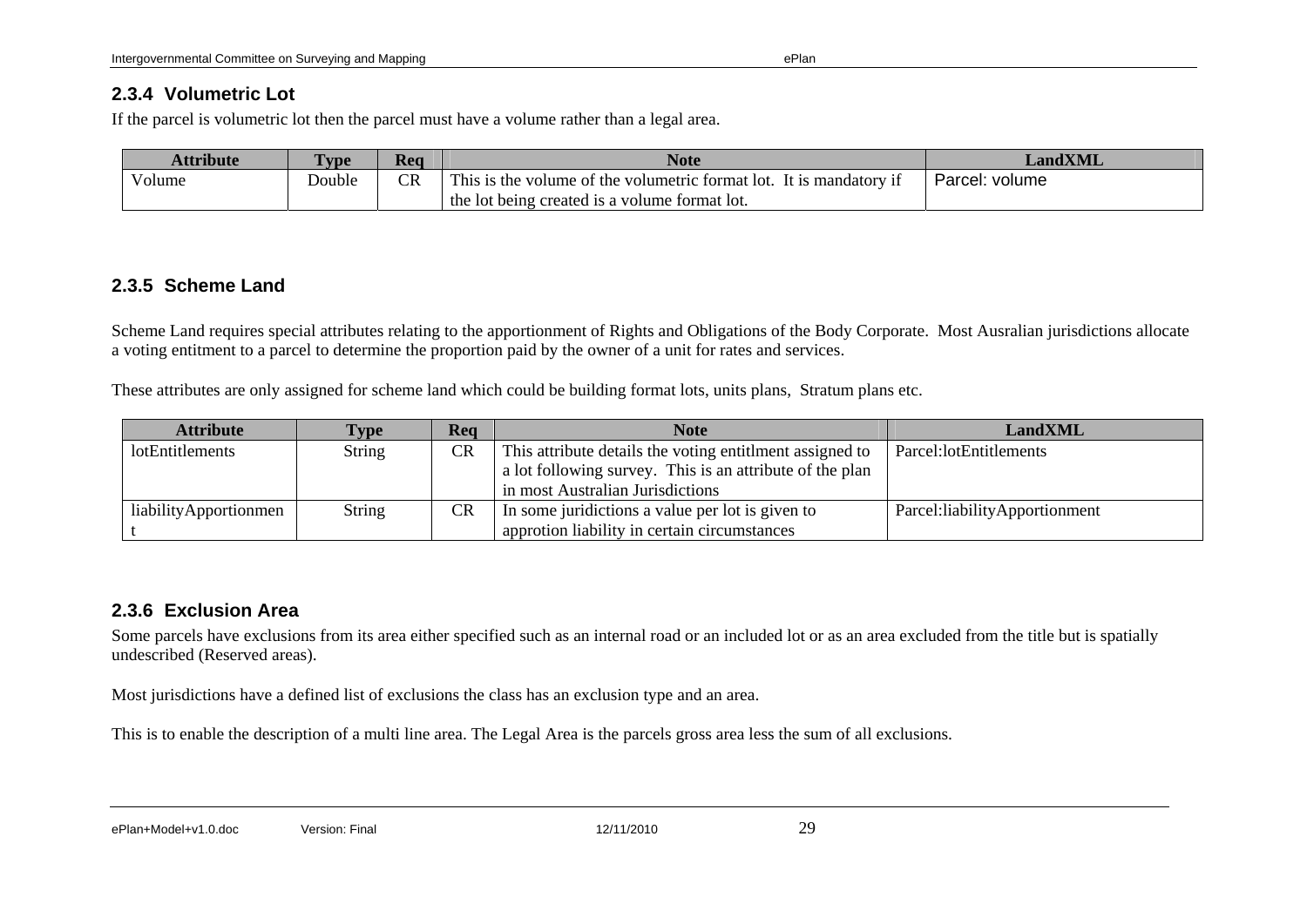| <b>Attribute</b> | <b>Type</b>   | Req      | <b>Note</b>                                                                                                                                                                                 | LandXML                           |
|------------------|---------------|----------|---------------------------------------------------------------------------------------------------------------------------------------------------------------------------------------------|-----------------------------------|
| exclussionType   | <b>String</b> | R        | This is a jurisdictionally based list of types of exclusions.<br>Datafield $=$ 'reservation in title' - This is an area that has been<br>reserved from the title for future crown activity. | Parcel: exclusions: exclusionType |
| area             | double        | R.       | This is the area value for the exclusions.                                                                                                                                                  | Parcel: exclusions: area          |
| pclref           | string        | $\Omega$ | The political flows an exclusion from a parcel to be linked to the<br>defined parcel being excluded.                                                                                        | Parcel: exclusions: pclRef        |

#### **2.3.7 Plan Feature**

This class identifies the improvement, which encroaches on its neighbour. It contains a 3dpoint list, which describes the extent of the encroachment. This feature will be depicted in the LandXML as a plan feature.

| <b>Attribute</b> | <b>Type</b>   | Rea      | <b>Note</b>                                                                             | LandXML               |
|------------------|---------------|----------|-----------------------------------------------------------------------------------------|-----------------------|
| type             | <b>String</b> | $\Omega$ | This is a broad category of the encroachment                                            | PlanFeatures:Desc     |
|                  |               |          | $\text{D} \text{atafield} = \text{'Encro} \text{ } \text{ } \text{ } \text{E} \text{.}$ |                       |
|                  |               |          | Datafield = 'Occupation'                                                                |                       |
| name             | <b>String</b> |          | Unique name within the file                                                             | PlanFeature: name     |
| description      | <b>String</b> | $\Omega$ | This is a short description of the encroachment, for example the                        | PlanFeature: desc     |
|                  |               |          | eaves of a building etc.                                                                |                       |
| pointlist        | Point list    | $\Omega$ | This is a 3dpoint list which defines the encroachment and is defined                    | PlanFeature:CoordGeod |
|                  |               |          | as a space delimited 3dpoints which are space delimited double                          |                       |
|                  |               |          | values (xxx, xxx yyy.yyy zzz.zzz)                                                       |                       |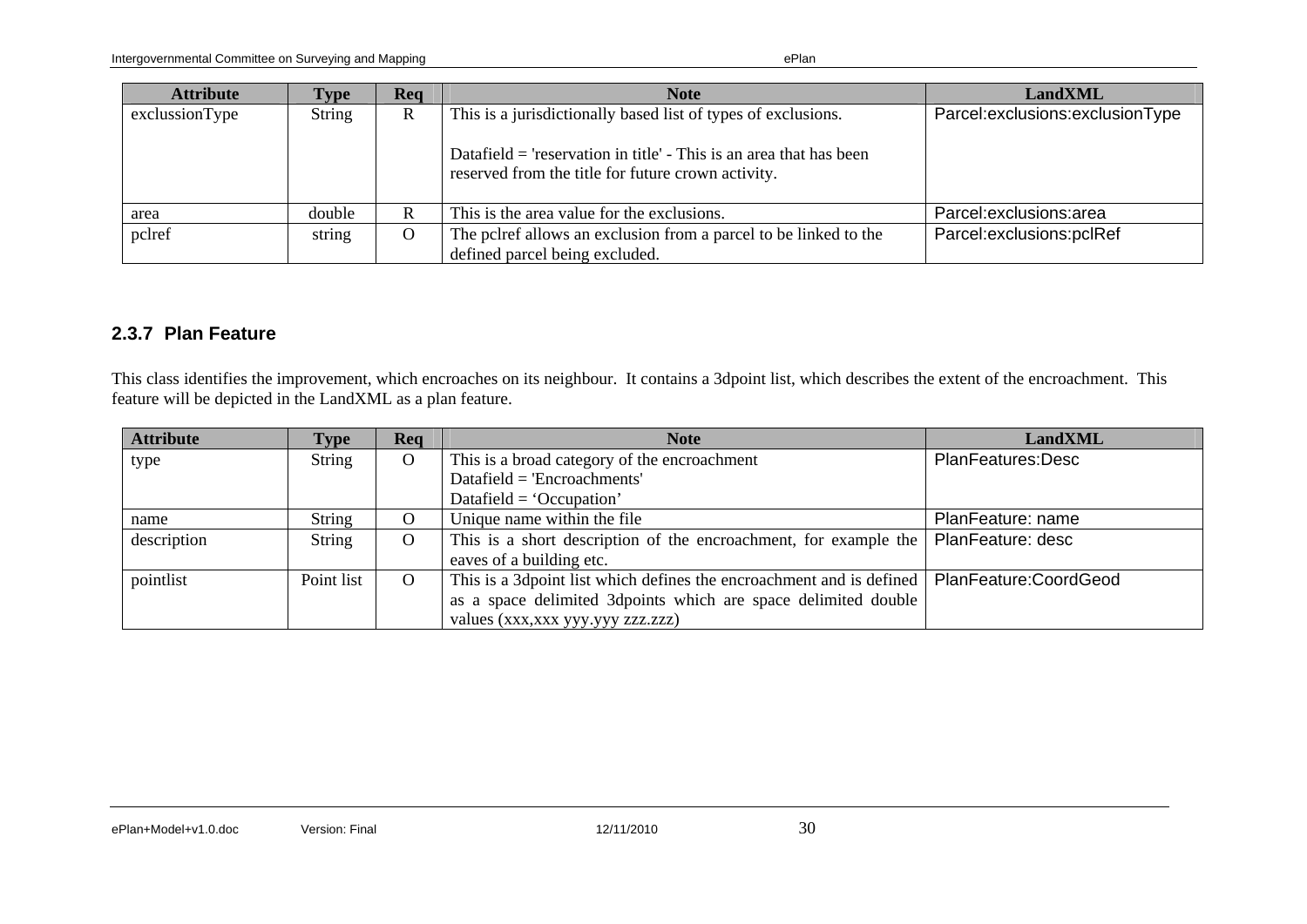## **2.4 Geometry**

This package contains the geometry information about graphical entities and parcel. It maps to the LandXML Coordinate Geometry elements within parcel.. It maps to the HDM classes survey polygon.

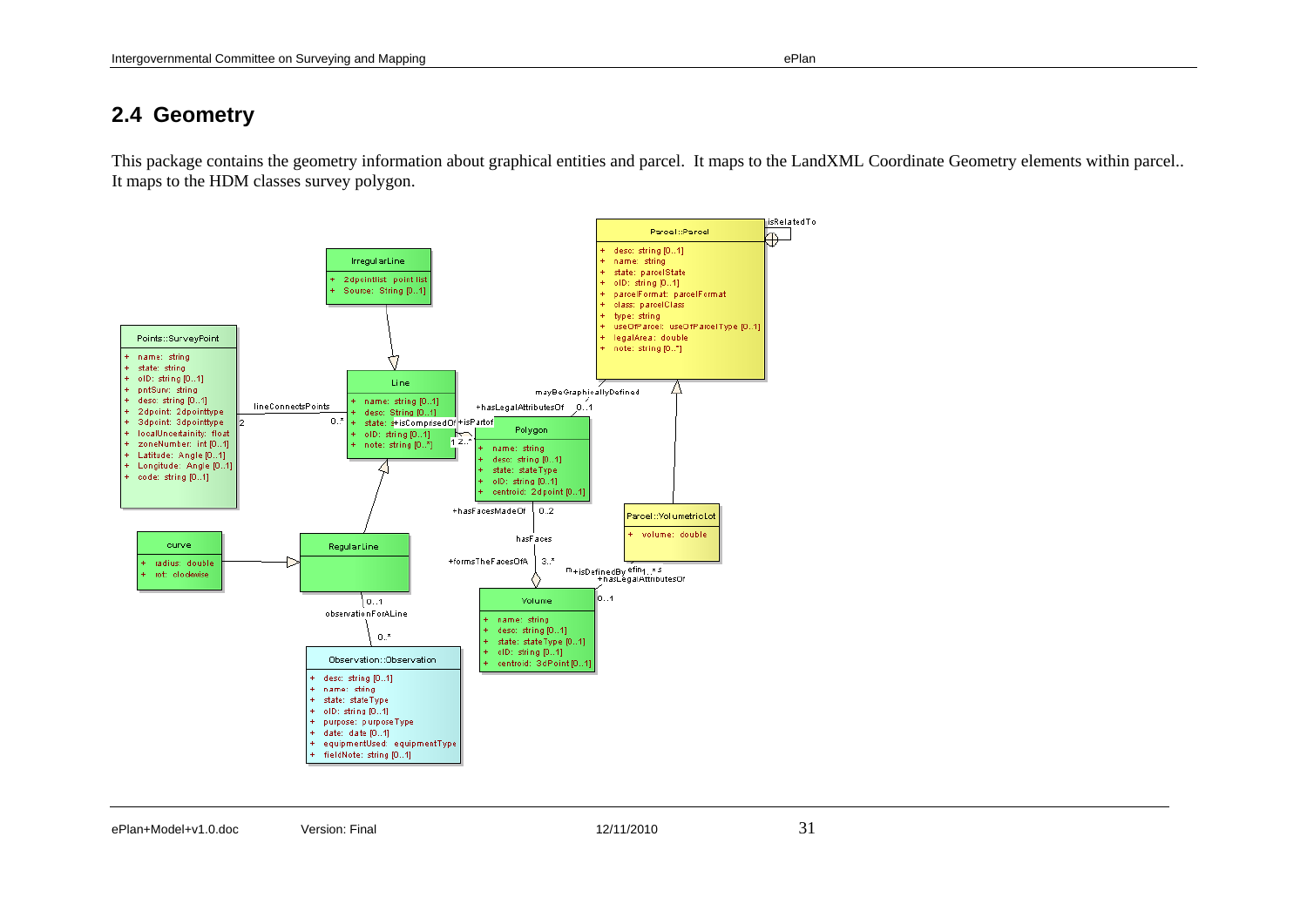#### **2.4.1 Line**

Defines the properties of a Line in a coordinate Geometry collection. The Start and End points define the line. This is related to the Line Element in LandXML. This element does not map to the ICSM Data Model directly but it is manifested in the survey polygon. This model does as LandXML make a distinction between a line (which joins two points) and observation. In this model a line could have several observations, (i.e. mean terrain height or spheroidal distance).

Also this model allows for an observation between points, which are not part of a survey polygon, i.e. a connection to a reference mark or to a control station

| <b>Attribute</b> | <b>Type</b> | Reg | <b>Note</b>                                                           | LandXML     |
|------------------|-------------|-----|-----------------------------------------------------------------------|-------------|
| Desc             | String      | O   | An Optional Description of the line                                   | Line: desc  |
| Name             | String      | R   | The local name of the line in the file usually an integer value       | Line: name  |
| <b>State</b>     | String      | Ο   | The State of a Line if Required (LandXML Enumeration)                 | Line: state |
| <b>OID</b>       | String      | O.  | Unique Identifier in the file                                         | Line: oID   |
| Note             |             | О   | A note field allow annotation to a line, used where a line represents | FieldNote   |
|                  |             |     | a feature for example in WA and NT the boundary line may be           |             |
|                  |             |     | depicting a latitude or longitude.                                    |             |

#### **2.4.2 RegularLine**

A Regular Line is a straight line between two points and depicts a regular straight-line boundary.

Every Regular Line contained within a polygon must has at least one observation. This element is blank in the model as it is used to differentiate between an irregular line and a curve

| $\bullet$<br>vibut.<br><b>Experience</b><br>$\sim$ $\sim$ $\sim$ | -Rec | Note | TSTR<br>- 'ANU A IVE. |
|------------------------------------------------------------------|------|------|-----------------------|
|------------------------------------------------------------------|------|------|-----------------------|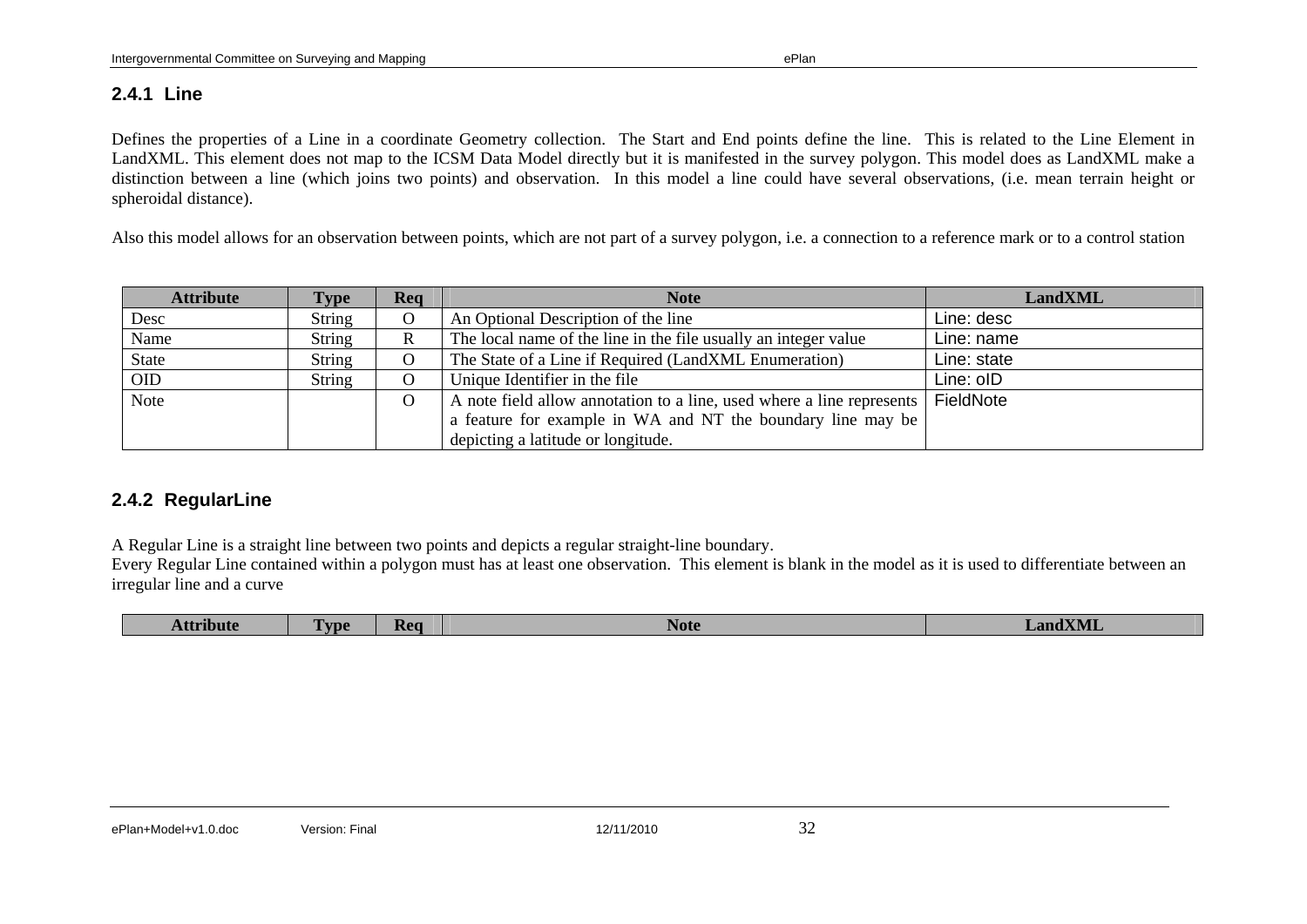#### **2.4.3 Irregular Line**

IrregularLine inherits elements from the line class. The irregular line must have a survey point as its start and finish point and a point list of at least 2 (the start and end points) points to define the line. An irregular line is not "observed" but is made up of a list of coordinate values (these coordinates may be made by observations but these observations are not part of the polygon).

| <b>Attribute</b> | <b>Type</b>   | Rea | <b>Note</b>                                                                                         | LandXML                  |
|------------------|---------------|-----|-----------------------------------------------------------------------------------------------------|--------------------------|
| 2dpointlist      | 2dpointLi     |     | A list of ordered 2 dpoints, which depict the irregular boundary.                                   | IrregularLine: PntList2d |
|                  | st            |     |                                                                                                     |                          |
| Source           | <b>String</b> |     | A brief description of the source of the irregular line, it may have be   IrregularLine : FieldNote |                          |
|                  |               |     | source from an existing plan or digitised from photography etc.                                     |                          |

#### **2.4.4 Curve**

A Curve inherits most of its attributes from the Line class. A Curve is a specific type of regular line between two points. It is defined by its start and end, is radius and direction of rotation.

| <b>Attribute</b> | <b>Type</b> | Req | <b>Note</b>                              | <b>LandXML</b> |
|------------------|-------------|-----|------------------------------------------|----------------|
| Radius           | Double      | n.  | The Radius of the Curve                  | Curve: radius  |
| Rot              | Clockwise   | R   | The direction of rotation                | Curve: rot     |
|                  |             |     | $\text{Datafield} = 'countercolockwise'$ |                |
|                  |             |     | $\text{Datafield} = \text{'clockwise'}$  |                |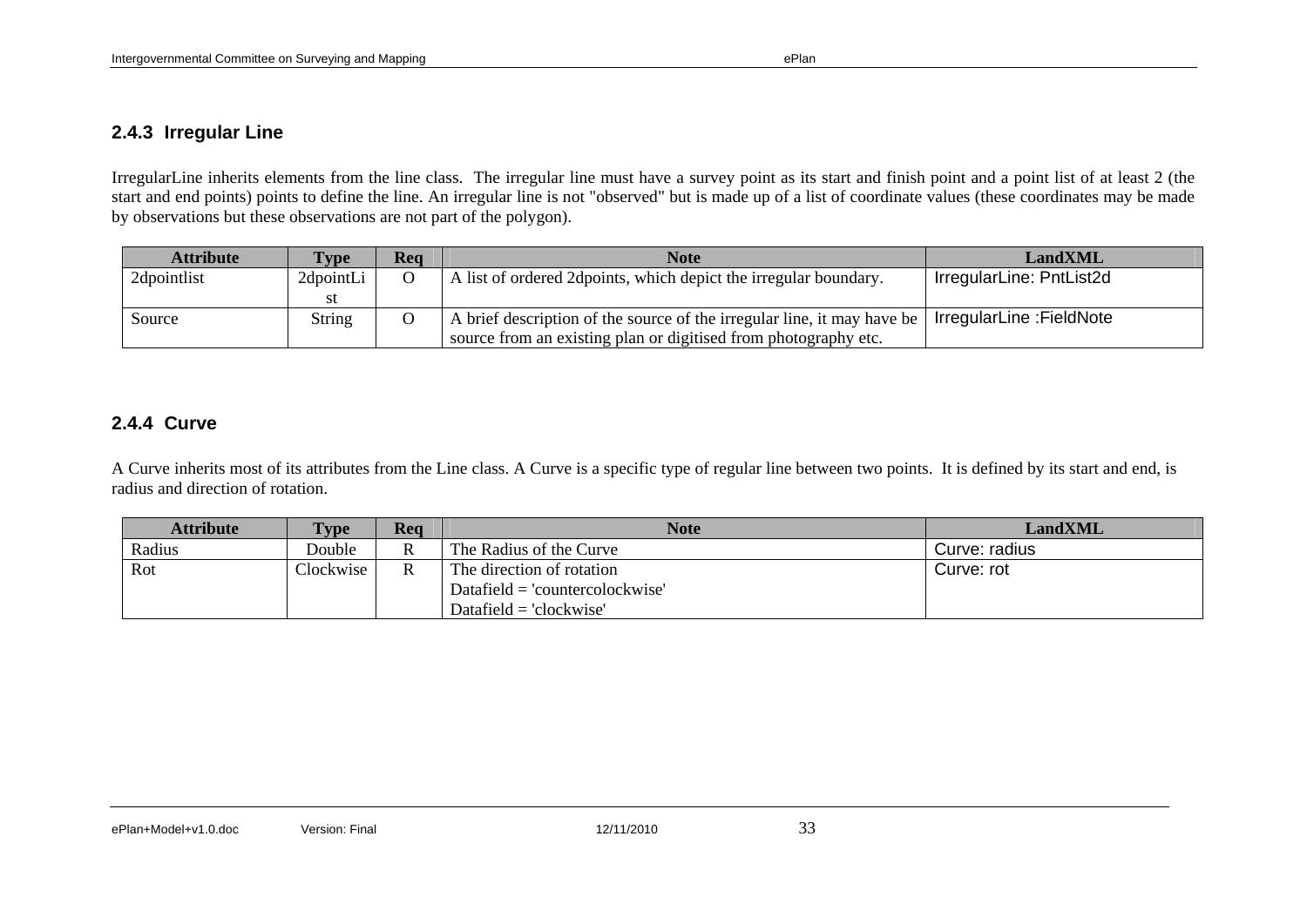#### **2.4.5 Polygon**

A Polygon is a closed figure that can be made up of two or more lines. These lines may be either Regular Lines, Curves or Irregular lines. A parcel only need to be defined by a Polygon if the survey needs to be spatial dealt with by the survey (i.e. as a created or cancelled parcel). Some parcels may not require to be spatial defined for the purpose of the survey, specifically where the parcel is defining an administrative area etc. These elements are mapped to the LandXML Coordinate Geometry elements. This maps to the HDM Survey Polygon element.

| <b>Attribute</b> | <b>Type</b>   | Req      | <b>Note</b>                                                         | LandXML          |
|------------------|---------------|----------|---------------------------------------------------------------------|------------------|
| Desc             | <b>String</b> | Ο        | A brief description of the polygon                                  | CoordGeom: desc  |
| Name             | <b>String</b> | R        | Unique name of the polygon in the file                              | CoordGeom: name  |
| <b>State</b>     | <b>String</b> | O        | Standard state values from LandXML                                  | Coordgeom: state |
| <b>OID</b>       | <b>String</b> | Ο        | Official ID for a polygon                                           | Coordgeom:olD    |
| Centroid         | 2dPoint       | $\Omega$ | The Centriod of the parcel is an approximation of the centre of the | Parcel: centre   |
|                  |               |          | figure and is used mostly for identifying the point to annotate the |                  |
|                  |               |          | visualisation of that parcel.                                       |                  |

#### **2.4.6 Volume**

A volume is a cubic space made up of polygons, which are its faces. The HDM does not appear to handle volumetrics. The LandXML can deal with this as a volume or as a series of faces. Where the parcel being defined is a volumetric lot then the volume must be specifically defined by its faces. These faces are regular or irregular polygons by nature

| <b>Attribute</b> | Type          | Req | <b>Note</b>                                      | LandXML           |
|------------------|---------------|-----|--------------------------------------------------|-------------------|
| Desc             | <b>String</b> |     | A Description of the volume or part volume.      | VolumeGeom: desc  |
| Name             | String        | R   | The unique name of the volume within the file    | VolumeGeom: name  |
| State            | String        | R   | Standard state values from LandXML               | VolumeGeom: state |
| <b>OID</b>       | String        |     | The persistent identifier of the volume          | VolumeGeom: oID   |
| Centroid         | 3dpoint       | R   | The point 3D depicting the centre of the volume. | parcel: centroid  |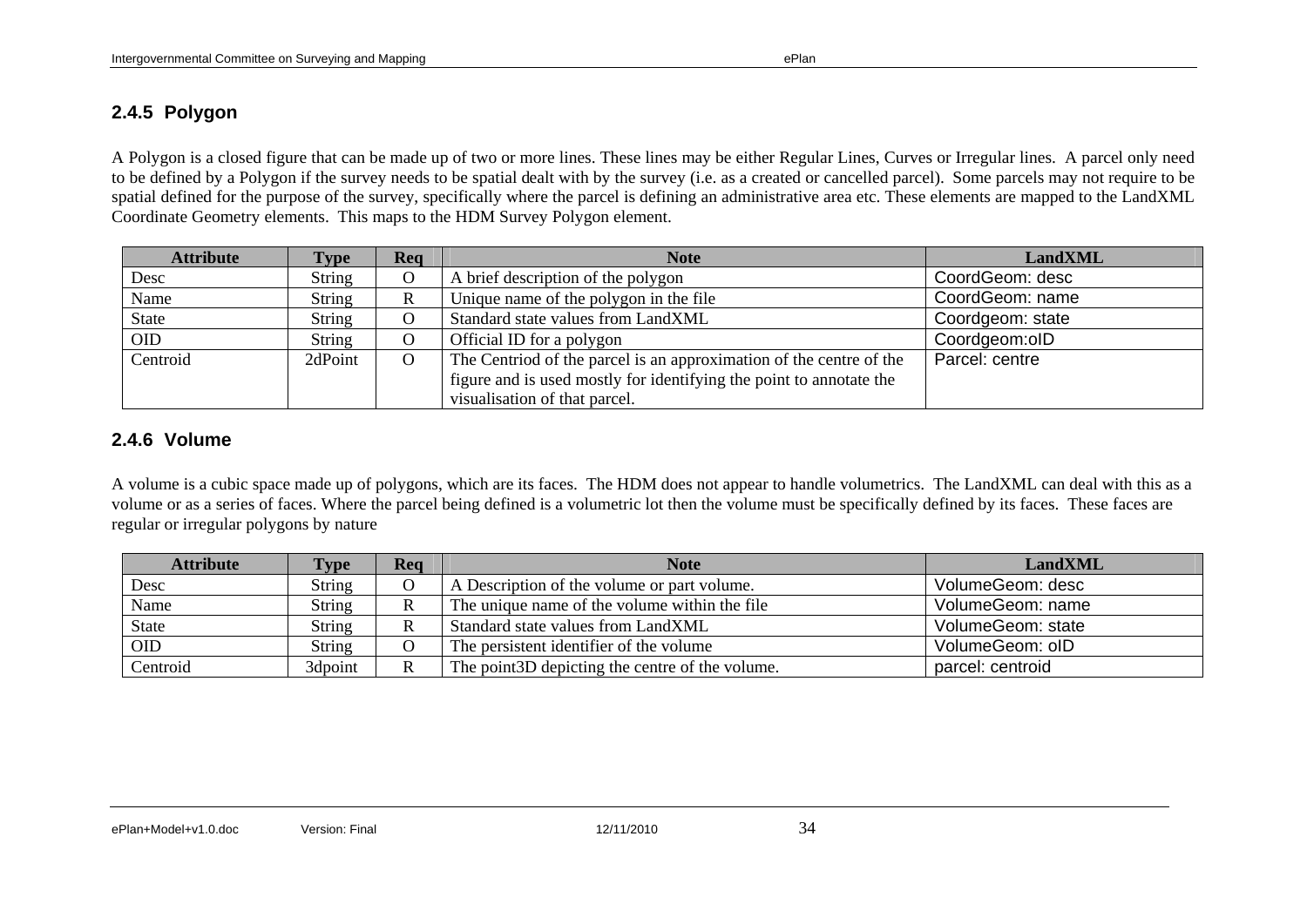



This Package contains the elements related to the Survey Points and the monumentation at those points. These classes are covered in the LandXML Schema by the cgpoints, monuments, and survey monuments elements. These classes are covered in the ICSM HDM by the SurveyMark and Survey Point Elements.



+ equipmentUsed: equipmentType

fieldNote: string [0..1]

 $\left| + \right|$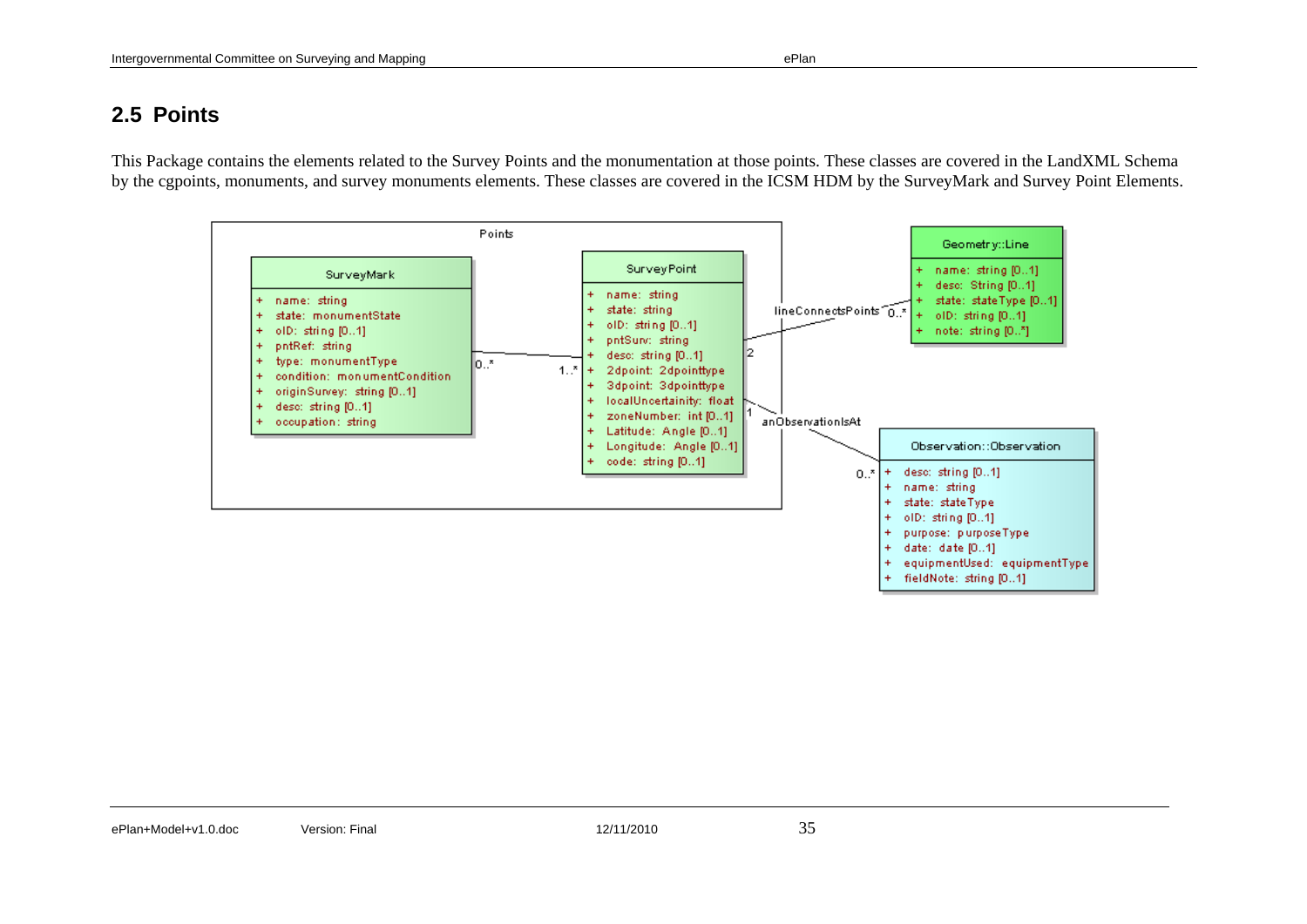#### **2.5.1 Survey Points**

This is a list of all survey nodes within the file. A node is any point of interest in the Survey and may relate to Boundary Points, Traverse Point or Reference Mark. A Permanent Survey Mark is also a Node. Survey points define the nodes that are used on the survey plan. All persistent survey points need to exist in the record. This element maps to the LandXML Element of Cgpoint. This element also maps to the ICSM HDM Element of Survey Point.

| <b>Attribute</b>     | <b>Type</b>   | Req            | <b>Note</b>                                                               | <b>LandXML</b>                      |
|----------------------|---------------|----------------|---------------------------------------------------------------------------|-------------------------------------|
| name                 | <b>String</b> | $\mathbf R$    | Name of point in the survey. The name must be unique on the plan.         | CgPoint:name                        |
|                      |               |                | Some jurisdictions may use a local convention to name these points.       |                                     |
|                      |               |                | Traditionally the station Number has been a number or letter.             |                                     |
| state                | <b>String</b> | $\mathbf R$    | Standard lists of states                                                  | Cgpoint: state                      |
| oID                  | <b>String</b> | $\overline{O}$ | Official identifier of node. If the Node is an existing point this is the | CgPoint:oID                         |
|                      |               |                | persistent Identifier of the Node. NOTE points created by the             |                                     |
|                      |               |                | subject survey will not have an oID.                                      |                                     |
| pntSurv              | <b>String</b> | $\mathbf R$    | Indicates the type of survey point, i.e. Boundary, traverse,              | CgPoint:pntSurv                     |
|                      |               |                | Reference mark.                                                           |                                     |
| desc                 | String        | $\overline{O}$ | Optional description of the element                                       | Cgpoint: desc                       |
| 2dpoint              | 2dpoin        | CR             | A space delimited double point (xxx.xxx yyy.yyy) to define the            | Dealt with as part of the structure |
|                      | ttype         |                | position of the point. Pre-Condition: Optional2dpoint - Use 2dpoint       | of the cgpoint.                     |
|                      |               |                | if 3dpoint not used                                                       |                                     |
| 3dPoint              | 3dpoin        | CR             | List of coordinates in the datum of the survey showing Easting            | Dealt with as part of the structure |
|                      | ttype         |                | Northing and Height. Shown as a list of space delimited doubles.          | of the cgpoint.                     |
|                      |               |                | Pre-Condition: Optional3dpoint - Use only if 2dpoint not used.            |                                     |
| localUncertainity    | Doubl         | $\overline{O}$ | The Local Uncertainity of the Survey Point in Meters                      | CgPoint:localUncertainity           |
|                      | e             |                |                                                                           |                                     |
| PositionalUncertanit | Doubl         | $\overline{O}$ | The Positional Uncertainty of the Point in meters                         | CgPoint:positionalUncertaity        |
|                      |               |                |                                                                           |                                     |
| zonenumber           | Integer       | CR             | Refers to the Map grid zone in which the point lies. This depends         | CgPoint: zoneNumber                 |
|                      |               |                | on the Coordinate Framework of the survey.                                |                                     |
| surveyorder          | Integer       | $\overline{O}$ | The Order of the coordinate values of a point. It Represents the          | CgPoint: surveyOrder                |
|                      |               |                | accuracy of the node within the survey.                                   |                                     |
| Latitude             | Angle         | $\overline{O}$ | The Latitude of the Point                                                 | CgPoint:latitude                    |
| Longitude            | Angle         | $\mathbf{O}$   | The Longitude of the Point                                                | CgPoint: longitude                  |

ePlan+Model+v1.0.doc Version: Final 12/11/2010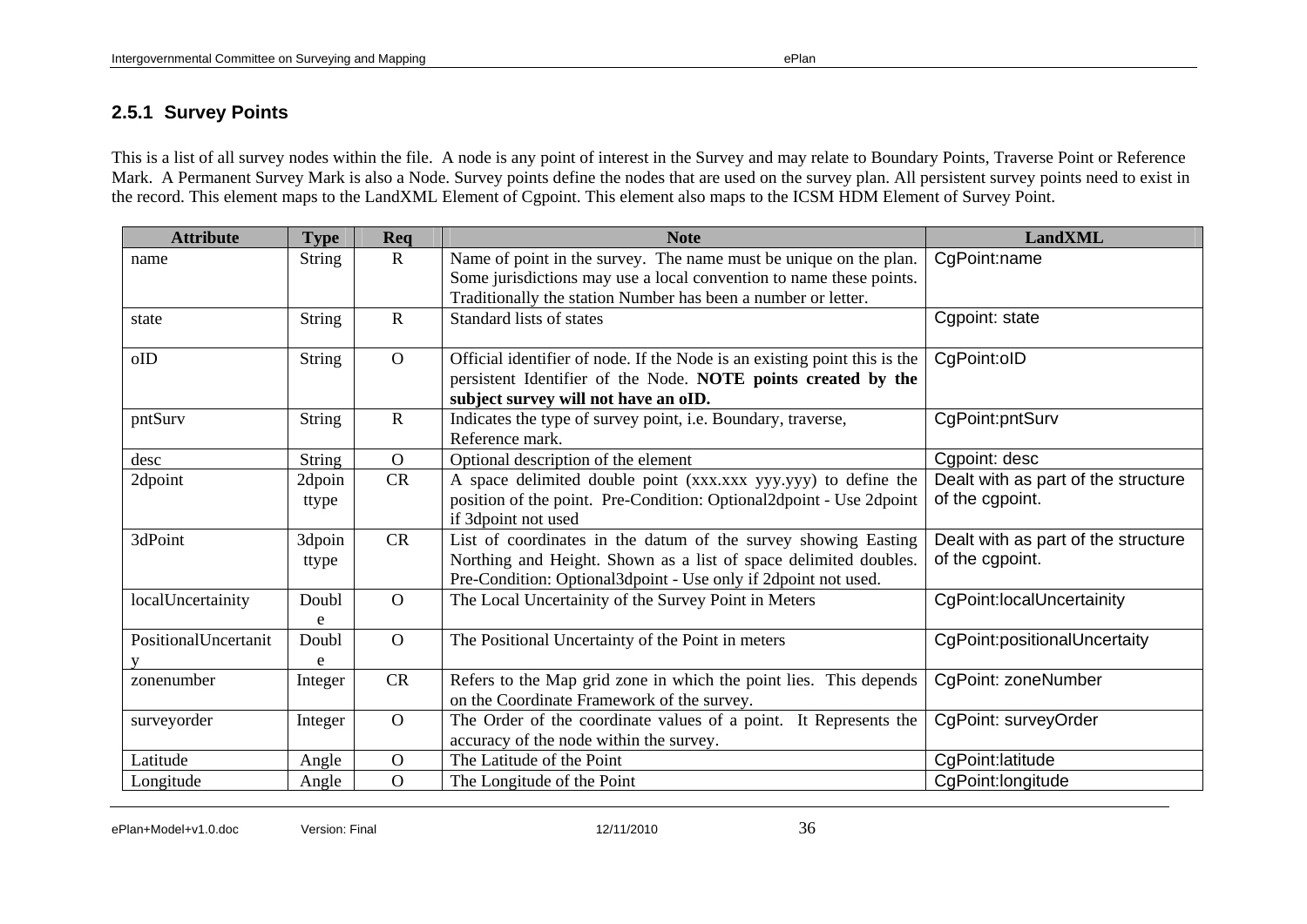| code | $\sim$<br>String | ∟ınk<br>l he<br>other<br>the<br>Survey<br>systems<br>Code<br>such as<br>Station.<br>the<br>to.<br>ОT | $\sim$<br>CaPoint:code |
|------|------------------|------------------------------------------------------------------------------------------------------|------------------------|
|      |                  | tramework.<br>geodetic                                                                               |                        |

#### **2.5.2 Survey Marks**

Survey Marks define the monuments at the survey points. A Monument is an Object (e.g., Pin, Peg, Permanent Mark) that is placed in the ground for the purpose of being surveyed. A monument must be at a survey point however a survey point could have more than one monument. For example there may be a nail in concrete for the corner and a reference to a brick wall at the same survey point.

| <b>Attribute</b> | <b>Type</b>   | Req            | <b>Note</b>                                                             | <b>LandXML</b>        |
|------------------|---------------|----------------|-------------------------------------------------------------------------|-----------------------|
| name             | String        | $\mathbf R$    | Name of monument for plan. The Name must be unique to the               | Monument: name        |
|                  |               |                | survey. A local convention may prevail but is not required.             |                       |
| pntRef           | <b>String</b> | $\mathbf R$    | Reference to a Station Number in the file (Cgpoint)                     | Monument: pntref      |
| desc             | String        | CR             | Description of monument This is an optional field but is required if    | <b>Monument: Desc</b> |
|                  |               |                | the monument type is "occupation" or "other".                           |                       |
|                  |               |                | For Example leaning Round Fence Post, Cnr of Brick Wall, Cen            |                       |
|                  |               |                | Face Square Fence Post. There is usually a jurisdictional list of       |                       |
|                  |               |                | permitted abbreviations for this description although the field         |                       |
|                  |               |                | should be left as free text to allow for different types of occupation. |                       |
| type             | Monu          | $\mathbf{R}$   | The generalised type of the monument. An enumerated list is             | Monument: type        |
|                  | mentT         |                | available and will change between jurisdictions. For Example            |                       |
|                  | ype           |                | "Peg"                                                                   |                       |
|                  |               |                |                                                                         |                       |
| state            | Monu          | $\mathbf{R}$   | The state of the Monument, ie New etc. A LandXML Enumeration            | Monument: state       |
|                  | mentSt        |                |                                                                         |                       |
|                  | ate           |                |                                                                         |                       |
| condition        | Monu          | $\overline{O}$ | A list of available conditions are given as jurisdictional              | Monument: condition   |
|                  | mentC         |                | enumerations.                                                           |                       |
|                  | onditio       |                |                                                                         |                       |
|                  | n             |                |                                                                         |                       |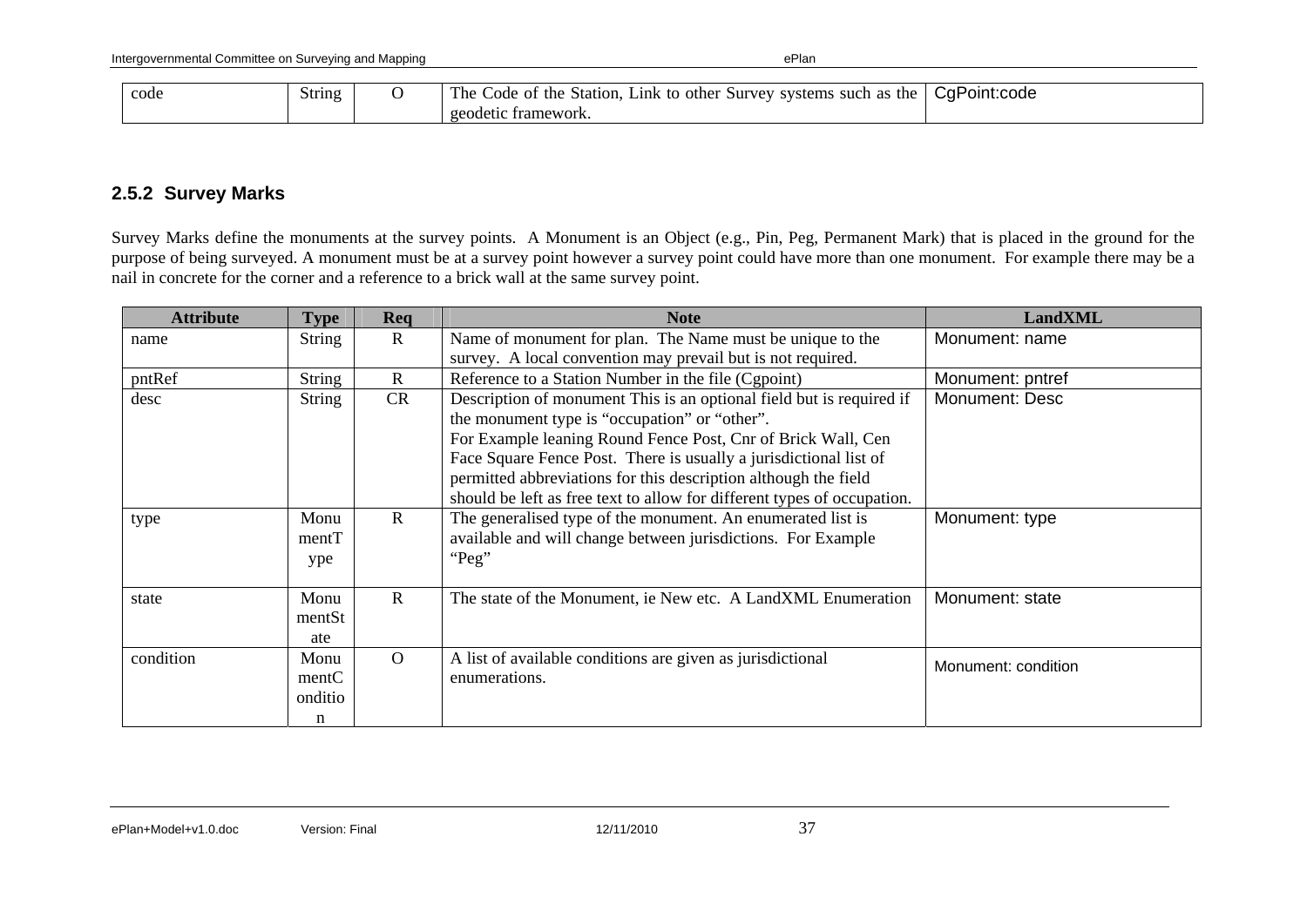| <sub>o</sub> ID | String           | Ő        | Official identifier for monument. In Queensland this is made up of a<br>two part key the PID of the Survey Point (ie 1234567) and a<br>sequence number for the monuments at that point (i.e. 1). This value<br>will only contain the sequence number of the monument. These<br>values are only available for existing marks and are supplied via the<br>Cadastral Infrastructure Search. | Monument:olD           |
|-----------------|------------------|----------|------------------------------------------------------------------------------------------------------------------------------------------------------------------------------------------------------------------------------------------------------------------------------------------------------------------------------------------------------------------------------------------|------------------------|
| origin Survey   | Origin<br>Survey | $\Omega$ | This field will define the survey on which the original survey mark<br>was placed. It is current practice in Queensland to annotate the<br>plan, particularly for reference marks if the origin of the mark is<br>known. This requirement may become redundant                                                                                                                           | Monument: originSurvey |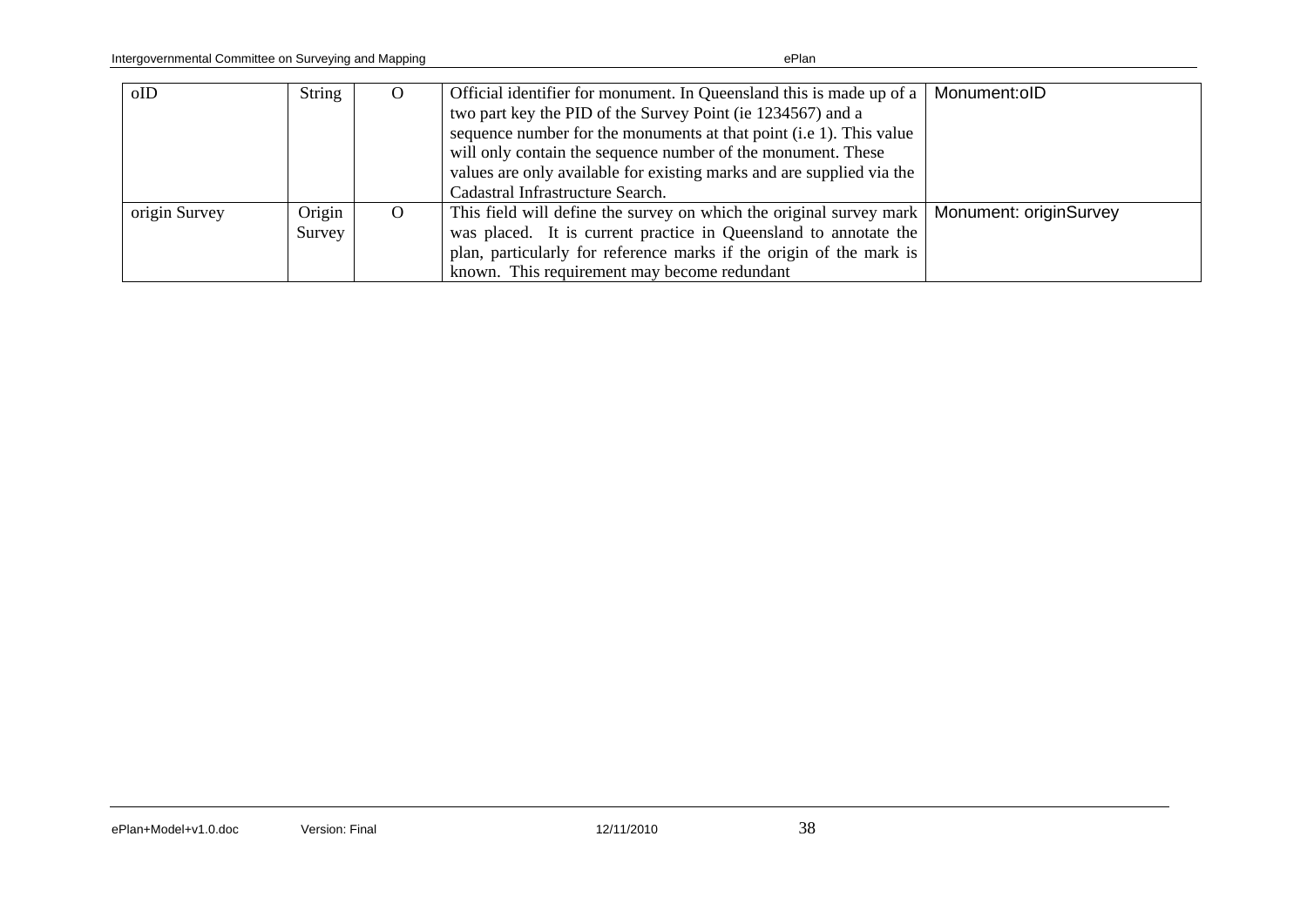## **2.6 Observations**

The Observations package deals with the reduced observations of the survey. This package contains the observations between survey points and the lines contained within survey polygons. These classes map the HDM classes survey lines, survey angles etc. The classes map to the reduced observations within LandXML.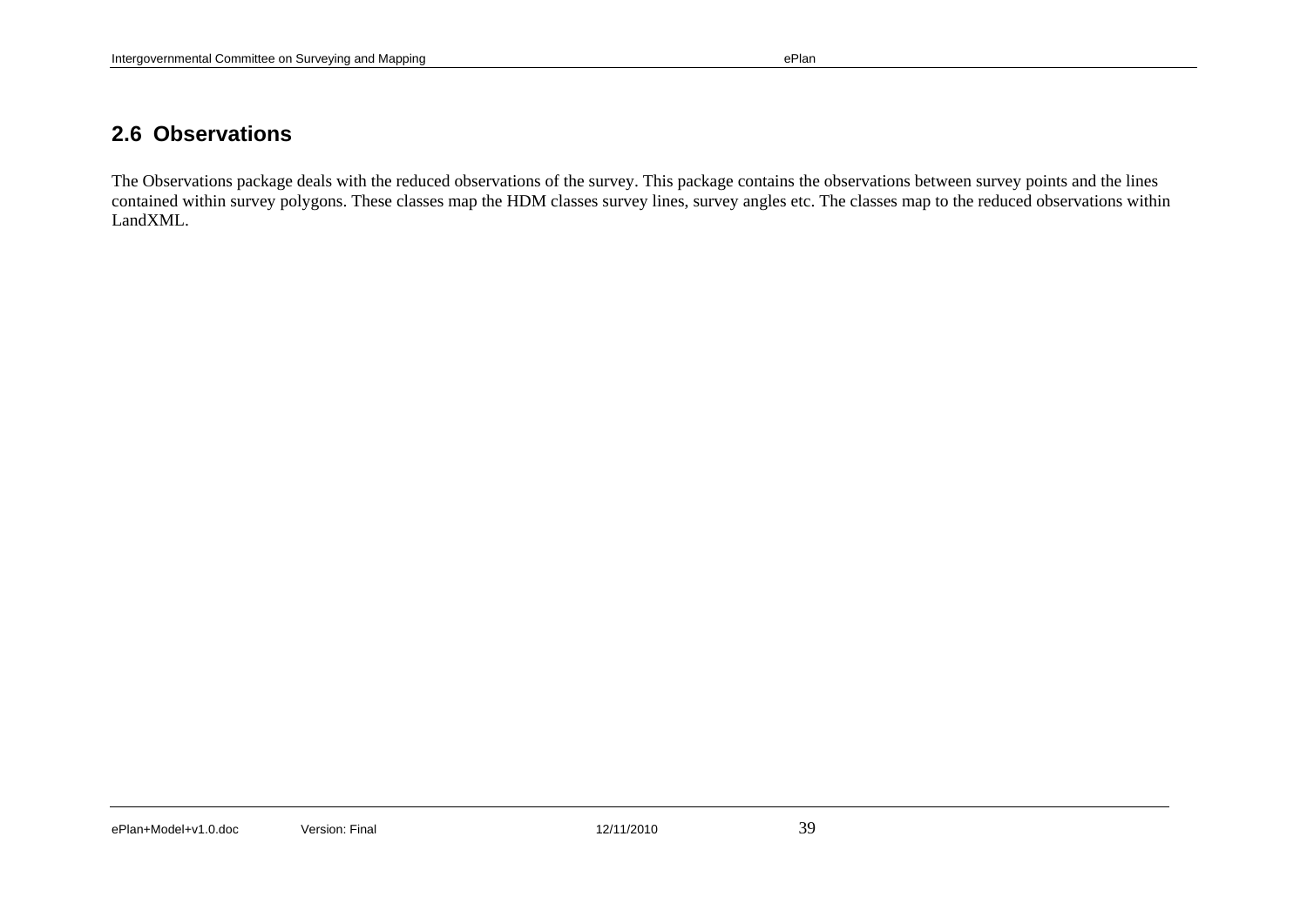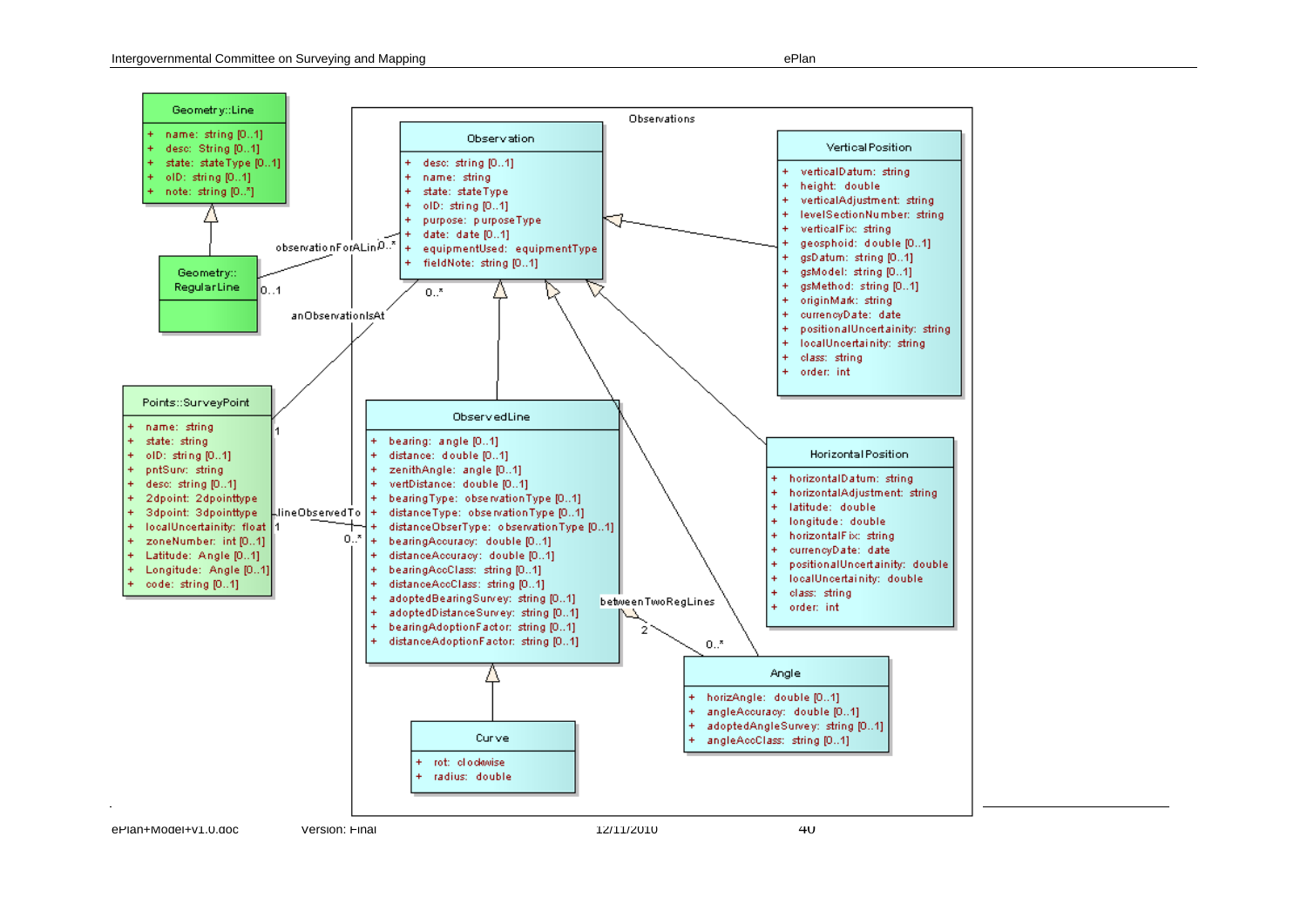#### **2.6.1 Observation**

This is the reduced observation between two points. These points may not be contained within a survey polygon, i.e. a connection to control marks. The Observation class is a high level class to set up the naming etc for the observations. These elements are inherited by the lower classes within the package. An Observation must be made at a Survey point specified in the file. For Observations such as Angles and Heights etc this is the AT point. For a line this is often referred to as the FROM point. Every Regular Line contained within a polygon must have at least one observation.

LandXML can handle both Raw and Reduced Observation an earlier decision was taken to deal only with reduced observations within the LandXML file.

| <b>Attribute</b> | Type          | Req            | <b>Note</b>                                                    | <b>LandXML</b>                       |
|------------------|---------------|----------------|----------------------------------------------------------------|--------------------------------------|
| name             | String        | R              | Must be unique in the file.                                    | ReducedObservation: name             |
|                  |               |                |                                                                | ReducedArcObservation: name          |
| oID              | String        | $\Omega$       | The oID is the persistent identifier for the element, if the   | ReducedObservation: oID              |
|                  |               |                | element is adopted from a previous survey and the oID is       | ReducedArcObservation:oID            |
|                  |               |                | known then it can be given here.                               |                                      |
| state            | String        | $\Omega$       | LandXML enumeration                                            | ReducedObservation: state            |
|                  |               |                |                                                                | ReducedArcObservation: state         |
| date             | Date          | $\Omega$       | Date of the observation                                        | ReducedObservation: date             |
|                  |               |                |                                                                | ReducedArcObservation: date          |
| desc             | <b>String</b> | $\overline{O}$ | Optional Description of the Observation                        | ReducedObservation: desc             |
|                  |               |                |                                                                | ReducedArcObservation:desc           |
| equipmentUsed    | Equipment     | $\Omega$       | Broad category of type of survey technology used for           | ReducedObservation: equipmentUsed    |
|                  | Type          |                | example Theodolite and Tape, Total Station, GPS etc.           | ReducedArcObservation: equipmentUsed |
|                  |               |                |                                                                |                                      |
| fieldNote        | string        | $\Omega$       | These are observational level field notes that can be attached | ReducedObservation: fieldNote        |
|                  |               |                |                                                                | ReducedArcObservation: fieldNote     |
| purpose          | Purpose       | $\Omega$       | The purpose is a definition of what the observation was taken  | ReducedObservation: purpose          |
|                  | Type          |                | for. The purpose can come from a defined list.                 | ReducedArcObservation: purpose       |
|                  |               |                |                                                                |                                      |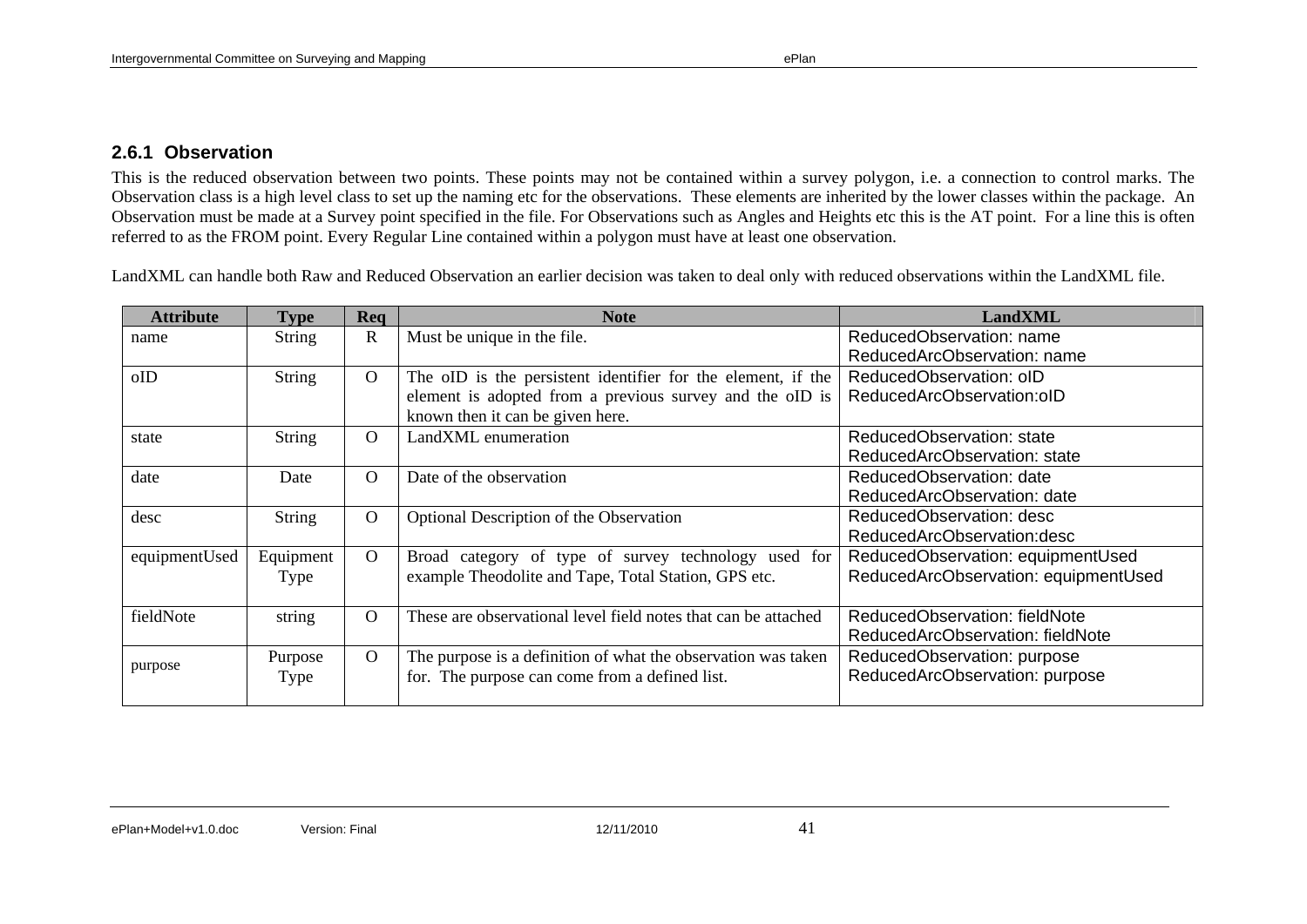#### **2.6.2 Observed Line**

This class is used to define the attributes of an observed regular line. The Observed Line Class inherits data from the Observation class. A line can have more than one observation of a different type. For example in a remote location, we may have spheroidal Bearing and Distance from GPS Observations but we may also require a mean terrain height observation for cadastral purposes.

| <b>Attribute</b>  | <b>Type</b>          | Req            | <b>Note</b>                                                                                                                                                                                                                                                   | <b>LandXML</b>                                                                          |
|-------------------|----------------------|----------------|---------------------------------------------------------------------------------------------------------------------------------------------------------------------------------------------------------------------------------------------------------------|-----------------------------------------------------------------------------------------|
| bearing           | Direction            | CR             | The Horizontal Bearing of the line in relation to the orientation of<br>the survey as described in the Origin of Bearings field.                                                                                                                              | ReducedObservation: azimuth<br>ReducedArcObservation: azimuth                           |
| distance          | Double               | CR             | The Horizontal distance is the distance between two points. Where<br>the observed line is a curve then the horizDistance is the arc length<br>of the curve.                                                                                                   | ReducedObservation: distance<br>ReducedArcObservation: distance                         |
| zenithDistance    | Angle                | CR             | The Zenith Angle for a slope distance.                                                                                                                                                                                                                        | ReducedObservation:<br>zenithDistance<br>ReducedArcObservation:<br>zenithDistance       |
| vertDistance      | Double               | CR             | Vertical Distance is used to measure between the top and bottom<br>surfaces of a volume if the faces are vertical. A vertical distance<br>does not require a bearing.                                                                                         | ReducedObservation:vertDistance<br>ReducedArcObservation:<br>vetDistance                |
| bearing Type      | <b>String</b>        | <b>CR</b>      | See Observation Type enumerations for example Measures,<br>Adopted etc                                                                                                                                                                                        | ReducedObservation:azimuthTyp<br>ReducedArcObservation:<br>azimuthType                  |
| distanceType      | <b>String</b>        | CR             | Defines how the observations are obtained<br>See Bearing Type of enumerations                                                                                                                                                                                 | ReducedObservation:<br>distanceType                                                     |
| distanceObserType | Observati<br>on Type | <b>CR</b>      | This defines the type of distance observation, for example<br>Horizontal Distance (Mean Terrain Height) or Slope distance for<br>example. It is a enumrated list and is realised in the LandXML as<br>specific attributes in the Reduced Obsevation elements. | ReducedObservation:<br>distanceObserType<br>ReducedArcObservation:<br>distanceObserType |
| bearingAccuracy   | <b>String</b>        | $\overline{O}$ | Accuracy of the bearing in seconds of arc                                                                                                                                                                                                                     | ReducedObservation:azimuthAcc<br>uracy<br>ReducedArcObservation:<br>azimuthAccuracy     |

ePlan+Model+v1.0.doc Version: Final 12/11/2010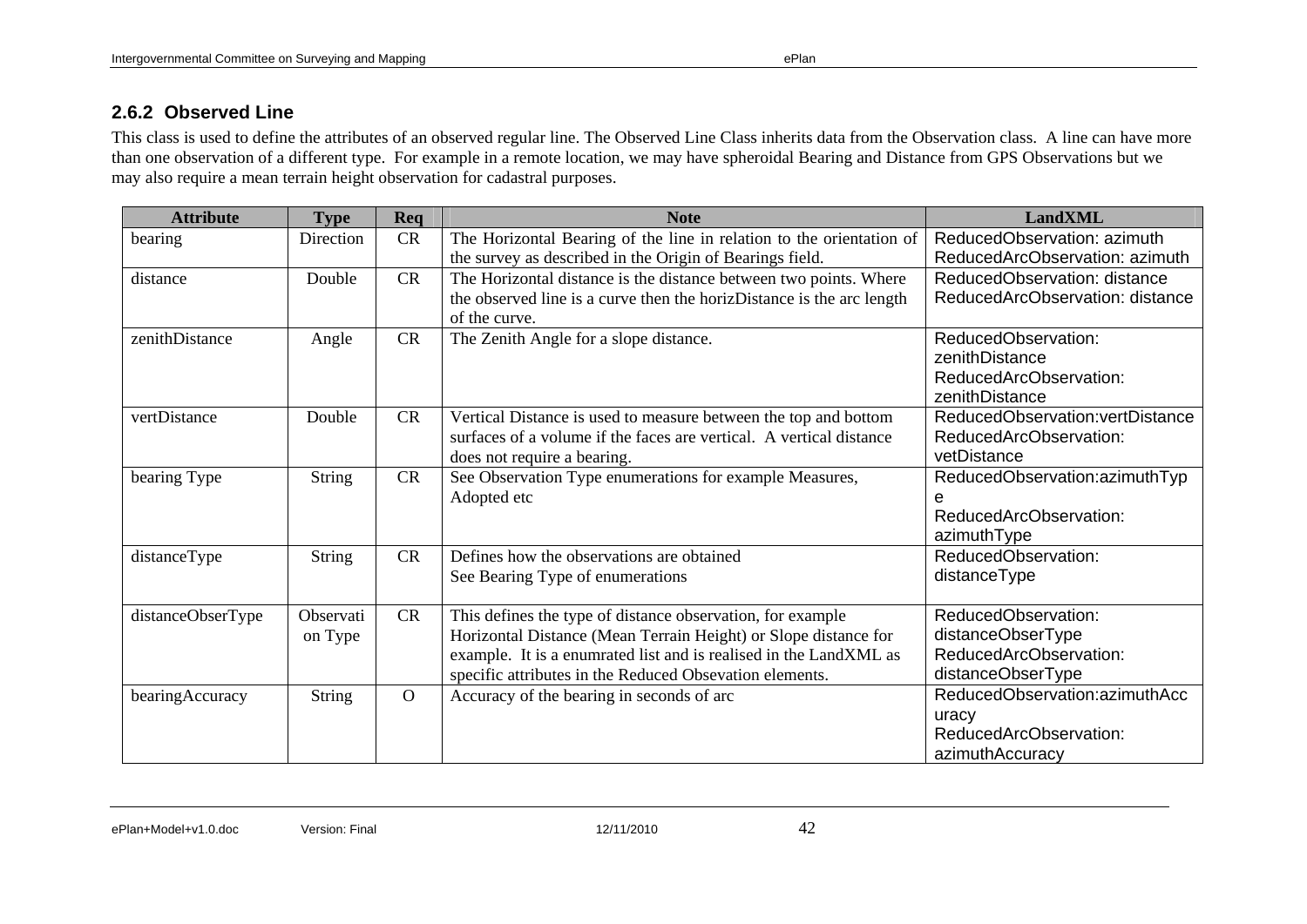| distanceAccuracy                     | <b>String</b> | $\overline{O}$ | Accuracy of the distance in millimeters                                                           | ReducedObservation:distanceAcc<br>uracy<br>ReducedArcObservation:<br>distanceAccuracy                    |
|--------------------------------------|---------------|----------------|---------------------------------------------------------------------------------------------------|----------------------------------------------------------------------------------------------------------|
| bearingAccClass                      | Double        | $\overline{O}$ | The Class of the individual observation.                                                          | ReducedObservation:azimuthAcc<br>Class<br>ReducedArcObservation:<br>azimuthAccClass                      |
| distanceAccClass                     | Double        | $\Omega$       | Accuracy Class of the distance observation                                                        | ReducedObservation:distanceAcc<br><b>Class</b><br>ReducedArcObservation:<br>distanceAccClass             |
| adoptedBearingSurve                  | <b>String</b> | $\overline{O}$ | Where the bearing has been complied from a previous survey this is<br>a reference to that survey. | ReducedObservation:adoptedAzi<br>muthSurvey<br>ReducedArcObservation:<br>adpoptedAzimuthSurvey           |
| adoptedDistanceSurv<br>ey            | <b>String</b> | $\Omega$       | Where the distance is complied from a previous survey this is a<br>reference to that survey.      | ReducedObservation:AdoptedDist<br>anceSurvey<br>ReducedArcObservation:<br>AdoptedDistanceSurvey          |
| bearingAdoptionFact<br><sub>or</sub> | Double        | $\overline{O}$ | The angle that was added to the observation bearing from the<br>original survey (The Swing)       | ReducedObservation:AzimuthAdo<br>ptionfactor<br>ReducedArcObservation:<br>AzimuthAdoptionfactor          |
| distanceAdoptionFac<br>tor           | Double        | $\overline{O}$ | Record of any scale factor supplied for a line from the original.                                 | ReducedObservation:DistanceAd<br>optionFactor<br>ReducedArcObservation:<br><b>DistanceAdoptionFactor</b> |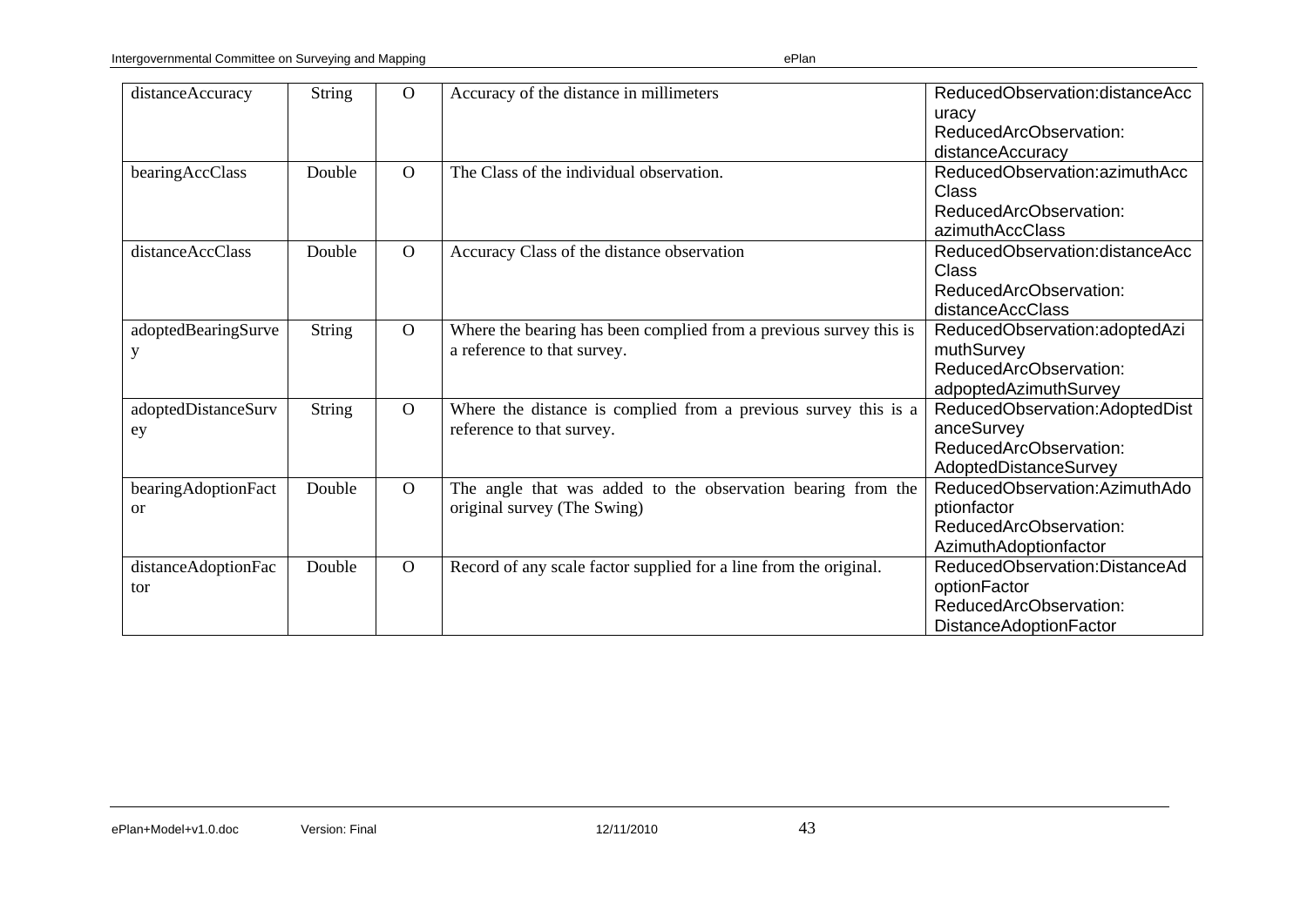#### **2.6.3 Curve**

A curve is a special case of an observed line; this class inherits attributes from ObservedLine. A Curve is a specific type of regular line between two points. It is defined by its start and end is a radius and direction of rotation.

| <b>Attribute</b> | Type   | Req       | <b>Note</b>                                                      | LandXML                       |
|------------------|--------|-----------|------------------------------------------------------------------|-------------------------------|
| rot              | String | CR        | The direction of Rotation either clockwise or anticlockwise when | ReducedArcObservation:rot     |
|                  |        |           | view from the instrument station.                                |                               |
|                  |        |           | $\text{Datafield} = 'countercolockwise'$                         |                               |
|                  |        |           | Datafield = $'clockwise'$                                        |                               |
| radius           | Double | <b>CR</b> | Radius of the Curve                                              | ReducedArcObservation: radius |
|                  |        |           |                                                                  |                               |

#### **2.6.4 Angle**

An Angle is an Observation and hence inherits from observation. The angle is observed at a point between 2 lines. The Angle is not used to define the polygon (these are a list of points and lines) but is used to determine the field observations at that point

| <b>Attribute</b>   | <b>Type</b>   | Rea       | <b>Note</b>                                                        | LandXML                        |
|--------------------|---------------|-----------|--------------------------------------------------------------------|--------------------------------|
| HorizonalAngle     | Double        | <b>CR</b> | The Angle value recorded                                           | ReducedObservation:HorizontalA |
|                    |               |           |                                                                    | ngle                           |
|                    |               |           |                                                                    | ReducedArcObservation:         |
|                    |               |           |                                                                    | HorizontalAngle                |
| AngleAccuracy      | Double        | $\Omega$  | Accuracy of the angular Observation                                | ReducedObservation:angleAccura |
|                    |               |           |                                                                    | CV                             |
|                    |               |           |                                                                    | ReducedArcObservation:         |
|                    |               |           |                                                                    | angleAccuracy                  |
| adoptedAngleSurvey | <b>String</b> |           | If the angle was adopted from a previous survey then this needs to | ReducedObservation:adoptedAng  |
|                    |               |           | be recorded here.                                                  | leSurvey                       |
|                    |               |           |                                                                    | ReducedArcObservation:         |
|                    |               |           |                                                                    | adoptedAngleSurvey             |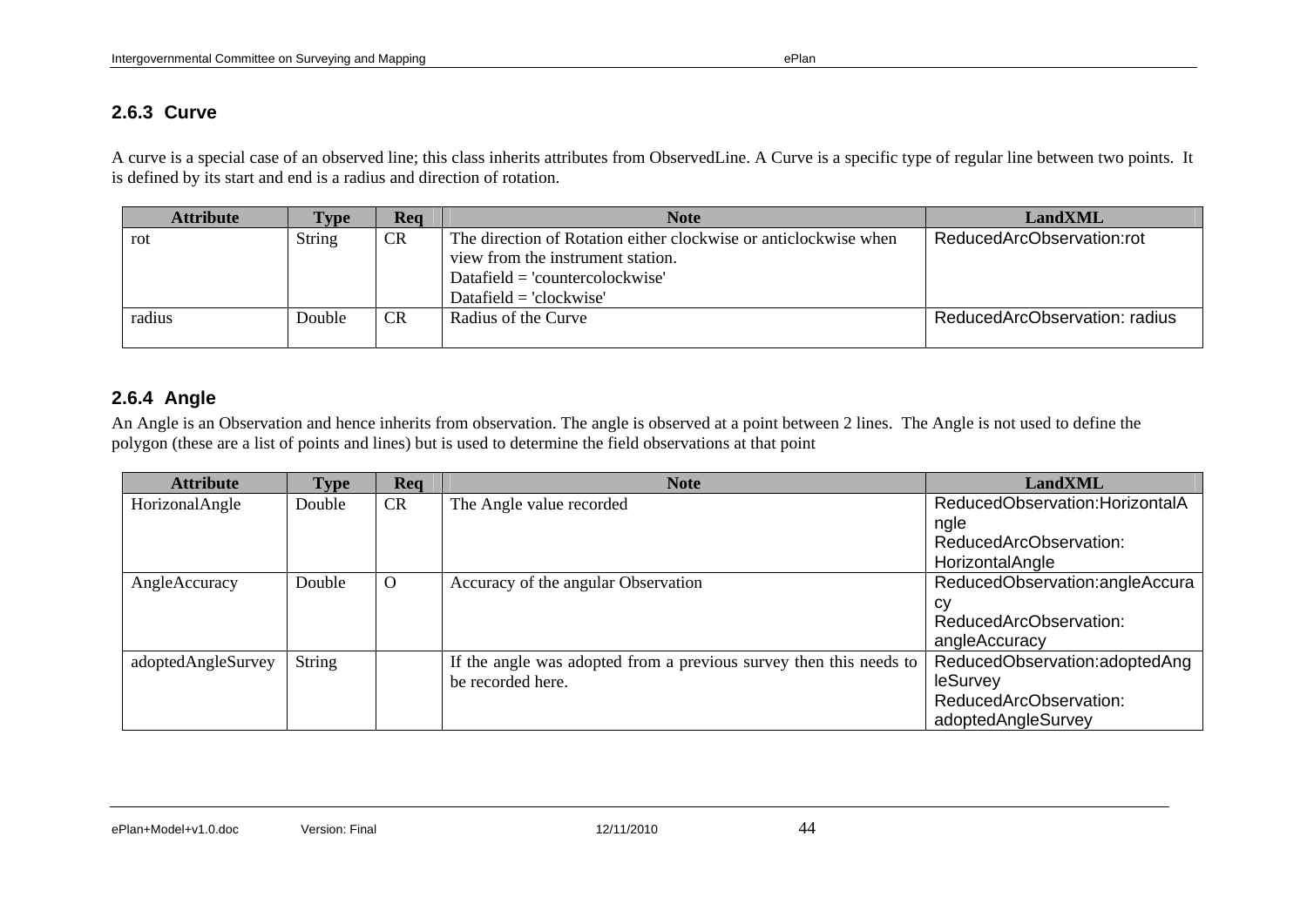#### **2.6.5 Horizontal Position**

This class is used to define a horizontal Position. The coordinates are given in Geographical Coordinates and may come from a variety of means.

| <b>Attribute</b>      | <b>Type</b>   | Req          | <b>Note</b>                                                         | <b>LandXML</b>                  |
|-----------------------|---------------|--------------|---------------------------------------------------------------------|---------------------------------|
| horizontalDatum       | <b>String</b> | $\mathbf R$  | The datum in which the coordinates where determined                 | RedHorizontalObservation:       |
|                       |               |              |                                                                     | horizontalDatum                 |
| horizontalAdjustment  | <b>String</b> | $\Omega$     | The adjustment or method to determine the coordinates. It is a free | RedHorizontalObservation:       |
|                       |               |              | text field which may contain a recognised adjustment name i.e.      | horizontalAdjustment            |
|                       |               |              | Brisbane West Control or similar.                                   |                                 |
| Latitude              | Double        | $\mathbf{R}$ |                                                                     | RedHorizontalObservation:       |
|                       |               |              |                                                                     | latitude                        |
| Longitude             | Double        | $\mathbf{R}$ |                                                                     | RedHorizontalObservation:       |
|                       |               |              |                                                                     | longitude                       |
| HorizontalFix         | String        | $\mathbf R$  | The method used to fix the position of the mark. Is an Enumerated   | RedHorizontalObservation:       |
|                       |               |              | list.                                                               | horizontalFix                   |
| CurrencyDate          | Date          | $\mathbf{R}$ | The date that the coordinates where published. For example if this  | RedHorizontalObservation:       |
|                       |               |              | record was for a mark which was used as a datum mark for a          | currencyDate                    |
|                       |               |              | terrestrial traverse the currency date would be the date that the   |                                 |
|                       |               |              | published coordinates where received. If these where new            |                                 |
|                       |               |              | coordinates then the currency date would be the date of the survey. |                                 |
| positionalUncertainit | Double        | $\Omega$     | The 95% uncertainty of the horizontal position.                     | RedHorizontalObservation:       |
|                       |               |              |                                                                     | postionalUncertinity            |
| localUncertainity     | Double        | $\Omega$     | The local uncertainty to the other control marks in the survey.     | RedHorizontalObservation:       |
|                       |               |              |                                                                     | localUncertinity                |
| Class                 | <b>String</b> | $\mathbf{O}$ | The class to which the coordinates where determined.                | RedHorizontalObservation: class |
| Order                 | Integer       | $\mathbf{O}$ | The order to which the coordinates where observed.                  | RedHorizontalObservation:order  |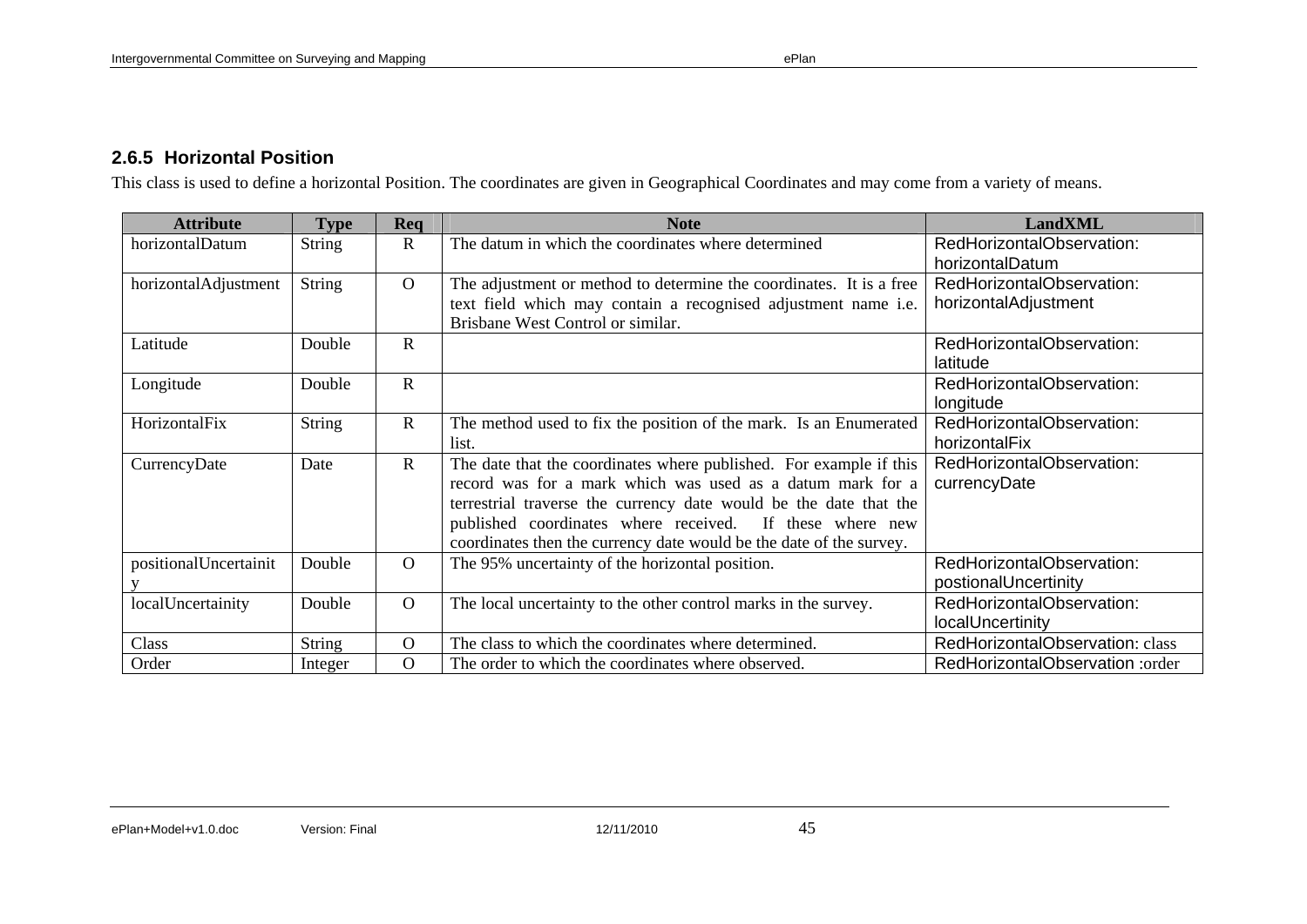#### **2.6.6 Vertical Position**

Records the Reduced Level and other details about a station. The object is to record and observation which is direct to the reference.

| <b>Attribute</b>      | <b>Type</b>   | Req            | <b>Note</b>                                                       | <b>LandXML</b>                    |
|-----------------------|---------------|----------------|-------------------------------------------------------------------|-----------------------------------|
| verticalDatum         | String        | $\mathbf R$    | The vertical datum to which the survey is referenced i.e. AHD,    | RedVerticalObservation:           |
|                       |               |                | State Datum etc.                                                  | verticalDatum                     |
| height                | Double        | $\mathbf R$    | The RL of the Point                                               | RedVerticalObservation: height    |
| verticalAdjustment    | <b>String</b> | $\overline{O}$ | Defines the adjustment the values were derived from. For height   | RedVerticalObservation:           |
|                       |               |                | derived by this survey it would be a local datum                  | verticalAdjustment                |
| verticalFix           | <b>String</b> | $\overline{O}$ | The Method used to determine the height value, for example Spirit | RedVerticalObservation:           |
|                       |               |                | Level, GPS etc                                                    | verticalFix                       |
| geosphoid             | Double        | $\overline{O}$ | This is the Geoid Spheroid Separation value used to determine the | RedVerticalObservation:           |
|                       |               |                | orthometric height from the ellipsoid height                      | geosphoid                         |
| gsDatum               | <b>String</b> | $\mathbf{O}$   | The geoid Datum used.                                             | RedVerticalObservation: gsDatum   |
| gsModel               | <b>String</b> | $\mathbf{O}$   | The Geoid Model used to determine the separation.                 | RedVerticalObservation: gsModel   |
| gsMethod              | <b>String</b> | $\mathbf{O}$   | The method used to determine the Geospeiod separation from the    | RedVerticalObservation: gsMethod  |
|                       |               |                | model. Is an enumerated list                                      |                                   |
| originMark            | <b>String</b> | $\Omega$       | The Origin mark used to determine the height value. This is to    | RedVerticalObservation:originMark |
|                       |               |                | allow maintenance of the values if the Height datum is redefined  |                                   |
| currencyDate          | Date          | $\Omega$       | Date of the published height                                      | RedVerticalObservation:           |
|                       |               |                |                                                                   | currencyDate                      |
| positionalUncertainit | <b>String</b> | $\Omega$       |                                                                   | RedVerticalObservation:           |
|                       |               |                |                                                                   | positionalUncertainity            |
| localUncertainity     | <b>String</b> | $\Omega$       |                                                                   | RedVerticalObservation:           |
|                       |               |                |                                                                   | localuncertainity                 |
| Class                 | <b>String</b> | $\mathbf{O}$   |                                                                   | RedVerticalObservation: class     |
| Order                 | Integer       | $\mathbf O$    |                                                                   | RedVerticalObservation: order     |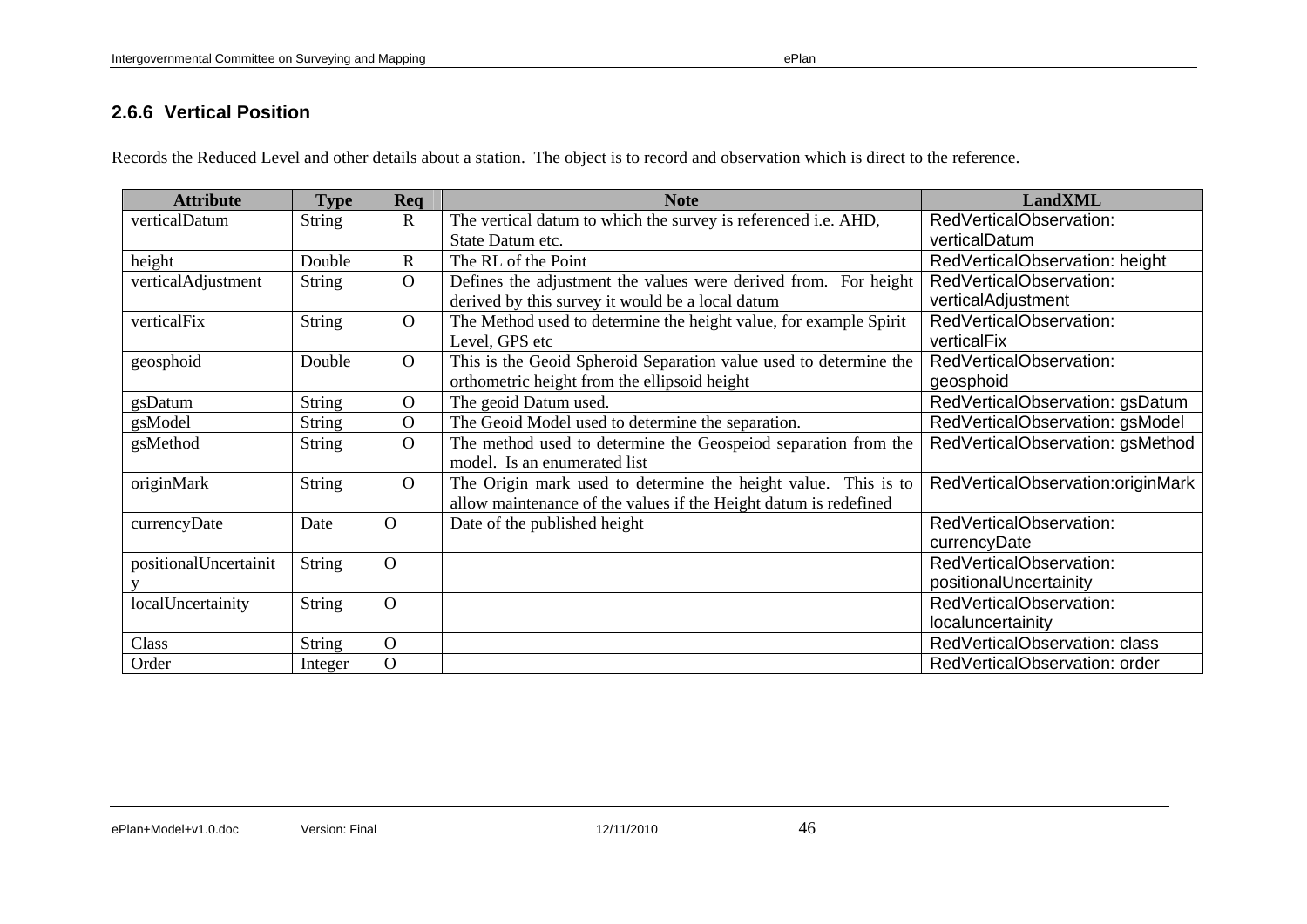## **2.7 Surveyor**

This package deal with the legal certification of the plan by the surveyor which must form part of the original survey document lodged so must be contained in the processing by the consultant.

The HDM has elements for the surveyor etc but the actual certification is at too low a level for the HDM. This element is also not part of the LandXML but could be incorporated as a plan feature element.

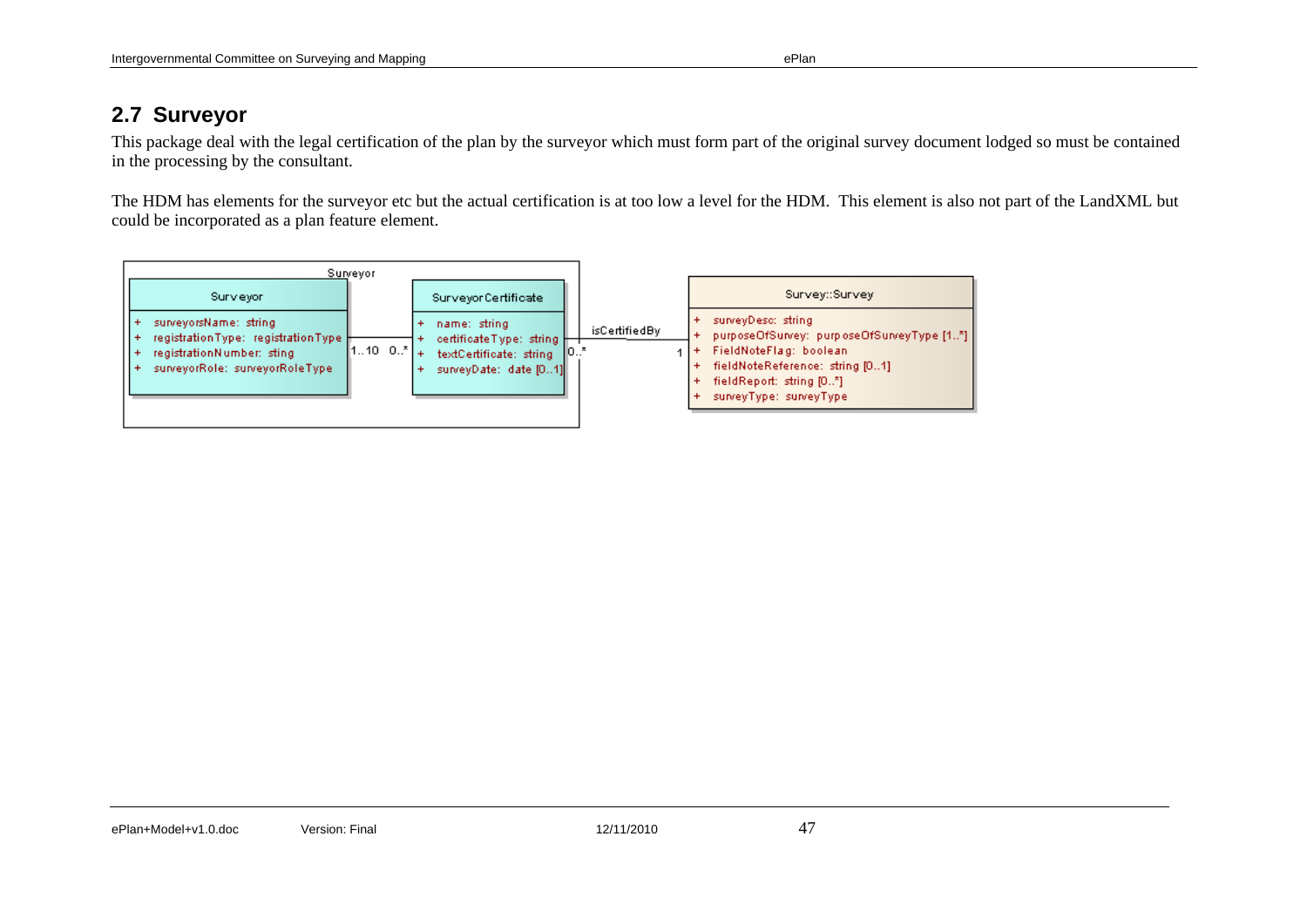#### **2.7.1 Surveyor**

This package contains the details and certifications by the survey. These classes are not contained in either LandXML or Harmonised Data Model as separate classes. The HDM could be seen to incorporate this data within the plan class.

| <b>Attribute</b>   | <b>Type</b>   | Req         | <b>Note</b>                                                                                                                                                          | <b>LandXML</b>               |
|--------------------|---------------|-------------|----------------------------------------------------------------------------------------------------------------------------------------------------------------------|------------------------------|
| SurveyorsName      | <b>String</b> | R           | The full name of the surveyor as registered.                                                                                                                         | Personel: surveyorsname      |
| RegistrationType   | <b>String</b> | $\mathbf R$ | This shows the level of registration i.e. cadastral surveyor,<br>associate etc.<br>These enumerations are jurisdictionally specific and are not<br>stated in LandXML | Personel:registrationType    |
| RegistrationNumber | Date          | R           | registration number for tracking<br>The surveyors board<br>purposes.                                                                                                 | Personel: registrationNumber |
| SurveyorRole       | <b>String</b> | R           | The role the surveyor played, i.e. field surveyor, technician<br>etc.<br>Can be a jurisdictionally specific list if required.                                        | Personel: surveyorRole       |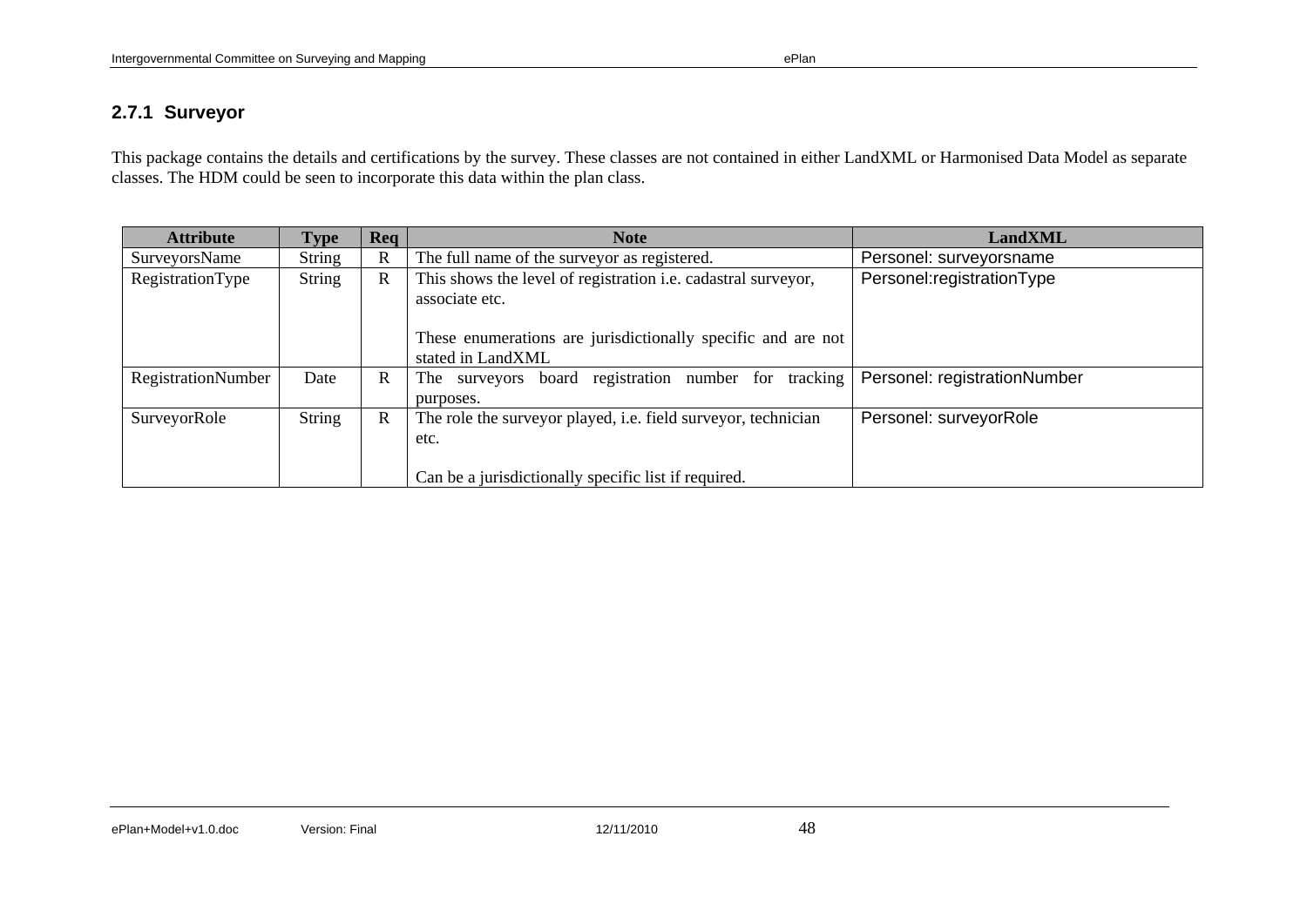### **2.7.2 Surveyor Certificate**

This is the Surveyors Certificate and contains the wording of the certificate and the dates etc.

| <b>Attribute</b> | <b>Type</b>   | Req         | <b>Note</b>                                                       | <b>LandXML</b>                      |
|------------------|---------------|-------------|-------------------------------------------------------------------|-------------------------------------|
| Name             | String        | $\mathbf R$ | Unique Name of the Certificate in the file for amendment          | SurveyorCertificate: name           |
|                  |               |             | tracking purposes.                                                |                                     |
| certifiateType   | <b>String</b> | R           | This tells us the general format of the certificate for example a | SurveyorCertificate:certificateType |
|                  |               |             | form 13 etc.                                                      |                                     |
| textCertificate  | <b>String</b> | R           | This is the full wording of the certificate, which must conform   | SurveyorCertificate:textCertificate |
|                  |               |             | to regulated standards. The text should conform to the            |                                     |
|                  |               |             | certificate type                                                  |                                     |
| surveyDate       | Date          | <b>CR</b>   | The date that the survey was completed for the purposes of the    | SurveyorCertifcate: surveyDate      |
|                  |               |             | certificate. Please not that for compiled plans no survey date    |                                     |
|                  |               |             | exists hence conditionally required.                              |                                     |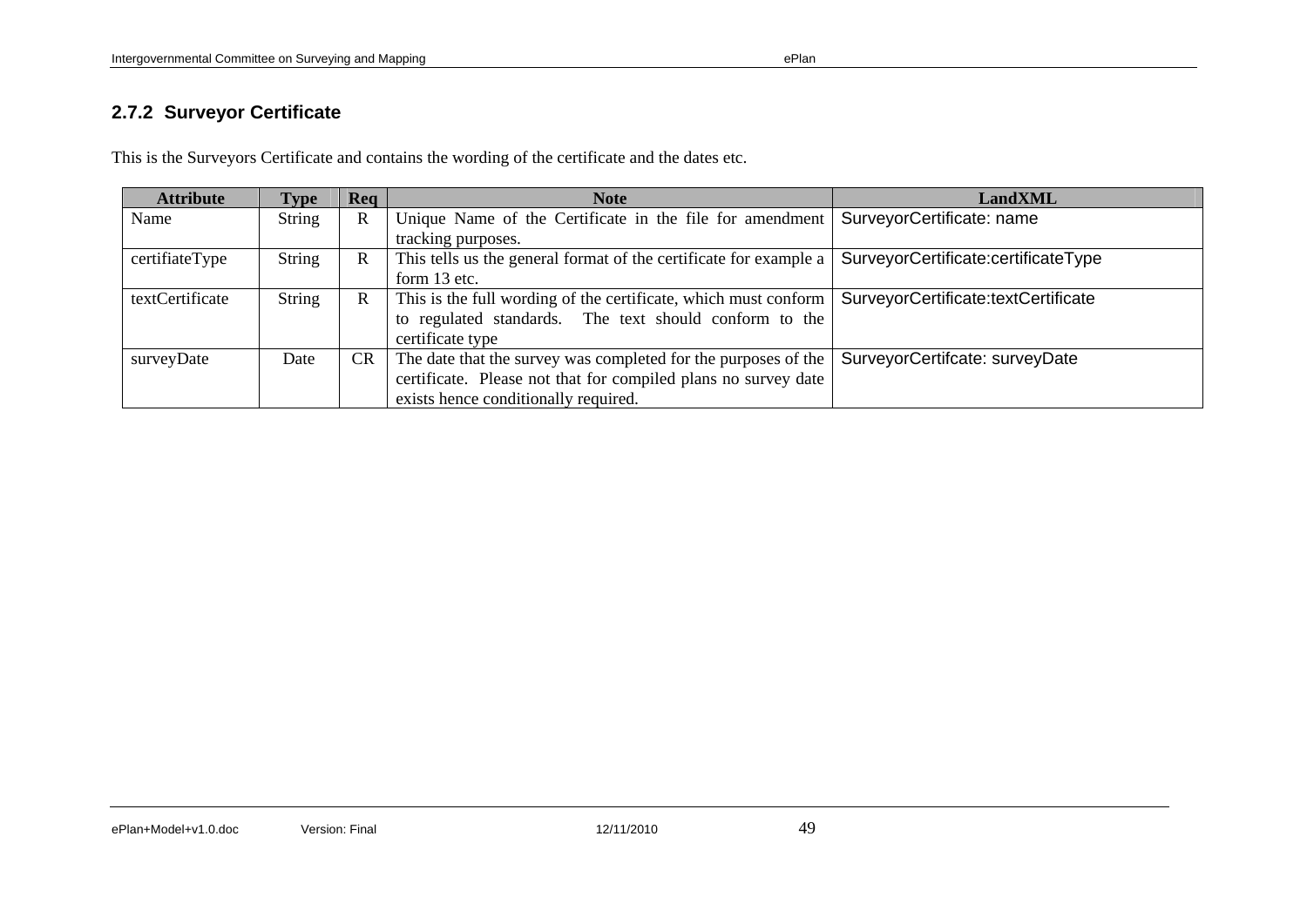### **2.8 Amendment**

This is a requirement to enable the internal tracking of amendments to the file post lodgement. This requirement does not fall within the realm of either LandXML or the HDM. The Amendment package is included so that any changes to the file, specifically after registration can be audited and easily identified. This is a legislative requirement and is at a lower level of abstraction than the HDM. It is functionality, which at this stage is not managed by LandXML but could be dealt with as a feature under the LandXML: Survey Element.

If there is any amendment record then there must be at least one amendmentItem record.



#### **2.8.1 Amendment**

This class is to record the Dealing information to allow an audit trail between the survey document and the titling system.

In Queensland if a plan is amended post registration we need to be able to show directly the changes made as well as record a dealing in ATS to identify the changes.

| <b>Attribute</b> | Type          | Req         | <b>Note</b>                                               | LandXML                  |
|------------------|---------------|-------------|-----------------------------------------------------------|--------------------------|
| dealingNumber    | <b>String</b> | <b>CR</b>   | When an amendment is made, specifically after             | Amendment: dealingNumber |
|                  |               |             | registration then a dealing describing the action must be |                          |
|                  |               |             | lodged to provide an audit trail.                         |                          |
| amendmentDate    | Date          | R           | The date that the amendment took affect.                  | Amendment:ammendmentDate |
| comments         | <b>String</b> | $\mathbf R$ | A short note as to the reason for the change and what it  | Amendment: comments      |
|                  |               |             | entails.                                                  |                          |

ePlan+Model+v1.0.doc Version: Final 12/11/2010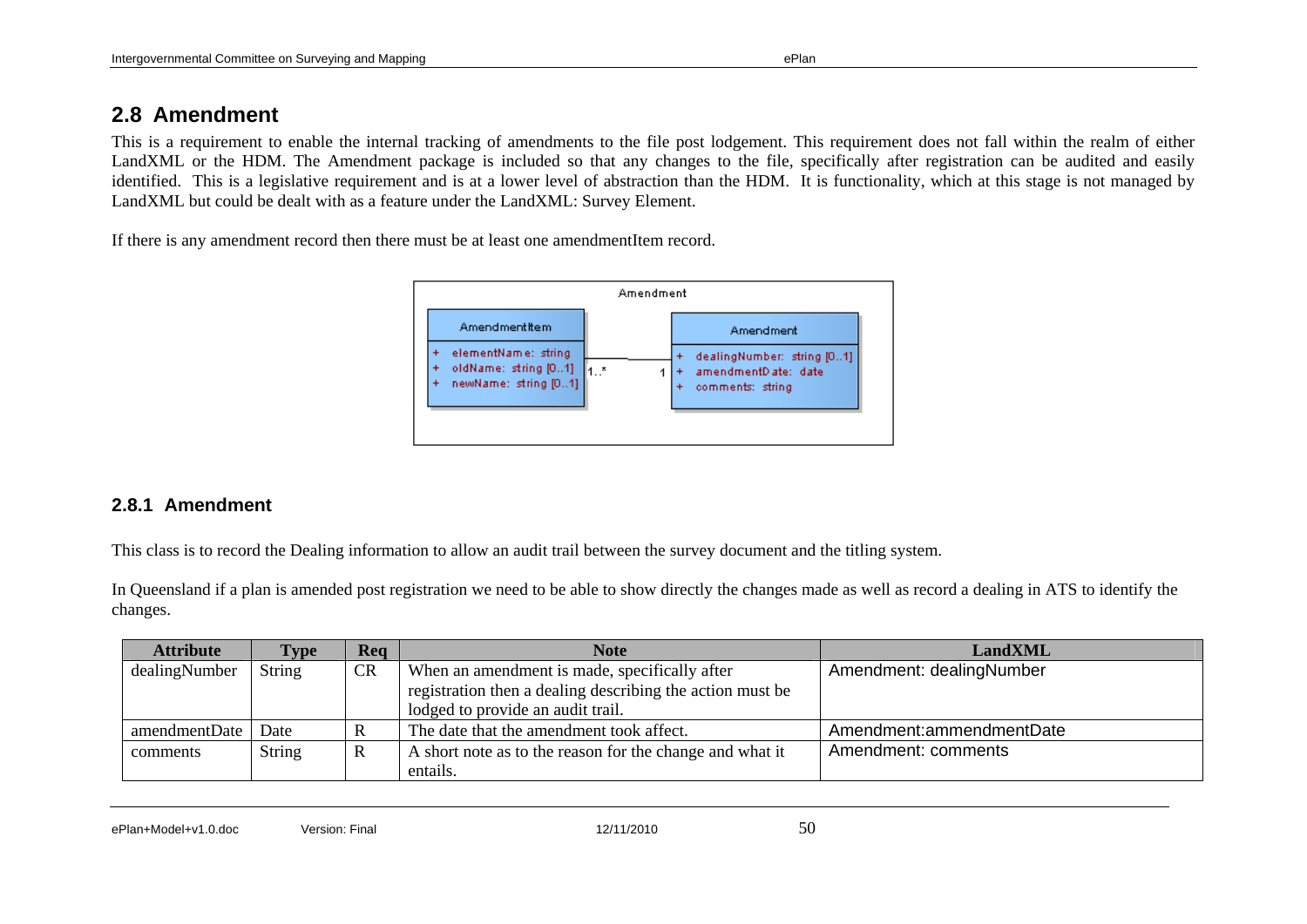#### **2.8.2 AmendmentItem**

This class identifies the individual amendments identified by the amendment class. This is not mapped in either the LandXML Schema or the HDM.

| <b>Attribute</b> | <b>Type</b>   | Req         | <b>Note</b>                                              | LandXML                    |
|------------------|---------------|-------------|----------------------------------------------------------|----------------------------|
| elementName      | String        | $\mathbf R$ | The element Name is the name of the element to which the | AmendmentItem: elementName |
|                  |               |             | named object belongs for example if we are replacing an  |                            |
|                  |               |             | observation then the element name is Observation         |                            |
| oldName          | String        | <b>CR</b>   | If no oldName is supplied it means that a new element is | AmendmentItem:oldname      |
|                  |               |             | being added to the file                                  |                            |
| newName          | <b>String</b> | <b>CR</b>   | If no newName is supplied it means that an element is    | AmendmentItem: newName     |
|                  |               |             | deleted from the file. To remove an element its state is |                            |
|                  |               |             | changed to deleted.                                      |                            |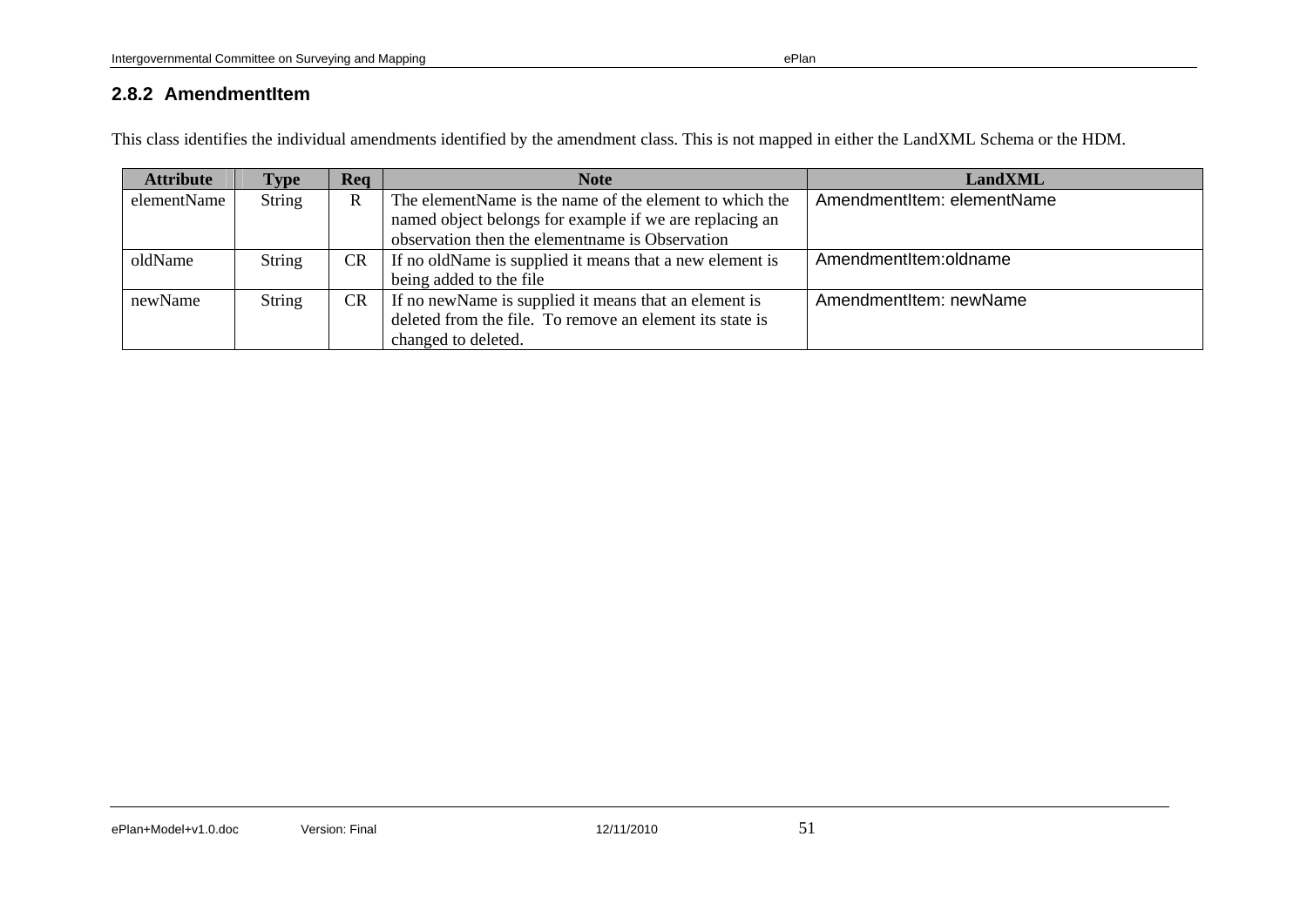#### **2.9 Address**

This Package is to define the address for a parcel. The classes have also been designed to enable the entry of one or more geocode for the address. This is to enable interfaceing with the GNAF Project.

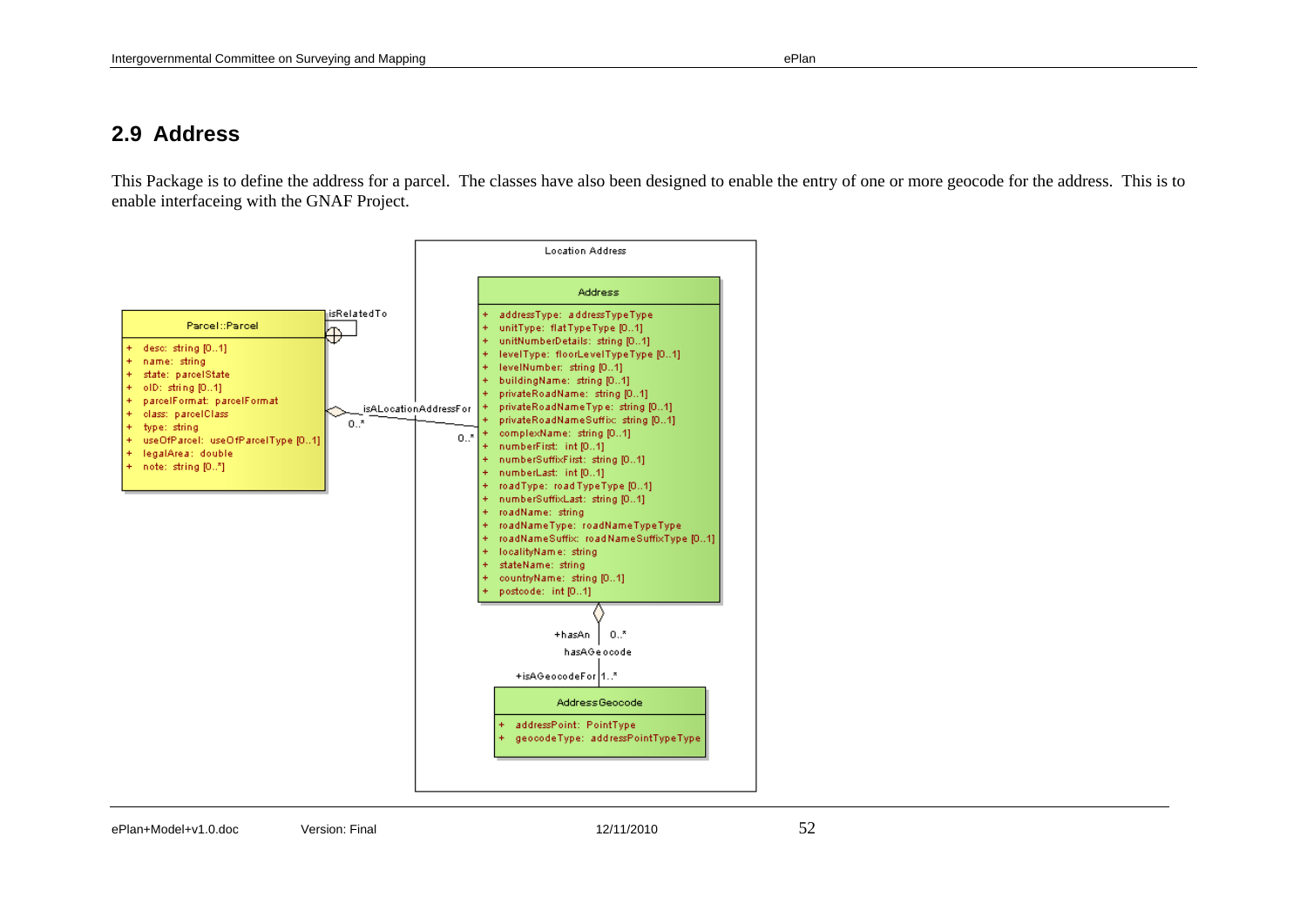#### **2.9.1 Address**

This class contains the attributes to assign a location address to a parcel. This class does not deal with Australia Post attributes of Post Code and DPID as these are not locational functionality but postal delivery functions.

We have followed the Australian Standard AS4590 -1999 for the exhange of Client Information and the HDM where appropriate.

This class should support the Urban and Rural Street Address Standard AS/NZS4819-2002.

The following elements are not mapped to this class:

Location Descriptor, Post Code, DPID, Postal Delivery Type, Postal Delivery Number and Lot No.

| <b>Attribute</b>   | <b>Type</b>   | Req            | <b>Note</b>                                                          | LandXML                            |
|--------------------|---------------|----------------|----------------------------------------------------------------------|------------------------------------|
| unitType           | <b>String</b> | $\overline{O}$ | Max 7 Characters and is a set of known abbreviations.                | Parcel:LocationAddres:flatType     |
| unitNumberDetails  | <b>String</b> | $\overline{O}$ | An AlphaNumeric Unit Number. Max 7 Char                              | Parcel:LocationAddres:flatNumber   |
| levelType          | <b>String</b> | $\Omega$       | The Floor level must be a known abbreviation                         | Parcel:LocationAddres:floorLevelTy |
|                    |               |                |                                                                      | pe                                 |
| levelNumber        | <b>String</b> | $\Omega$       |                                                                      | Parcel:LocationAddres:floorLevelNu |
|                    |               |                |                                                                      | mber                               |
| privateRoadName    | <b>String</b> | $\Omega$       | This is a text string used for private roads within a development.   | Parcel:LocationAddres:flatType     |
|                    |               |                | The field must hold the full name of the private road which includes |                                    |
|                    |               |                | road name, road type, road suffix.                                   |                                    |
|                    | <b>String</b> | $\Omega$       | Same as Road Type                                                    | Parcel:LocationAddres:flatType     |
| privateRoadNameTy  |               |                |                                                                      |                                    |
| pe                 |               |                |                                                                      |                                    |
|                    | <b>String</b> | $\Omega$       | Same as RoadName Suffix                                              | Parcel:LocationAddres:flatType     |
| privateRoadNameSuf |               |                |                                                                      |                                    |
| fix                |               |                |                                                                      |                                    |
| <b>SiteName</b>    | <b>String</b> | $\Omega$       | The Name of the Site                                                 | Parcel:LocationAddress:ComplexNa   |
|                    |               |                |                                                                      | me                                 |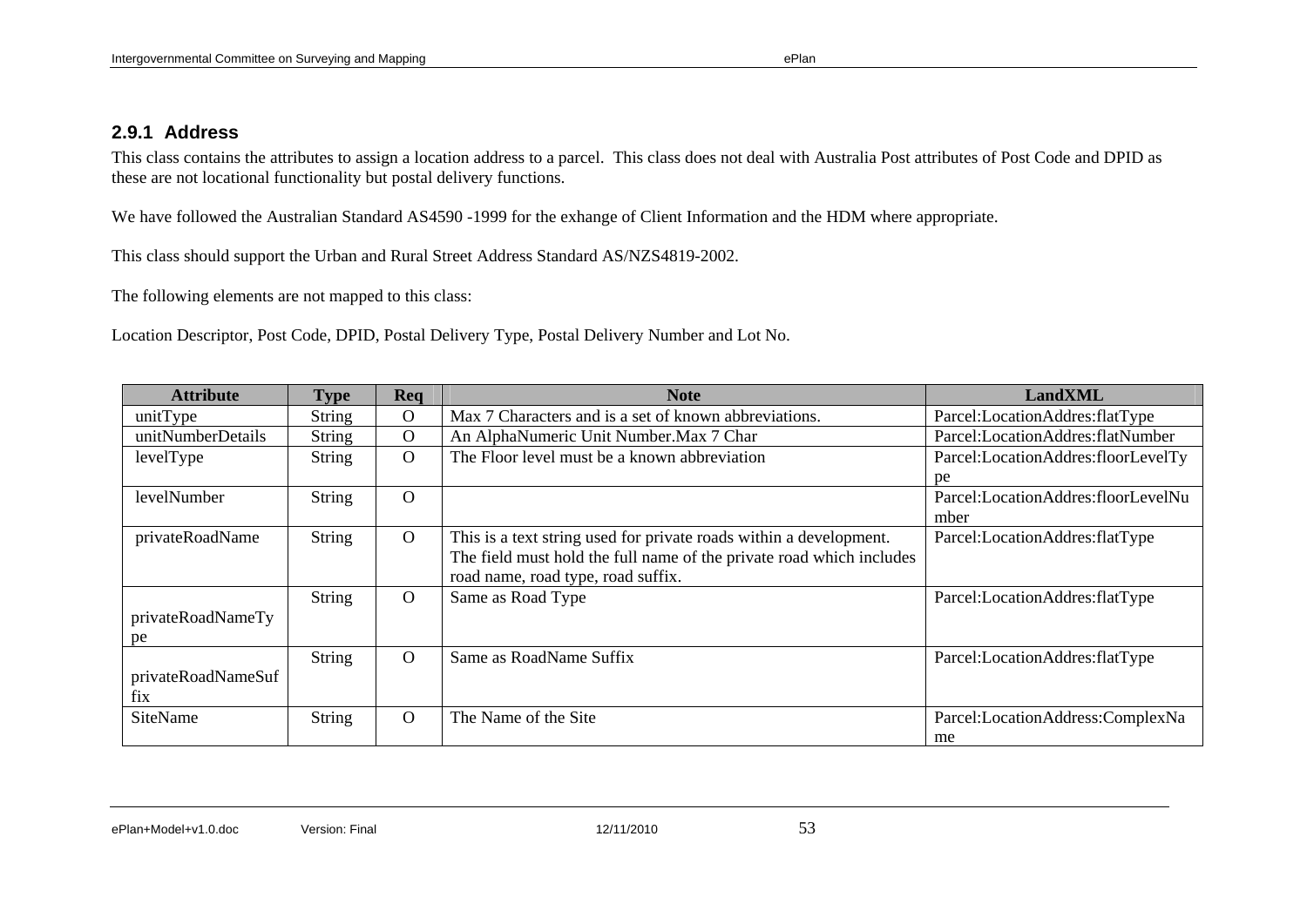| buildingName      | <b>String</b> | $\Omega$       | The name of the building can be split over two field of 30<br>alpanumeric strings. They are part of the one element. for example<br>North Wing, Treasury Building in acceptable but two separate | Parcel:LocationAddres:ComplexNam<br>e             |
|-------------------|---------------|----------------|--------------------------------------------------------------------------------------------------------------------------------------------------------------------------------------------------|---------------------------------------------------|
|                   |               |                | building names are not for example Treasury Building, Town Hall.                                                                                                                                 |                                                   |
|                   |               |                | This equates to AS4819-2003 Utility Name and Address Site Name                                                                                                                                   |                                                   |
| numberFirst       | <b>String</b> | $\mathbf R$    | First house number in the series or if only one house number.                                                                                                                                    | Parcel:LocationAddres:numberFirst                 |
| numberSuffixFirst | <b>String</b> | $\overline{O}$ | Alpha Suffix for a house number                                                                                                                                                                  | Parcel:LocationAddres:numberSuffix<br>First       |
| numberLast        | String        | $\mathbf{O}$   | Last Number in the series                                                                                                                                                                        | Parcel:LocationAddres:numberLast                  |
| numberSuffixLast  | <b>String</b> | $\overline{O}$ | Alpha suffix of the last number in a range                                                                                                                                                       | Parcel:LocationAddres:<br>numberSuffixLast        |
| roadName          | <b>String</b> | $\mathbf R$    | The name of the road. the HDM uses the name element but it has<br>been changed here for clarity.                                                                                                 | Parcel:LocationAddres:RoadName:ro<br>adName       |
| roadNameType      | <b>String</b> | $\mathbf R$    | The Road Type ie Street, Lane etc                                                                                                                                                                | Parcel:LocationAddres: RoadName:<br>roadNameType  |
| roadNameSuffix    | <b>String</b> | $\overline{O}$ | For example, East, Upper etc.                                                                                                                                                                    | Parcel:LocationAddres:RoadName:ro<br>adNameSuffix |
| localityName      | String        | ${\bf R}$      | Must be a recognised locality from the administrative area for<br>locality.                                                                                                                      | Parcel:LocationAddres:Administrativ<br>eArea      |
| stateName         | <b>String</b> | $\Omega$       | The State or Territory                                                                                                                                                                           | Parcel:LocationAddres:Administrativ<br>eArea      |
| postcode          | <b>String</b> | $\Omega$       | The Post code if required                                                                                                                                                                        | Parcel:LocationAddres:Administrativ<br>eArea      |
| countryName       | <b>String</b> | $\Omega$       | The Country if required                                                                                                                                                                          | Parcel:LocationAddres:Administrativ<br>eArea      |
| addressType       | <b>String</b> | $\mathbf R$    | A Parcel could have many addresses as it could have several<br>frontages and be used for different purposes. For example you may<br>have a primary address and several alliases.                 | Parcel:LocationAddres:addressType                 |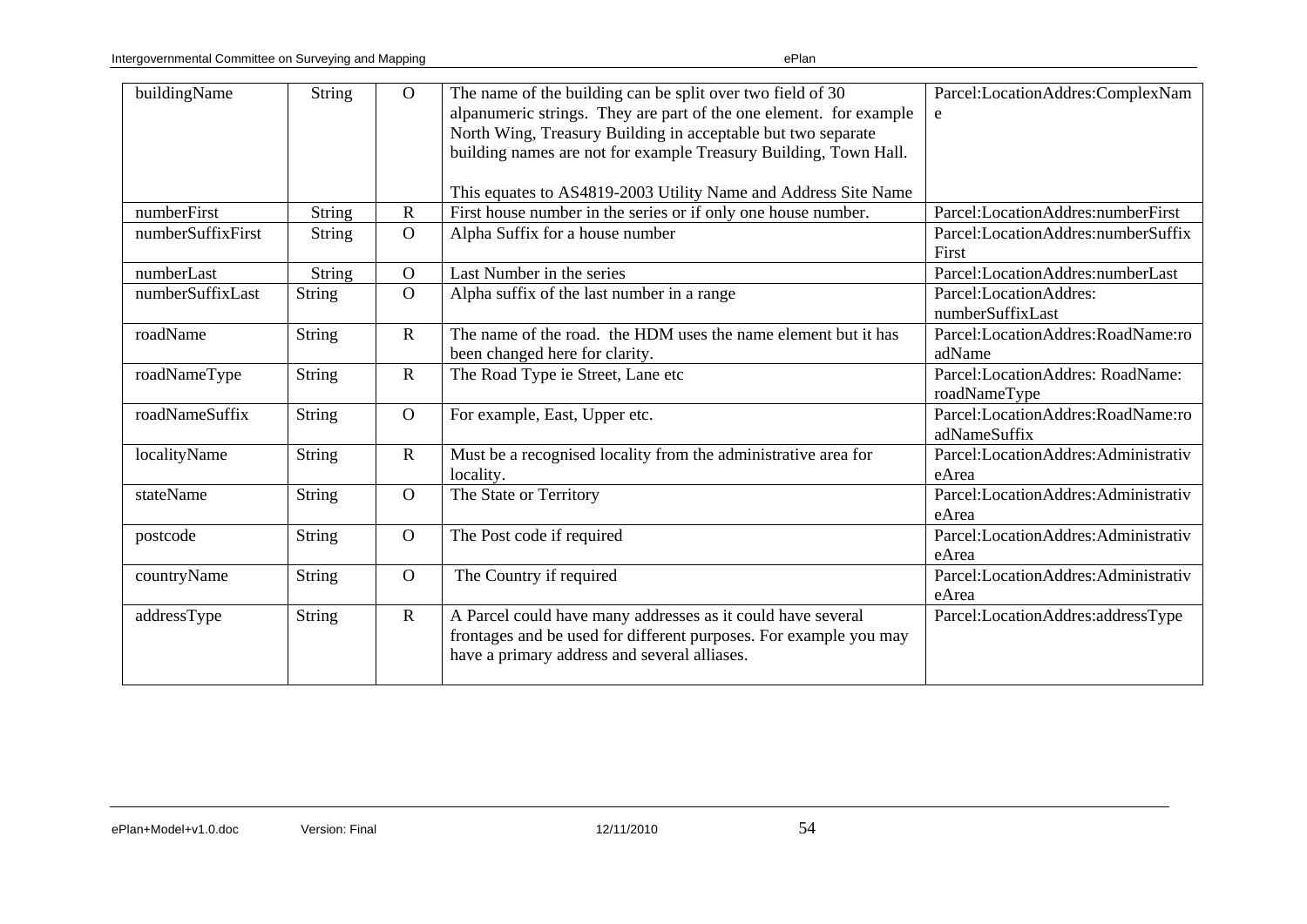#### **2.9.2 Address Geocode**

A Geocode for an Address Point. The point will need to be described as a point type but it is not neccessary to be a Survey point. The coordinate values for the address point must be in the coordinate system of the file which can be later translated to the best appropriate coordinate system.

An address could have several geocodes for the one address. For example the letter box, the drive way, the front door. This is handled by the geocode type

| <b>Attribute</b> | Type          | Rea | <b>Note</b>                                                         | LandXML                             |
|------------------|---------------|-----|---------------------------------------------------------------------|-------------------------------------|
| addressPoint     | <b>String</b> |     | A point value for the geocoded point.                               | Parcel:LocationAddres:AddressPoint. |
| geocodeType      | <b>String</b> |     | The type of geocode, will eventually be a enumerated list list. The | Parcel:LocationAddres:AddressPoint: |
|                  |               |     | list will be the responsibility of each jurisdiction.               | AddressPointType                    |

### **END OF SECTION**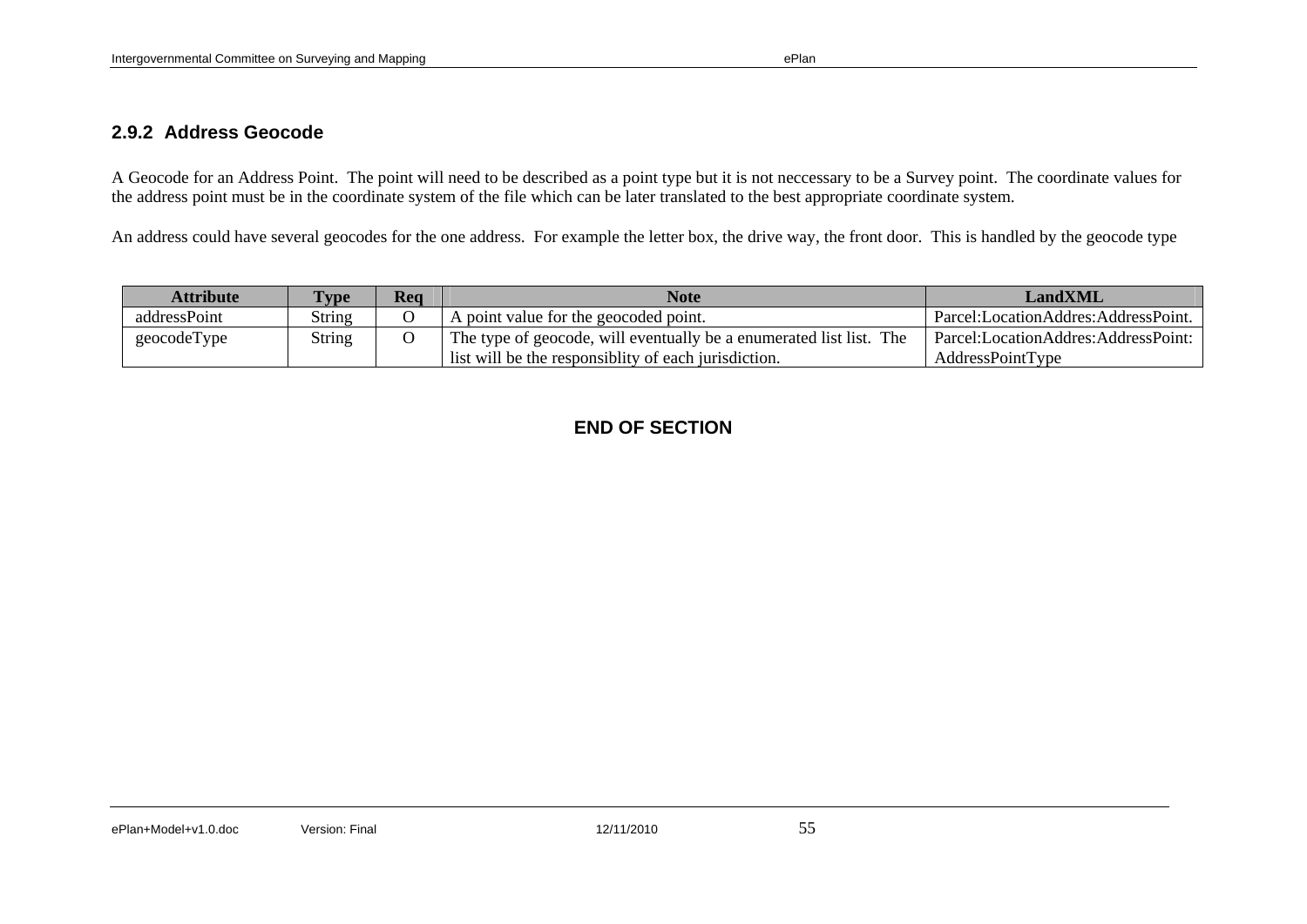## **APPENDIX A - Glossary**

| <b>TERM</b>    | <b>DESCRIPTION</b>                                                                                                                                                                                                                                                                                                                            |
|----------------|-----------------------------------------------------------------------------------------------------------------------------------------------------------------------------------------------------------------------------------------------------------------------------------------------------------------------------------------------|
| <b>ACT</b>     | The Australian Capital Territory, Australia                                                                                                                                                                                                                                                                                                   |
| <b>CIF</b>     | Cadastral Information File is an instance of a LandXML<br>document (*.xml) consistent with the ePlan Protocol that<br>represents a cadastral survey.                                                                                                                                                                                          |
| <b>CIS</b>     | Cadastral Infrastructure Search is an instance of a LandXML<br>document (*.xml) that represents the cadastral infrastructure in an<br>area of interest within the cadastre. This framework data can be<br>used as a basis for searching cadastral data in an area of interest.                                                                |
| COGO           | A suite of programs aimed at coordinate geometry problems in<br>Civil Engineering.<br>See http://en.wikipedia.org/wiki/COGO                                                                                                                                                                                                                   |
| <b>DCDB</b>    | Digital Cadastral Data Base. It is the legal parcel fabric (current<br>subdivisional pattern) of the State of NSW supplied by the<br>Department of Lands.                                                                                                                                                                                     |
| ePlan Model    | ePlan Model is a logical representation of a cadastral survey.<br>See http://www.icsm.gov.au/icsm/membersonly/eplan                                                                                                                                                                                                                           |
| ePlan Protocol | The ePlan Protocol is a physical mapping of the ePlan Model to<br>LandXML.<br>See                                                                                                                                                                                                                                                             |
| <b>GML</b>     | Geography Markup Language.<br>See http://www.opengis.net/gml                                                                                                                                                                                                                                                                                  |
| <b>GOVDEX</b>  | GOVDEX is the Australian Government Collaboration Web Site<br>hosted by the Australian Department of Finance and Deregulation<br>The ePlan Working group has a workspace on this site that hold<br>the Published documents, schemas and example files.<br>See.<br>https://www.govdex.gov.au/confluence/display/ICSMEWG/Hom<br>$\underline{e}$ |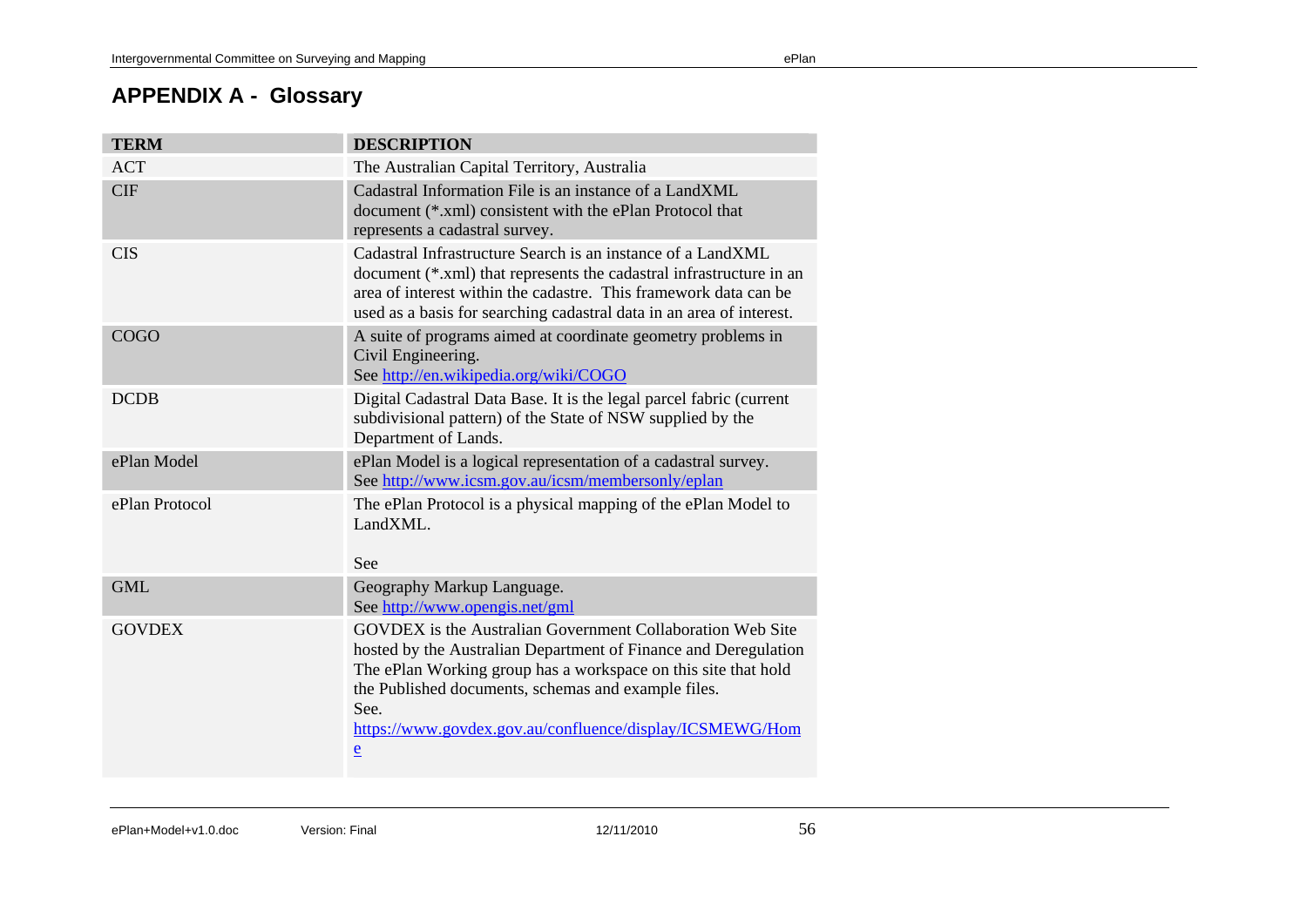| <b>ICSM</b>                 | Intergovernmental Committee on Survey and Mapping.<br>See http://www.icsm.gov.au                                                                                                                                                                                                                                                                                        |
|-----------------------------|-------------------------------------------------------------------------------------------------------------------------------------------------------------------------------------------------------------------------------------------------------------------------------------------------------------------------------------------------------------------------|
| <b>Jurisdiction Schemas</b> | This is a collection of XML Scheamas and documents which are<br>used to define local enumeration. For the details of the structure<br>of the Schemas see                                                                                                                                                                                                                |
| LandXML                     | LandXML 1.1 is an XML Schema for describing XML<br>documents that represent geospatial data.<br>See http://www.landxml.org                                                                                                                                                                                                                                              |
| <b>NSW</b>                  | The State of New South Wales, Australia                                                                                                                                                                                                                                                                                                                                 |
| <b>NT</b>                   | The Northern Territory, Australia                                                                                                                                                                                                                                                                                                                                       |
| Plan                        | In this context a Plan refers to a Cadastral Survey Plan. By<br>Nature the plan is a paper based document which visualises the<br>results of a Cadastral Survey.                                                                                                                                                                                                        |
| <b>QLD</b>                  | The State of Queensland, Australia.                                                                                                                                                                                                                                                                                                                                     |
| Survey                      | In this context a Survey refers to a Cadastral Survey and is a<br>collection of measurements, observations and monumentation to<br>identify interests in Land. The Surveyor collects this information<br>in field books or electronic data records for later processing. The<br>Survey has traditionally been visualised for the client by the<br>preparation of a Plan |
| <b>SA</b>                   | The State of South Australia, Australia                                                                                                                                                                                                                                                                                                                                 |
| <b>TAS</b>                  | The State of Tasmania, Australia                                                                                                                                                                                                                                                                                                                                        |
| <b>URI</b>                  | Uniform Resource Identifier.<br>See http://www.w3.org/Addressing                                                                                                                                                                                                                                                                                                        |
| <b>URL</b>                  | Uniform Resource Location.<br>See http://www.w3.org/Addressing                                                                                                                                                                                                                                                                                                          |
| <b>URN</b>                  | <b>Uniform Resource Name.</b><br>See http://www.w3.org/Addressing                                                                                                                                                                                                                                                                                                       |
| <b>VIC</b>                  | The State of Victoria, Australia                                                                                                                                                                                                                                                                                                                                        |
| W3C                         | World Wide Web (WWW) Consortium.<br>See http://www.w3c.org                                                                                                                                                                                                                                                                                                              |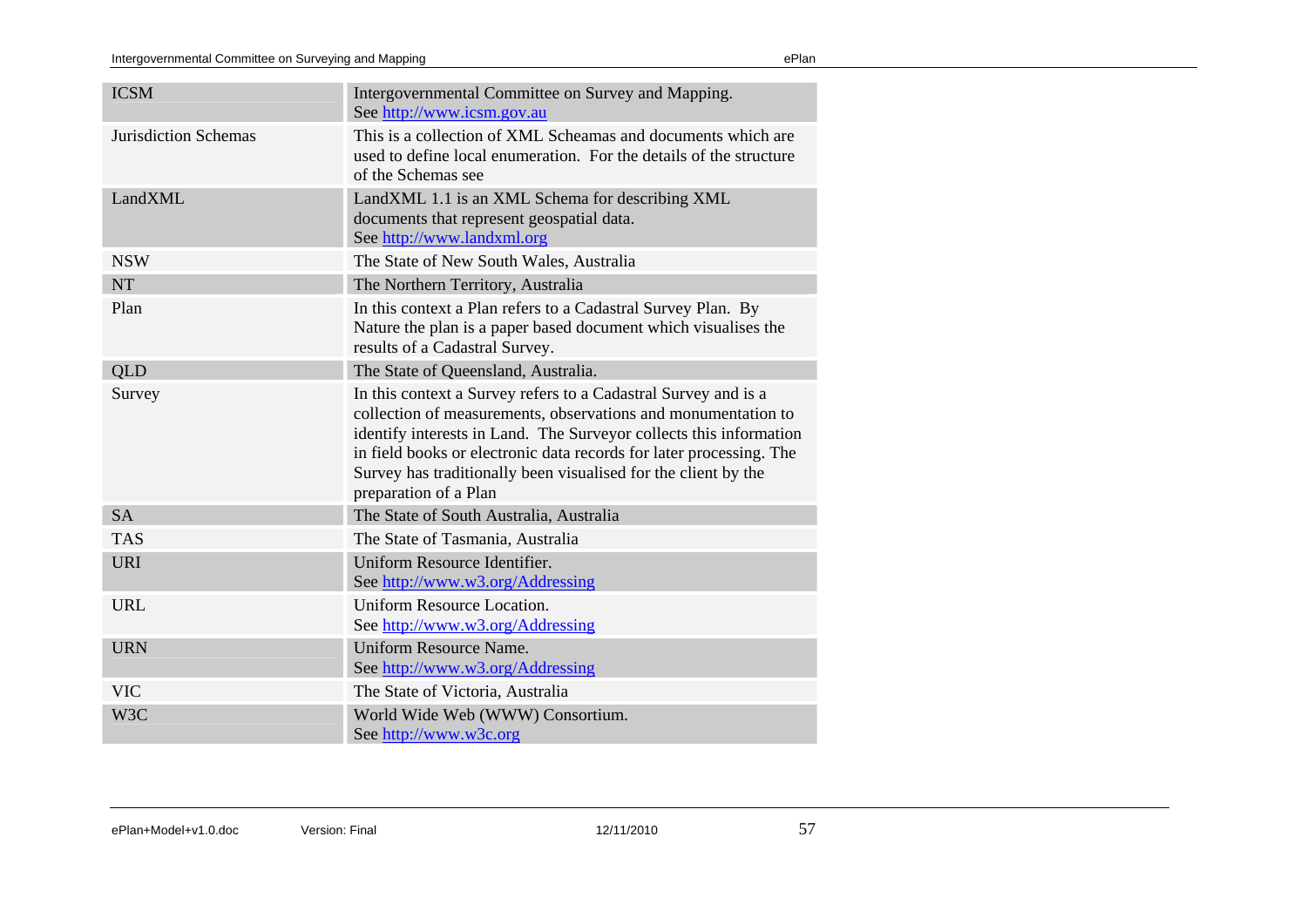| W3C XML Schema    | An expression language for describing the vocabulary and rules in<br>an XML document.<br>NOTE: An XML Schema is written using XML syntax.<br>See http://www.w3.org/XML/Schema |
|-------------------|-------------------------------------------------------------------------------------------------------------------------------------------------------------------------------|
| <b>WA</b>         | The State of Western Australia, Australia                                                                                                                                     |
| WG                | <b>Working Group</b>                                                                                                                                                          |
| <b>XML</b>        | Extensible Markup Language.<br>See http://www.w3.org/XML                                                                                                                      |
| <b>XML</b> Schema | See W3C XML Schema.                                                                                                                                                           |
| <b>XSD</b>        | XML Schema Definition. Also refers to the XML Schema file<br>extension $(*.xsd).$                                                                                             |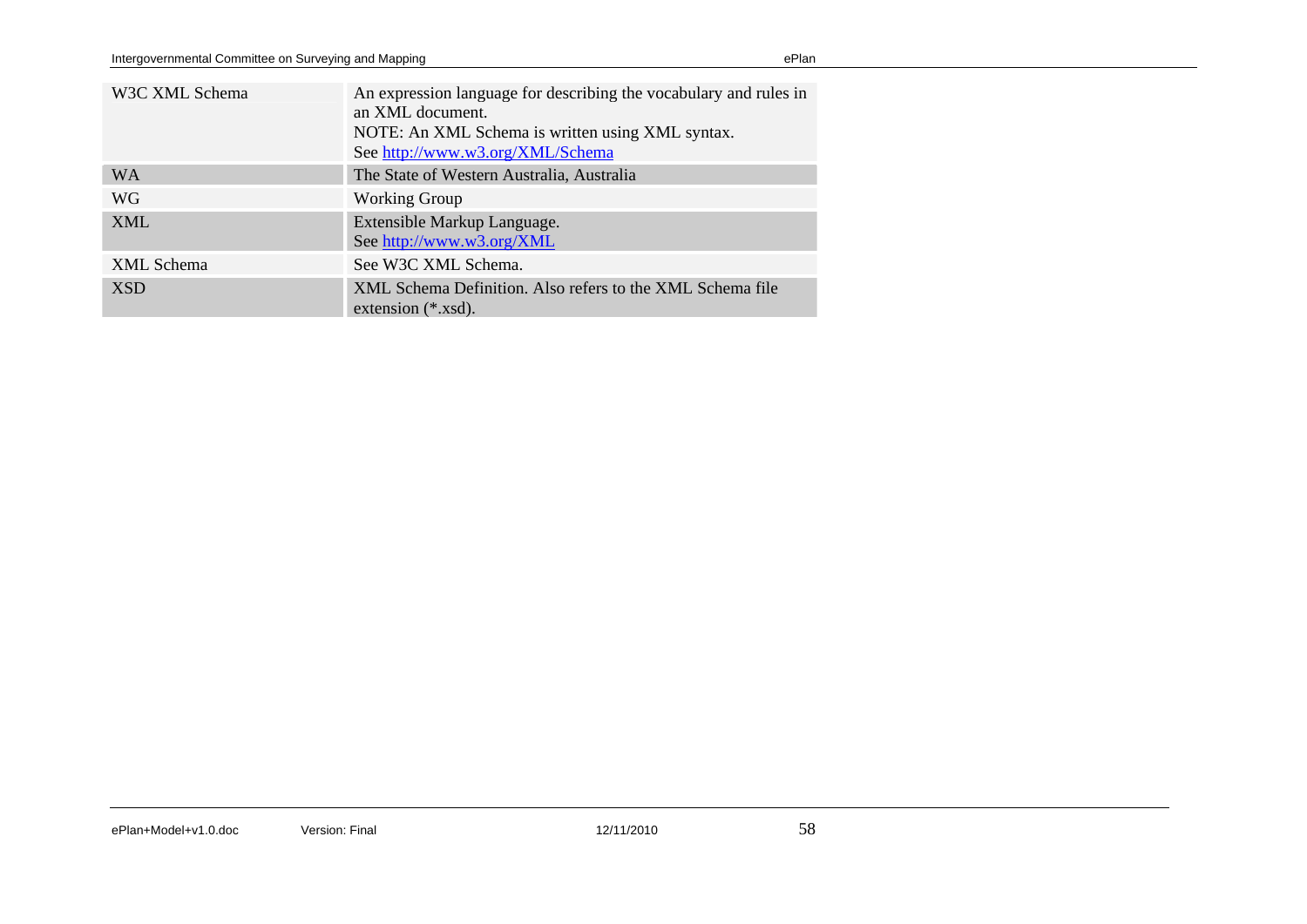| <b>TERM</b>           | <b>DESCRIPTION</b>                                                                                                                                                                                                                                                                   |    |
|-----------------------|--------------------------------------------------------------------------------------------------------------------------------------------------------------------------------------------------------------------------------------------------------------------------------------|----|
| <b>ACT</b>            | The Australian Capital Territory, Australia                                                                                                                                                                                                                                          |    |
| <b>CIF</b>            | Cadastral Information File is an instance of a<br>LandXML document (*.xml) consistent with the<br>ePlan Protocol that represents a cadastral survey.                                                                                                                                 |    |
| <b>CIS</b>            | Cadastral Infrastructure Search is an instance of a<br>LandXML document (*.xml) that represents the<br>cadastral infrastructure in an area of interest within<br>the cadastre. This framework data can be used as<br>a basis for searching cadastral data in an area of<br>interest. |    |
| <b>COGO</b>           | A suite of programs aimed at coordinate geometry<br>problems in Civil Engineering.<br>See http://en.wikipedia.org/wiki/COGO                                                                                                                                                          |    |
| <b>DCDB</b>           | Digital Cadastral Data Base. It is the legal parcel<br>fabric (current subdivisional pattern) of the State of<br>NSW supplied by the Department of Lands.                                                                                                                            |    |
| ePlan<br><b>Model</b> | ePlan Model is a logical representation of a<br>cadastral survey.<br><b>See</b><br>http://www.icsm.gov.au/icsm/membersonly/eplan                                                                                                                                                     |    |
| ePlan<br>Protocol     | The ePlan Protocol is a physical mapping of the<br>ePlan Model to LandXML.                                                                                                                                                                                                           |    |
|                       | See                                                                                                                                                                                                                                                                                  | 59 |
| <b>GML</b>            | Geography Markup Language.                                                                                                                                                                                                                                                           |    |